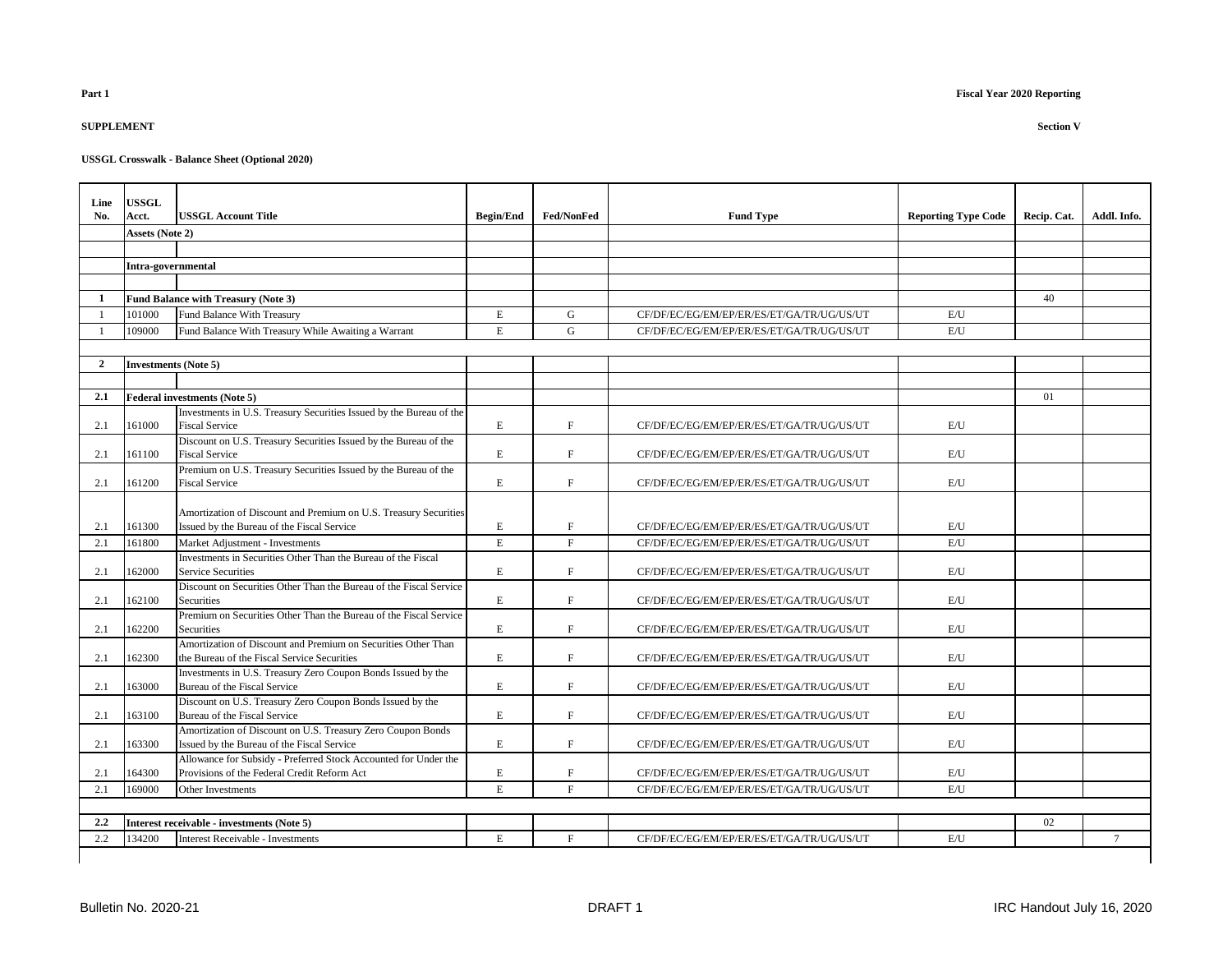## **SUPPLEMENT Section V**

| Line           | <b>USSGL</b><br>Acct.       |                                                                                                                         |                  | Fed/NonFed   |                                              |                            |             | Addl. Info.     |
|----------------|-----------------------------|-------------------------------------------------------------------------------------------------------------------------|------------------|--------------|----------------------------------------------|----------------------------|-------------|-----------------|
| No.<br>3       |                             | <b>USSGL Account Title</b><br>Accounts receivable, net (Note 6)                                                         | <b>Begin/End</b> |              | <b>Fund Type</b>                             | <b>Reporting Type Code</b> | Recip. Cat. |                 |
|                |                             |                                                                                                                         |                  |              |                                              |                            |             |                 |
|                |                             |                                                                                                                         |                  |              |                                              |                            |             |                 |
| 3.1            |                             | Asset for agency's custodial and non-entity liabilities - other than the<br><b>General Fund of the U.S. Government</b>  |                  |              |                                              |                            | 10          |                 |
|                |                             | Receivable from Custodian or Non-Entity Assets Receivable From                                                          |                  |              |                                              |                            |             |                 |
|                |                             | a Federal Agency - Other Than the General Fund of the U.S.                                                              |                  |              |                                              |                            |             |                 |
| 3.1            | 198100                      | Government                                                                                                              | $\mathbf E$      | F            | CF/DF/EC/EG/EM/EP/ER/ES/ET/GA/MR/TR/UG/US/UT | E/U                        |             |                 |
|                |                             |                                                                                                                         |                  |              |                                              |                            |             |                 |
| 3.2            |                             | Accounts receivable, capital transfers                                                                                  |                  |              |                                              |                            | 12          |                 |
| 3.2            | 192300                      | <b>Contingent Receivable for Capital Transfers</b>                                                                      | $\mathbf E$      | $_{\rm F}$   | CF/DF/EC/EG/EM/EP/ER/ES/ET/GA/TR/UG/US/UT    | E/U                        |             |                 |
| 3.2            | 192500                      | Capital Transfers Receivable                                                                                            | $\mathbf E$      | $\mathbf F$  | CF/DF/EC/EG/EM/EP/ER/ES/ET/GA/TR/UG/US/UT    | E/U                        |             |                 |
|                |                             |                                                                                                                         |                  |              |                                              |                            |             |                 |
| 3.3            |                             | Benefit program contributions receivable                                                                                |                  |              |                                              |                            | 21          |                 |
| 3.3            | 132000                      | Funded Employment Benefit Contributions Receivable                                                                      | $\mathbf E$      | $\mathbf F$  | CF/DF/EC/EG/EM/EP/ER/ES/ET/GA/TR/UG/US/UT    | E/U                        |             | $\tau$          |
| 3.3            | 132100                      | Unfunded FECA Benefit Contributions Receivable                                                                          | $\mathbf E$      | F            | EG                                           | U                          |             | $7\overline{ }$ |
|                |                             |                                                                                                                         |                  |              |                                              |                            |             |                 |
| 3.4            |                             | Accounts receivable, net                                                                                                |                  |              |                                              |                            | 22          |                 |
| 3.4            | 131000                      | <b>Accounts Receivable</b>                                                                                              | $\mathbf E$      | F            | CF/DF/EC/EG/EM/EP/ER/ES/ET/GA/MR/TR/UG/US/UT | E/U                        |             | $\overline{7}$  |
| 3.4            | 131900                      | Allowance for Loss on Accounts Receivable                                                                               | $\mathbf E$      | $\mathbf F$  | CF/DF/EC/EG/EM/EP/ER/ES/ET/GA/TR/UG/US/UT    | $\mathrm{E}/\mathrm{U}$    |             | $\tau$          |
| 3.4            | 136000                      | Penalties and Fines Receivable - Not Otherwise Classified<br>Allowance for Loss on Penalties and Fines Receivable - Not | $\mathbf E$      | F            | CF/DF/EC/EG/EM/EP/ER/ES/ET/GA/TR/UG/US/UT    | E/U                        |             | $7\overline{ }$ |
| 3.4            | 136700                      | Otherwise Classified                                                                                                    | E                | F            | CF/DF/EC/EG/EM/EP/ER/ES/ET/GA/TR/UG/US/UT    | E/U                        |             | $7\overline{ }$ |
|                |                             |                                                                                                                         |                  |              |                                              |                            |             |                 |
| 3.4            | 137000                      | Administrative Fees Receivable - Not Otherwise Classified                                                               | $\mathbf E$      | F            | CF/DF/EC/EG/EM/EP/ER/ES/ET/GA/TR/UG/US/UT    | E/U                        |             | $\tau$          |
|                |                             | Allowance for Loss on Administrative Fees Receivable - Not                                                              |                  |              |                                              |                            |             |                 |
| 3.4            | 137700                      | Otherwise Classified                                                                                                    | $\mathbf E$      | $\mathbf F$  | CF/DF/EC/EG/EM/EP/ER/ES/ET/GA/TR/UG/US/UT    | E/U                        |             | $\tau$          |
| 3.4            | 199000                      | Other Assets                                                                                                            | $\mathbf E$      | F            | CF/DF/EC/EG/EM/EP/ER/ES/ET/TR/UG/US/UT       | E/U                        |             | $\tau$          |
|                |                             |                                                                                                                         |                  |              |                                              |                            |             |                 |
| 3.5            | <b>Transfers receivable</b> |                                                                                                                         |                  |              |                                              |                            | 27          |                 |
| 3.5            | 133000                      | Receivable for Transfers of Currently Invested Balances                                                                 | $\mathbf E$      | F            | CF/DF/EC/EG/EM/EP/ER/ES/ET/GA/TR/UG/US/UT    | E/U                        |             | $7\overline{ }$ |
| 3.5            | 133500                      | <b>Expenditure Transfers Receivable</b>                                                                                 | $\mathbf E$      | F            | CF/DF/EC/EG/EM/EP/ER/ES/ET/GA/TR/UG/US/UT    | E/U                        |             | $\overline{7}$  |
| 3.5            | 139000                      | Appropriated Dedicated Collections Receivable                                                                           | $\mathbf E$      | $\mathbf{F}$ | ES/ET/US/UT                                  | E/U                        |             |                 |
|                |                             |                                                                                                                         |                  |              |                                              |                            |             |                 |
| $\overline{4}$ | Loans receivable            |                                                                                                                         |                  |              |                                              |                            |             |                 |
|                |                             |                                                                                                                         |                  |              |                                              |                            | 04          |                 |
| 4.1            | 134000                      | Interest receivable - loans and not otherwise classified<br>Interest Receivable - Not Otherwise Classified              | $\mathbf E$      | $\rm F$      | CF/DF/EC/EG/EM/EP/ER/ES/ET/TR/UG/US/UT       | E/U                        |             | $\tau$          |
| 4.1<br>4.1     | 134100                      | Interest Receivable - Loans                                                                                             | $\mathbf E$      | $\mathbf{F}$ | CF/DF/EC/EG/EM/EP/ER/ES/ET/GA/TR/UG/US/UT    | E/U                        |             | $\tau$          |
|                |                             |                                                                                                                         |                  |              |                                              |                            |             |                 |
|                |                             |                                                                                                                         |                  |              |                                              |                            | 17          |                 |
| 4.2            | Loans receivable            |                                                                                                                         |                  |              |                                              |                            |             |                 |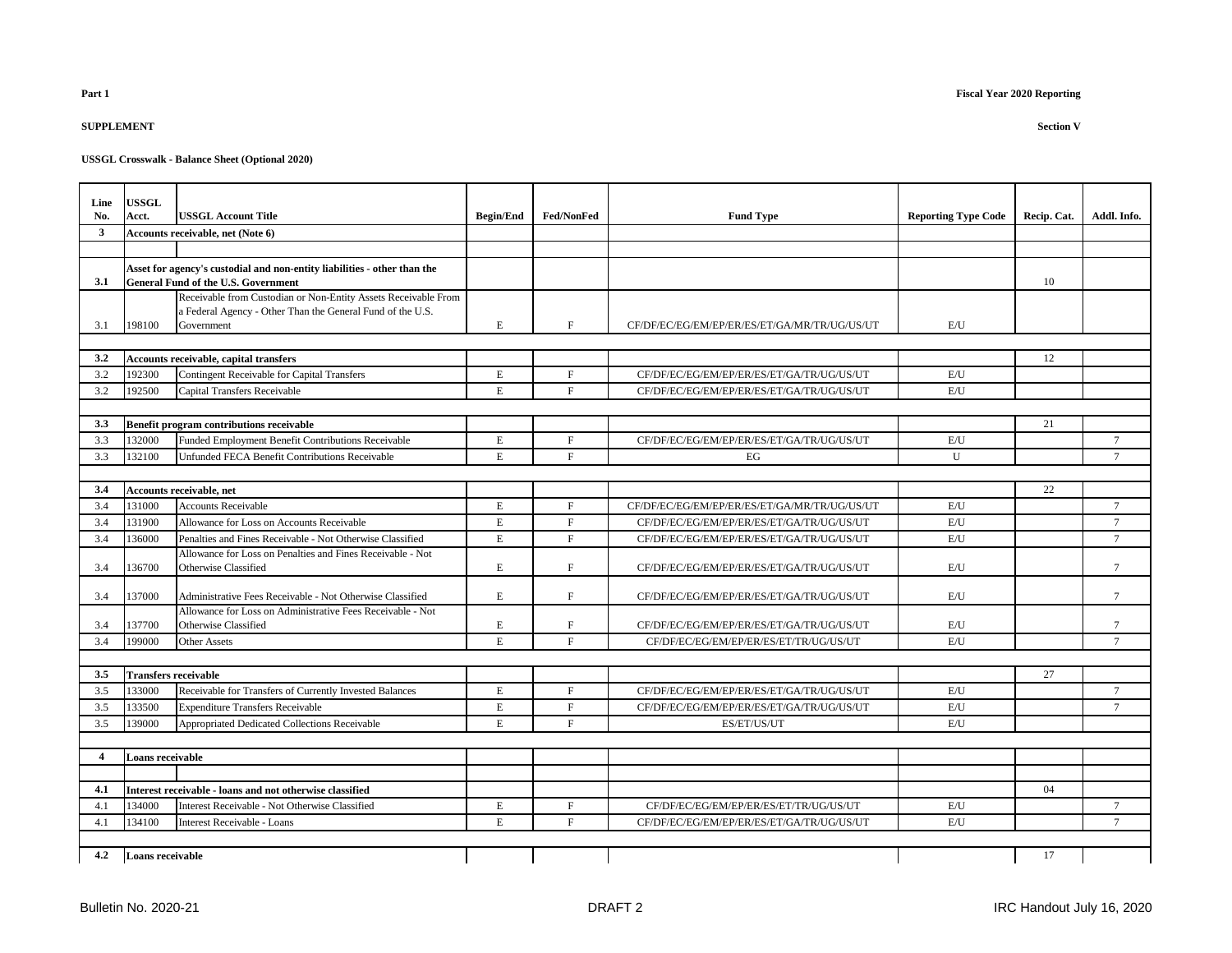## **SUPPLEMENT Section V**

| Line<br>No.    | <b>USSGL</b><br>Acct. | <b>USSGL Account Title</b>                                                                       | <b>Begin/End</b> | <b>Fed/NonFed</b> | <b>Fund Type</b>                             | <b>Reporting Type Code</b> | Recip. Cat. | Addl. Info.     |
|----------------|-----------------------|--------------------------------------------------------------------------------------------------|------------------|-------------------|----------------------------------------------|----------------------------|-------------|-----------------|
| 4.2            | 135000                | <b>Loans Receivable</b>                                                                          | $\mathbf E$      | F                 | CF/DF/EC/EG/EM/EP/ER/ES/ET/GA/MR/TR/UG/US/UT | E/U                        |             | $\tau$          |
|                |                       |                                                                                                  |                  |                   |                                              |                            |             |                 |
| 4.2            | 135100                | Capitalized Loan Interest Receivable - Non-Credit Reform                                         | $\mathbf E$      | $\mathbf F$       | CF/DF/EC/EG/EM/EP/ER/ES/ET/GA/MR/TR/UG/US/UT | E/U                        |             | $\tau$          |
| 4.2            | 136100                | Penalties and Fines Receivable - Loans                                                           | $\mathbf E$      | $\mathbf F$       | CF/DF/EC/EG/EM/EP/ER/ES/ET/GA/TR/UG/US/UT    | $\mathrm{E}/\mathrm{U}$    |             | $\overline{7}$  |
| 4.2            | 137100                | Administrative Fees Receivable - Loans                                                           | $\mathbf E$      | $\mathbf{F}$      | CF/DF/EC/EG/EM/EP/ER/ES/ET/GA/TR/UG/US/UT    | E/U                        |             | $\tau$          |
|                |                       |                                                                                                  |                  |                   |                                              |                            |             |                 |
| 5              |                       | Other Assets (Note 12)                                                                           |                  |                   |                                              |                            |             |                 |
|                |                       |                                                                                                  |                  |                   |                                              |                            |             |                 |
| 5.1            |                       | <b>Advances to others and prepayments</b>                                                        |                  |                   |                                              |                            | 23          |                 |
| 5.1            | 141000                | Advances and Prepayments                                                                         | $\mathbf E$      | $\mathbf F$       | CF/DF/EC/EG/EM/EP/ER/ES/ET/GA/TR/UG/US/UT    | E/U                        |             | $7\phantom{.0}$ |
|                |                       |                                                                                                  |                  |                   |                                              |                            |             |                 |
| 5.2            | <b>Other assets</b>   |                                                                                                  |                  |                   |                                              |                            | 30          |                 |
| 5.2            | 192100                | Receivable From Appropriations                                                                   | E                | G                 | CF/EC/EG/EM/EP/ER/ES/ET/GA/TR/UG/US/UT       | E/U                        |             |                 |
| 5.2            | 199000                | <b>Other Assets</b>                                                                              | $\mathbf E$      | G                 | CF/DF/EC/EG/EM/EP/ER/ES/ET/GA/TR/UG/US/UT    | E/U                        |             |                 |
| 5.2            | 199000                | <b>Other Assets</b>                                                                              | $\mathbf E$      | F                 | <b>GA</b>                                    | E/U                        |             |                 |
|                |                       |                                                                                                  |                  |                   |                                              |                            |             |                 |
| 5.3            |                       | Asset for agency's custodial and non-entity liabilities                                          |                  |                   |                                              |                            | 46          |                 |
| 5.3            | 198000                | Asset for Agency's Custodial and Non-Entity Liabilities - General<br>Fund of the U.S. Government | E                | $\mathbf{F}$      | <b>GA</b>                                    | U                          |             |                 |
|                |                       |                                                                                                  |                  |                   |                                              |                            |             |                 |
| 6              |                       | Total Intra-governmental                                                                         |                  |                   |                                              |                            |             |                 |
|                |                       |                                                                                                  |                  |                   |                                              |                            |             |                 |
|                |                       | This line is calculated. Equals sum of lines 1 through 5.                                        |                  |                   |                                              |                            |             |                 |
|                |                       |                                                                                                  |                  |                   |                                              |                            |             |                 |
|                | With the public       |                                                                                                  |                  |                   |                                              |                            |             |                 |
|                |                       |                                                                                                  |                  |                   |                                              |                            |             |                 |
| 7              |                       | Cash and other monetary assets (Note 4)                                                          |                  |                   |                                              |                            |             |                 |
| $\tau$         | 110100                | General Fund of the U.S. Government's Operating Cash                                             | E                | N                 | GA/MR                                        | U                          |             |                 |
| $\overline{7}$ | 110300                | <b>Restricted Operating Cash</b>                                                                 | $\mathbf E$      | $\mathbf N$       | GA/MR                                        | U                          |             |                 |
| $\tau$         | 110900                | <b>Checks Outstanding</b>                                                                        | $\mathbf E$      | $\mathbf N$       | GA/MR                                        | U                          |             |                 |
| $\tau$         | 111000                | <b>Undeposited Collections</b>                                                                   | $\mathbf E$      | $\mathbf N$       | CF/DF/EC/EG/EM/EP/ER/ES/ET/GA/MR/TR/UG/US/UT | $\mathrm{E}/\mathrm{U}$    |             |                 |
| $\overline{7}$ | 112000                | <b>Imprest Funds</b>                                                                             | $\mathbf E$      | $\mathbf N$       | CF/DF/EC/EG/EM/EP/ER/ES/ET/GA/TR/UG/US/UT    | $\mathrm{E}/\mathrm{U}$    |             |                 |
| $\tau$         | 112500                | U.S. Debit Card Funds                                                                            | $\mathbf E$      | ${\bf N}$         | CF/DF/EC/EG/EM/EP/ER/ES/ET/GA/TR/UG/US/UT    | E/U                        |             |                 |
| $\overline{7}$ | 113000                | Funds Held Outside of Treasury - Budgetary                                                       | $\mathbf E$      | $\mathbf N$       | CF/DF/EC/EG/EM/EP/ER/ES/ET/GA/TR/UG/US/UT    | E/U                        |             |                 |
| 7              | 113500                | Funds Held Outside of Treasury - Non-Budgetary                                                   | E                | N                 | DF                                           | E/U                        |             |                 |
|                |                       | Cash Held by U.S. Disbursing Officers Outside the Treasury's                                     |                  |                   |                                              |                            |             |                 |
| 7              | 114500                | <b>General Account</b>                                                                           | $\mathbf E$      | N                 | GA/MR                                        | U                          |             |                 |
| $\tau$         | 119000                | Other Cash                                                                                       | $\mathbf E$      | $_{\rm N}$        | CF/DF/EC/EG/EM/EP/ER/ES/ET/GA/MR/TR/UG/US/UT | E/U                        |             |                 |
| $\overline{7}$ | 119090                | Other Cash - International Monetary Fund                                                         | $\mathbf E$      |                   | EG                                           | U                          |             |                 |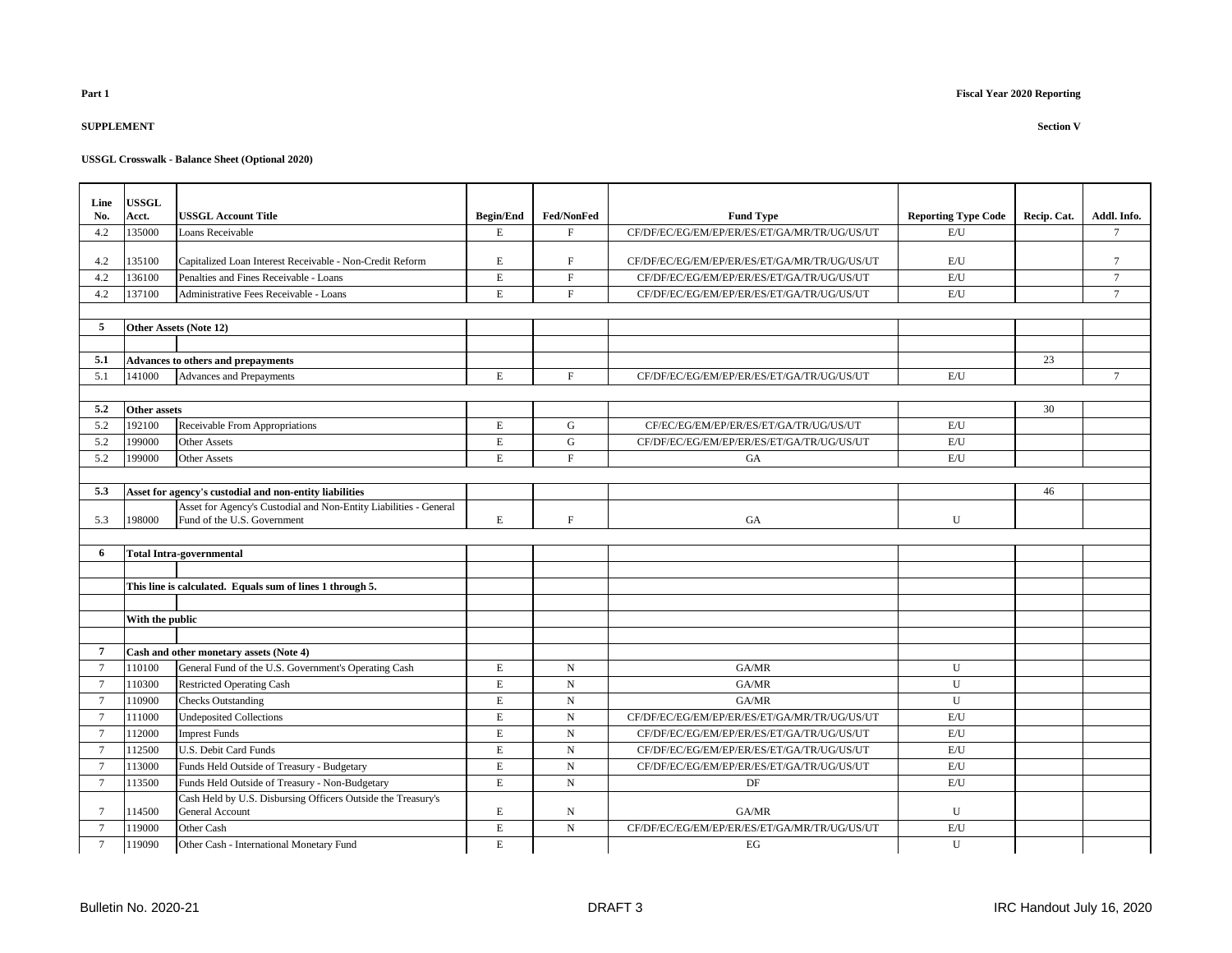# **SUPPLEMENT Section V**

| Line            | <b>USSGL</b> |                                                                                    |                  |                   |                                              |                            |             |             |
|-----------------|--------------|------------------------------------------------------------------------------------|------------------|-------------------|----------------------------------------------|----------------------------|-------------|-------------|
| No.             | Acct.        | <b>USSGL Account Title</b>                                                         | <b>Begin/End</b> | <b>Fed/NonFed</b> | <b>Fund Type</b>                             | <b>Reporting Type Code</b> | Recip. Cat. | Addl. Info. |
| $\tau$          | 119305       | International Monetary Fund - Letter of Credit                                     | E                |                   | EG                                           | U                          |             |             |
|                 |              | International Monetary Fund - Receivable/Payable Currency                          |                  |                   |                                              |                            |             |             |
| $\overline{7}$  | 19306        | Valuation Adjustment                                                               | $\mathbf E$      |                   | EG                                           | U                          |             |             |
| $\tau$          | 19307        | International Monetary Fund - Dollar Deposits With the IMF                         | E                |                   | EG                                           | U                          |             |             |
| $7\phantom{.0}$ | 119309       | <b>International Monetary Fund - Currency Holdings</b>                             | $\mathbf E$      |                   | EG                                           | U                          |             |             |
| $7\phantom{.0}$ | 119333       | <b>International Monetary Fund - Reserve Position</b>                              | $\mathbf E$      |                   | $\operatorname{EG}$                          | U                          |             |             |
|                 |              | Exchange Stabilization Fund (ESF) Assets - Holdings of Special                     |                  |                   |                                              |                            |             |             |
| $\tau$          | 19400        | Drawing Rights (SDR)                                                               | E                | N                 | CF/DF/EC/EG/EM/EP/ER/ES/ET/GA/TR/UG/US/UT    | E/U                        |             |             |
| $7\phantom{.0}$ | 119500       | <b>Other Monetary Assets</b>                                                       | $\mathbf E$      | N                 | CF/DF/EC/EG/EM/EP/ER/ES/ET/GA/MR/TR/UG/US/UT | E/U                        |             |             |
| $\overline{7}$  | 120000       | <b>Foreign Currency</b>                                                            | $\mathbf E$      | $\mathbf N$       | CF/DF/EC/EG/EM/EP/ER/ES/ET/GA/MR/TR/UG/US/UT | E/U                        |             |             |
| $7\phantom{.0}$ | 120500       | Foreign Currency Denominated Equivalent Assets                                     | $\mathbf E$      | $\mathbf N$       | EP                                           | $\mathbf E$                |             |             |
| $7\phantom{.0}$ | 120900       | <b>Uninvested Foreign Currency</b>                                                 | E                | N                 | EP                                           | E                          |             |             |
| $\overline{7}$  | 134400       | Interest Receivable on Special Drawing Rights (SDR)                                | $\mathbf E$      | ${\bf N}$         | EP                                           | $\mathbf E$                |             |             |
| $7\phantom{.0}$ | 138400       | <b>Interest Receivable - Foreign Currency Denominated Assets</b>                   | E                | N                 | EP                                           | $\mathbf E$                |             |             |
| $\overline{7}$  | 153100       | Seized Monetary Instruments                                                        | $\mathbf E$      | $_{\rm N}$        | CF/DF/EC/EG/EM/EP/ER/ES/ET/GA/TR/UG/US/UT    | E/U                        |             |             |
| $7\phantom{.0}$ | 153200       | Seized Cash Deposited                                                              | $\mathbf E$      | $_{\rm N}$        | DF                                           | E/U                        |             |             |
|                 |              |                                                                                    |                  |                   |                                              |                            |             |             |
| 8               |              | Accounts receivable, net (Note 6)                                                  |                  |                   |                                              |                            |             |             |
| 8               | 131000       | <b>Accounts Receivable</b>                                                         | $\mathbf E$      | $\mathbf N$       | CF/DF/EC/EG/EM/EP/ER/ES/ET/GA/MR/TR/UG/US/UT | E/U                        |             |             |
| $\mathbf{8}$    | 131900       | Allowance for Loss on Accounts Receivable                                          | $\mathbf E$      | $\mathbf N$       | CF/DF/EC/EG/EM/EP/ER/ES/ET/GA/TR/UG/US/UT    | E/U                        |             |             |
| 8               | 132000       | Funded Employment Benefit Contributions Receivable                                 | $\mathbf E$      | N                 | CF/DF/EC/EG/EM/EP/ER/ES/ET/GA/TR/UG/US/UT    | E/U                        |             |             |
| 8               | 132100       | Unfunded FECA Benefit Contributions Receivable                                     | $\mathbf E$      | ${\bf N}$         | EG                                           | $\mathbf U$                |             |             |
| $\mathbf{8}$    | 132500       | <b>Taxes Receivable</b>                                                            | $\mathbf E$      | $\mathbf N$       | CF/DF/EC/EG/EM/EP/ER/ES/ET/GA/TR/UG/US/UT    | E/U                        |             |             |
| 8               | 132900       | Allowance for Loss on Taxes Receivable                                             | E                | N                 | CF/DF/EC/EG/EM/EP/ER/ES/ET/GA/TR/UG/US/UT    | E/U                        |             |             |
| 8               | 134000       | Interest Receivable - Not Otherwise Classified                                     | $\mathbf E$      | ${\bf N}$         | CF/DF/EC/EG/EM/EP/ER/ES/ET/TR/UG/US/UT       | E/U                        |             |             |
| $\mathbf{8}$    | 134300       | <b>Interest Receivable - Taxes</b>                                                 | $\mathbf E$      | $\mathbf N$       | CF/DF/EC/EG/EM/EP/ER/ES/ET/GA/TR/UG/US/UT    | E/U                        |             |             |
|                 |              | Allowance for Loss on Interest Receivable - Not Otherwise                          |                  |                   |                                              |                            |             |             |
| 8               | 134700       | Classified                                                                         | E                | N                 | CF/DF/EC/EG/EM/EP/ER/ES/ET/GA/TR/UG/US/UT    | E/U                        |             |             |
| 8               | 134800       | Allowance for Loss on Interest Receivable - Taxes                                  | $\mathbf E$      | $_{\rm N}$        | CF/DF/EC/EG/EM/EP/ER/ES/ET/GA/TR/UG/US/UT    | E/U                        |             |             |
| $\mathbf{R}$    | 136000       | Penalties and Fines Receivable - Not Otherwise Classified                          | $\mathbf E$      | $\mathbf N$       | CF/DF/EC/EG/EM/EP/ER/ES/ET/GA/TR/UG/US/UT    | E/U                        |             |             |
| 8               | 136300       | Penalties and Fines Receivable - Taxes                                             | $\mathbf E$      | N                 | CF/DF/EC/EG/EM/EP/ER/ES/ET/GA/TR/UG/US/UT    | E/U                        |             |             |
| 8               | 136700       | Allowance for Loss on Penalties and Fines Receivable - Not<br>Otherwise Classified | $\mathbf E$      | N                 | CF/DF/EC/EG/EM/EP/ER/ES/ET/GA/TR/UG/US/UT    | $\mathrm{E}/\mathrm{U}$    |             |             |
| 8               | 136800       | Allowance for Loss on Penalties and Fines Receivable - Taxes                       | E                | N                 | CF/DF/EC/EG/EM/EP/ER/ES/ET/GA/TR/UG/US/UT    | E/U                        |             |             |
| 8               | 137000       | Administrative Fees Receivable - Not Otherwise Classified                          | E                | N                 | CF/DF/EC/EG/EM/EP/ER/ES/ET/GA/TR/UG/US/UT    | E/U                        |             |             |
| 8               | 137300       | Administrative Fees Receivable - Taxes                                             | $\mathbf E$      | $_{\rm N}$        | CF/DF/EC/EG/EM/EP/ER/ES/ET/GA/TR/UG/US/UT    | E/U                        |             |             |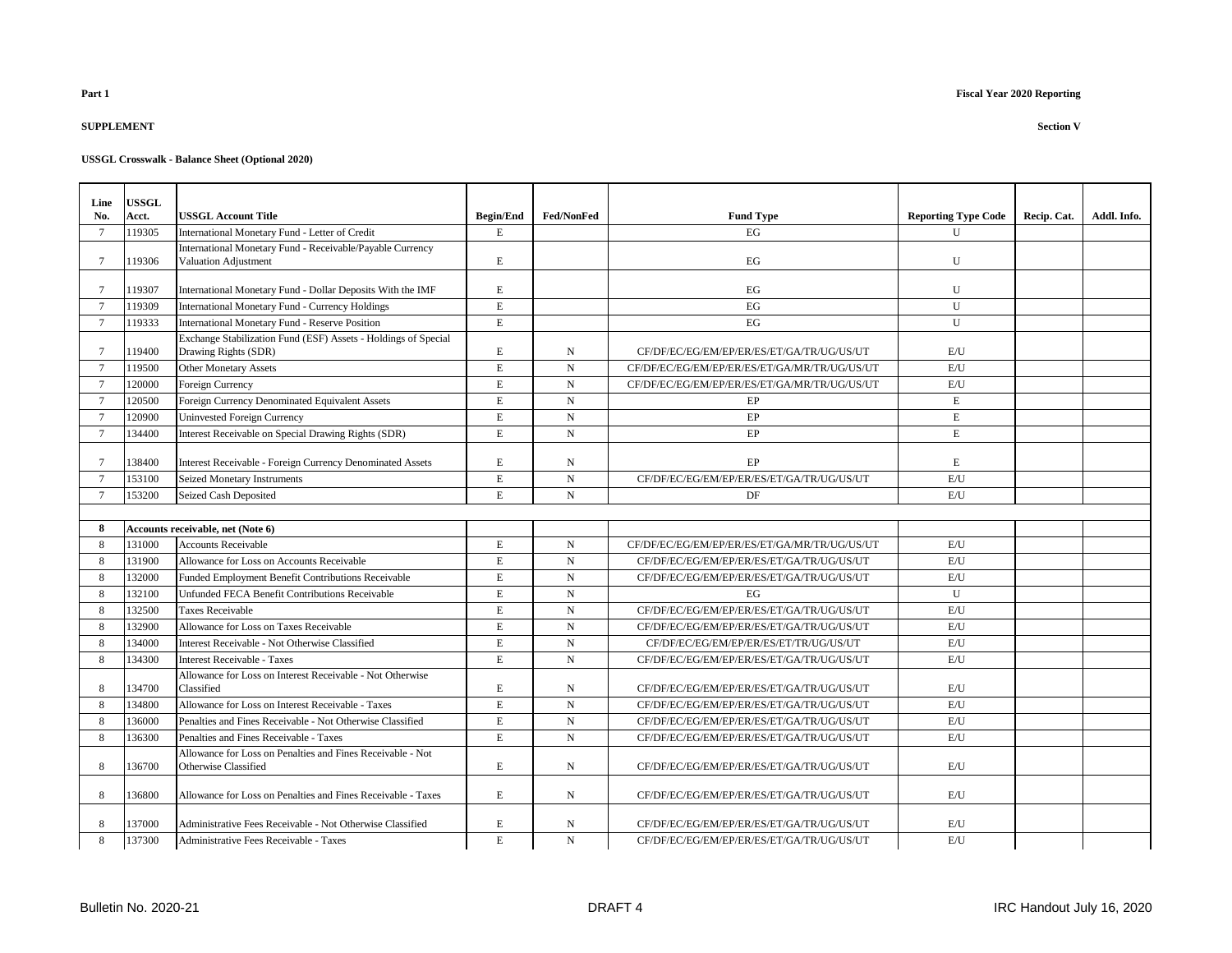# **SUPPLEMENT Section V**

| Line           | <b>USSGL</b> |                                                                                                                |                  |             |                                              |                            |             |             |
|----------------|--------------|----------------------------------------------------------------------------------------------------------------|------------------|-------------|----------------------------------------------|----------------------------|-------------|-------------|
| No.            | Acct.        | <b>USSGL Account Title</b>                                                                                     | <b>Begin/End</b> | Fed/NonFed  | <b>Fund Type</b>                             | <b>Reporting Type Code</b> | Recip. Cat. | Addl. Info. |
|                |              | Allowance for Loss on Administrative Fees Receivable - Not                                                     |                  |             |                                              |                            |             |             |
| 8              | 137700       | Otherwise Classified                                                                                           | E                | N           | CF/DF/EC/EG/EM/EP/ER/ES/ET/GA/TR/UG/US/UT    | E/U                        |             |             |
| 8              | 137800       | Allowance for Loss on Administrative Fees Receivable - Taxes                                                   | E                | $\mathbf N$ | CF/DF/EC/EG/EM/EP/ER/ES/ET/GA/TR/UG/US/UT    | E/U                        |             |             |
| 9              |              | Direct loan and loan guarantees receivable, net (Note 8)                                                       |                  |             |                                              |                            |             |             |
| 9              | 134100       | Interest Receivable - Loans                                                                                    | E                | $\mathbf N$ | CF/DF/EC/EG/EM/EP/ER/ES/ET/GA/TR/UG/US/UT    | E/U                        |             |             |
| 9              | 134500       | Allowance for Loss on Interest Receivable - Loans                                                              | E                | N           | CF/DF/EC/EG/EM/EP/ER/ES/ET/GA/TR/UG/US/UT    | E/U                        |             |             |
| $\mathbf{Q}$   | 135000       | Loans Receivable                                                                                               | E                | $\mathbf N$ | CF/DF/EC/EG/EM/EP/ER/ES/ET/GA/MR/TR/UG/US/UT | E/U                        |             |             |
| $\overline{9}$ | 135090       | Loans Receivable - International Monetary Fund                                                                 | $\mathbf E$      |             | EG                                           | U                          |             |             |
| 9              | 135900       | Allowance for Loss on Loans Receivable                                                                         | $\mathbf E$      | $\mathbf N$ | CF/DF/EC/EG/EM/EP/ER/ES/ET/GA/TR/UG/US/UT    | E/U                        |             |             |
|                |              | Allowance for Loss on Loans Receivable - International Monetary                                                |                  |             |                                              |                            |             |             |
| 9              | 135990       | Fund                                                                                                           | E                |             | EG                                           | U                          |             |             |
| 9              | 136100       | Penalties and Fines Receivable - Loans                                                                         | $\mathbf E$      | $\mathbf N$ | CF/DF/EC/EG/EM/EP/ER/ES/ET/GA/TR/UG/US/UT    | E/U                        |             |             |
|                |              |                                                                                                                |                  |             |                                              |                            |             |             |
| 9              | 136500       | Allowance for Loss on Penalties and Fines Receivable - Loans                                                   | E                | N           | CF/DF/EC/EG/EM/EP/ER/ES/ET/GA/TR/UG/US/UT    | $\mathrm{E}/\mathrm{U}$    |             |             |
| 9              | 137100       | Administrative Fees Receivable - Loans                                                                         | $\mathbf E$      | $\mathbf N$ | CF/DF/EC/EG/EM/EP/ER/ES/ET/GA/TR/UG/US/UT    | E/U                        |             |             |
|                |              |                                                                                                                |                  |             |                                              |                            |             |             |
| 9              | 137500       | Allowance for Loss on Administrative Fees Receivable - Loans                                                   | E                | N           | CF/DF/EC/EG/EM/EP/ER/ES/ET/GA/TR/UG/US/UT    | $\mathrm{E}/\mathrm{U}$    |             |             |
| 9              | 138000       | Loans Receivable - Troubled Assets Relief Program                                                              | $\mathbf E$      | $\mathbf N$ | CF/DF/EC/EG/EM/EP/ER/ES/ET/GA/TR/UG/US/UT    | E/U                        |             |             |
| 9              | 138100       | Interest Receivable - Loans - Troubled Assets Relief Program                                                   | $\mathbf E$      | N           | CF/DF/EC/EG/EM/EP/ER/ES/ET/GA/TR/UG/US/UT    | E/U                        |             |             |
| 9              | 138500       | Allowance for Loss on Interest Receivable - Loans - Troubled<br><b>Assets Relief Program</b>                   | $\mathbf E$      | N           | CF/DF/EC/EG/EM/EP/ER/ES/ET/GA/TR/UG/US/UT    | E/U                        |             |             |
| 9              | 138900       | Allowance for Subsidy - Loans - Troubled Assets Relief Program                                                 | E                | N           | CF/DF/EC/EG/EM/EP/ER/ES/ET/GA/TR/UG/US/UT    | E/U                        |             |             |
| 9              | 139900       | Allowance for Subsidy                                                                                          | $\mathbf E$      | $\mathbf N$ | CF/DF/EC/EG/EM/EP/ER/ES/ET/GA/TR/UG/US/UT    | E/U                        |             |             |
| 9              | 155100       | <b>Foreclosed Property</b>                                                                                     | $\mathbf E$      | $\mathbf N$ | CF/DF/EC/EG/EM/EP/ER/ES/ET/GA/TR/UG/US/UT    | E/U                        |             |             |
| 9              | 155900       | Foreclosed Property - Allowance                                                                                | $\mathbf E$      | $\mathbf N$ | CF/DF/EC/EG/EM/EP/ER/ES/ET/GA/TR/UG/US/UT    | E/U                        |             |             |
| 9              | 164200       | Preferred Stock Accounted for Under the Provisions of the Federal<br>Credit Reform Act                         | $\mathbf E$      | $\mathbf N$ | CF/DF/EC/EG/EM/EP/ER/ES/ET/GA/TR/UG/US/UT    | E/U                        |             |             |
| 9              | 164300       | Allowance for Subsidy - Preferred Stock Accounted for Under the<br>Provisions of the Federal Credit Reform Act | $\mathbf E$      | N           | CF/DF/EC/EG/EM/EP/ER/ES/ET/GA/TR/UG/US/UT    | E/U                        |             |             |
| 9              | 164400       | Common Stock Accounted for Under the Provisions of the Federal<br>Credit Reform Act                            | E                | N           | CF/DF/EC/EG/EM/EP/ER/ES/ET/GA/TR/UG/US/UT    | E/U                        |             |             |
| 9              | 164500       | Allowance for Subsidy - Common Stock Accounted for Under the<br>Provisions of the Federal Credit Reform Act    | $\mathbf E$      | $\mathbf N$ | CF/DF/EC/EG/EM/EP/ER/ES/ET/GA/TR/UG/US/UT    | E/U                        |             |             |
| 9              | 164600       | Discount on Securities Account for Under the Provisions of the<br>Federal Credit Reform Act                    | $\mathbf E$      | N           | CF/DF/EC/EG/EM/EP/ER/ES/ET/GA/TR/UG/US/UT    | E/U                        |             |             |
| 9              | 164700       | Premium on Securities Accounted for Under the Provisions of the<br>Federal Credit Reform Act                   | E                | N           | CF/DF/EC/EG/EM/EP/ER/ES/ET/GA/TR/UG/US/UT    | E/U                        |             |             |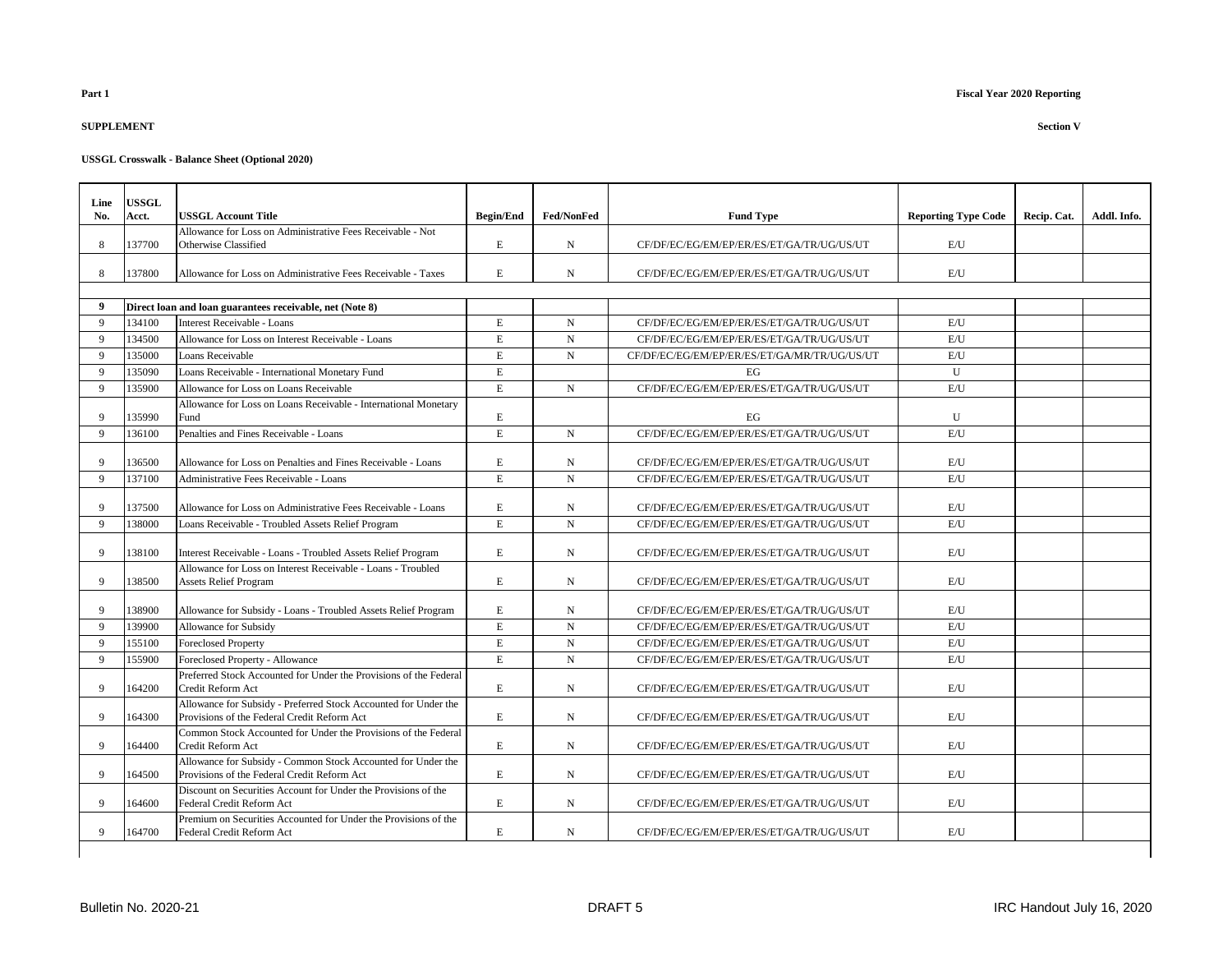## **SUPPLEMENT Section V**

| Line | <b>USSGL</b> |                                                                            |                  |                   |                                           |                            |             |             |
|------|--------------|----------------------------------------------------------------------------|------------------|-------------------|-------------------------------------------|----------------------------|-------------|-------------|
| No.  | Acct.        | <b>USSGL Account Title</b>                                                 | <b>Begin/End</b> | <b>Fed/NonFed</b> | <b>Fund Type</b>                          | <b>Reporting Type Code</b> | Recip. Cat. | Addl. Info. |
| 10   |              | Inventory and related property, net (Note 9)                               |                  |                   |                                           |                            |             |             |
| 10   | 151100       | Operating Materials and Supplies Held for Use                              | $\mathbf E$      |                   | CF/DF/EC/EG/EM/EP/ER/ES/ET/GA/TR/UG/US/UT | E/U                        |             |             |
| 10   | 151200       | Operating Materials and Supplies Held in Reserve for Future Use            | $\mathbf E$      |                   | CF/DF/EC/EG/EM/EP/ER/ES/ET/GA/TR/UG/US/UT | E/U                        |             |             |
| 10   | 151300       | Operating Materials and Supplies - Excess, Obsolete, and<br>Unserviceable  | E                |                   | CF/DF/EC/EG/EM/EP/ER/ES/ET/GA/TR/UG/US/UT | E/U                        |             |             |
| 10   | 151400       | Operating Materials and Supplies Held for Repair                           | $\mathbf E$      |                   | CF/DF/EC/EG/EM/EP/ER/ES/ET/GA/TR/UG/US/UT | E/U                        |             |             |
| 10   | 151600       | Operating Materials and Supplies in Development                            | E                |                   | EG/ER/ET                                  | E/U                        |             |             |
| 10   | 151900       | Operating Materials and Supplies - Allowance                               | E                |                   | CF/DF/EC/EG/EM/EP/ER/ES/ET/GA/TR/UG/US/UT | $\mathrm{E}/\mathrm{U}$    |             |             |
| 10   | 152100       | <b>Inventory Purchased for Resale</b>                                      | E                |                   | CF/DF/EC/EG/EM/EP/ER/ES/ET/GA/TR/UG/US/UT | E/U                        |             |             |
| 10   | 152200       | Inventory Held in Reserve for Future Sale                                  | $\mathbf E$      |                   | CF/DF/EC/EG/EM/EP/ER/ES/ET/GA/TR/UG/US/UT | $\mathrm{E}/\mathrm{U}$    |             |             |
| 10   | 152300       | Inventory Held for Repair                                                  | $\mathbf E$      |                   | CF/DF/EC/EG/EM/EP/ER/ES/ET/GA/TR/UG/US/UT | E/U                        |             |             |
| 10   | 152400       | Inventory - Excess, Obsolete, and Unserviceable                            | $\mathbf E$      |                   | CF/DF/EC/EG/EM/EP/ER/ES/ET/GA/TR/UG/US/UT | $\mathrm{E}/\mathrm{U}$    |             |             |
| 10   | 152500       | <b>Inventory - Raw Materials</b>                                           | $\mathbf E$      |                   | CF/DF/EC/EG/EM/EP/ER/ES/ET/GA/TR/UG/US/UT | $\mathrm{E}/\mathrm{U}$    |             |             |
| 10   | 152600       | <b>Inventory - Work-in-Process</b>                                         | $\mathbf E$      |                   | CF/DF/EC/EG/EM/EP/ER/ES/ET/GA/TR/UG/US/UT | E/U                        |             |             |
| 10   | 152700       | <b>Inventory - Finished Goods</b>                                          | $\mathbf E$      |                   | CF/DF/EC/EG/EM/EP/ER/ES/ET/GA/TR/UG/US/UT | E/U                        |             |             |
| 10   | 152900       | Inventory - Allowance                                                      | $\mathbf E$      |                   | CF/DF/EC/EG/EM/EP/ER/ES/ET/GA/TR/UG/US/UT | E/U                        |             |             |
| 10   | 154100       | Forfeited Property Held for Sale                                           | $\mathbf E$      | $\mathbf N$       | CF/DF/EC/EG/EM/EP/ER/ES/ET/GA/TR/UG/US/UT | E/U                        |             |             |
| 10   | 154200       | Forfeited Property Held for Donation or Use                                | $\mathbf E$      | $\mathbf N$       | CF/DF/EC/EG/EM/EP/ER/ES/ET/GA/TR/UG/US/UT | E/U                        |             |             |
| 10   | 154900       | Forfeited Property - Allowance                                             | $\mathbf E$      | N                 | CF/DF/EC/EG/EM/EP/ER/ES/ET/GA/TR/UG/US/UT | E/U                        |             |             |
| 10   | 156100       | Commodities Held Under Price Support and Stabilization Support<br>Programs | E                | N                 | CF/DF/EC/EG/EM/EP/ER/ES/ET/GA/TR/UG/US/UT | E/U                        |             |             |
| 10   | 156900       | Commodities - Allowance                                                    | $\mathbf E$      | $\mathbf N$       | CF/DF/EC/EG/EM/EP/ER/ES/ET/GA/TR/UG/US/UT | E/U                        |             |             |
| 10   | 157100       | Stockpile Materials Held in Reserve                                        | $\mathbf E$      | $\mathbf N$       | CF/DF/EC/EG/EM/EP/ER/ES/ET/GA/TR/UG/US/UT | E/U                        |             |             |
| 10   | 157200       | Stockpile Materials Held for Sale                                          | E                | N                 | CF/DF/EC/EG/EM/EP/ER/ES/ET/GA/TR/UG/US/UT | E/U                        |             |             |
| 10   | 159100       | <b>Other Related Property</b>                                              | $\mathbf E$      | $\mathbf N$       | CF/DF/EC/EG/EM/EP/ER/ES/ET/GA/TR/UG/US/UT | E/U                        |             |             |
| 10   | 159900       | Other Related Property - Allowance                                         | E                | $\mathbf N$       | CF/DF/EC/EG/EM/EP/ER/ES/ET/GA/TR/UG/US/UT | E/I                        |             |             |
|      |              |                                                                            |                  |                   |                                           |                            |             |             |
| 11   |              | General property, plant, and equipment, net (Note 10)                      |                  |                   |                                           |                            |             |             |
| 11   | 171100       | Land and Land Rights                                                       | E                |                   | CF/DF/EC/EG/EM/EP/ER/ES/ET/GA/TR/UG/US/UT | E/I                        |             |             |
| 11   | 171200       | Improvements to Land                                                       | $\mathbf E$      |                   | CF/DF/EC/EG/EM/EP/ER/ES/ET/GA/TR/UG/US/UT | E/U                        |             |             |
| -11  | 171900       | Accumulated Depreciation on Improvements to Land                           | E                |                   | CF/DF/EC/EG/EM/EP/ER/ES/ET/GA/TR/UG/US/UT | E/U                        |             |             |
| -11  | 172000       | Construction-in-Progress                                                   | $\mathbf E$      |                   | CF/DF/EC/EG/EM/EP/ER/ES/ET/GA/TR/UG/US/UT | $\mathrm{E}/\mathrm{U}$    |             |             |
| 11   | 173000       | Buildings, Improvements, and Renovations                                   | $\mathbf E$      |                   | CF/DF/EC/EG/EM/EP/ER/ES/ET/GA/TR/UG/US/UT | $\mathrm{E}/\mathrm{U}$    |             |             |
| 11   | 173900       | Accumulated Depreciation on Buildings, Improvements, and<br>Renovations    | E                |                   | CF/DF/EC/EG/EM/EP/ER/ES/ET/GA/TR/UG/US/UT | E/U                        |             |             |
| 11   | 174000       | Other Structures and Facilities                                            | E                |                   | CF/DF/EC/EG/EM/EP/ER/ES/ET/GA/TR/UG/US/UT | $\mathrm{E}/\mathrm{U}$    |             |             |
| -11  | 174900       | Accumulated Depreciation on Other Structures and Facilities                | E                |                   | CF/DF/EC/EG/EM/EP/ER/ES/ET/GA/TR/UG/US/UT | E/U                        |             |             |
| 11   | 175000       | Equipment                                                                  | $\mathbf E$      |                   | CF/DF/EC/EG/EM/EP/ER/ES/ET/GA/TR/UG/US/UT | E/U                        |             |             |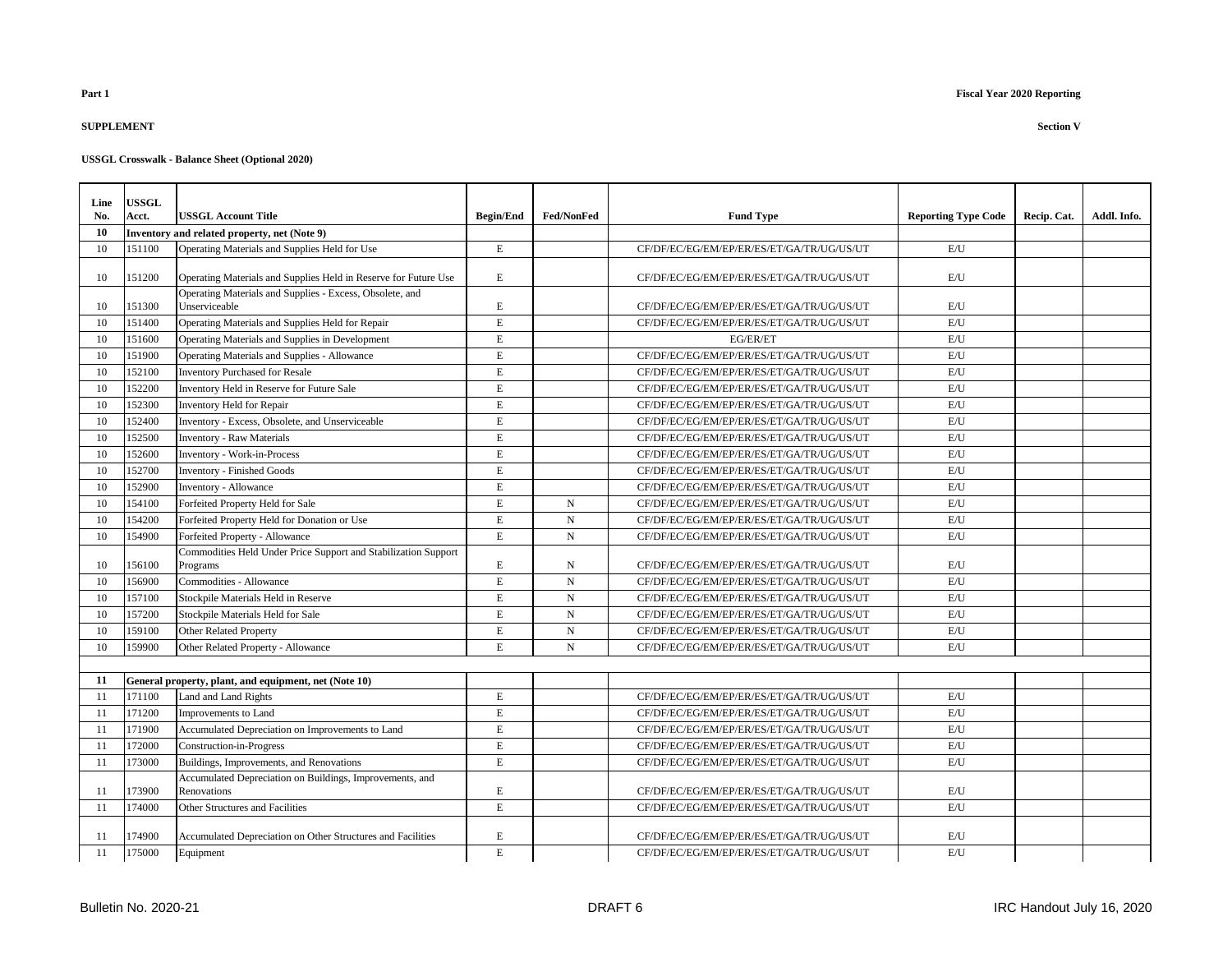## **SUPPLEMENT Section V**

| Line | <b>USSGL</b> |                                                                                          |                  |                   |                                           |                            |             |             |
|------|--------------|------------------------------------------------------------------------------------------|------------------|-------------------|-------------------------------------------|----------------------------|-------------|-------------|
| No.  | Acct.        | <b>USSGL Account Title</b>                                                               | <b>Begin/End</b> | <b>Fed/NonFed</b> | <b>Fund Type</b>                          | <b>Reporting Type Code</b> | Recip. Cat. | Addl. Info. |
| -11  | 175900       | Accumulated Depreciation on Equipment                                                    | E                |                   | CF/DF/EC/EG/EM/EP/ER/ES/ET/GA/TR/UG/US/UT | E/U                        |             |             |
| 11   | 181000       | Assets Under Capital Lease                                                               | $\mathbf E$      |                   | CF/DF/EC/EG/EM/EP/ER/ES/ET/GA/TR/UG/US/UT | E/U                        |             |             |
|      |              |                                                                                          |                  |                   |                                           |                            |             |             |
| 11   | 181900       | Accumulated Depreciation on Assets Under Capital Lease                                   | Е                |                   | CF/DF/EC/EG/EM/EP/ER/ES/ET/GA/TR/UG/US/UT | E/U                        |             |             |
| -11  | 182000       | Leasehold Improvements                                                                   | $\mathbf E$      |                   | CF/DF/EC/EG/EM/EP/ER/ES/ET/GA/TR/UG/US/UT | E/U                        |             |             |
| 11   | 182900       | Accumulated Amortization on Leasehold Improvements                                       | E                |                   | CF/DF/EC/EG/EM/EP/ER/ES/ET/GA/TR/UG/US/UT | E/U                        |             |             |
| -11  | 183000       | <b>Internal-Use Software</b>                                                             | $\mathbf E$      |                   | CF/DF/EC/EG/EM/EP/ER/ES/ET/GA/TR/UG/US/UT | $\mathrm{E}/\mathrm{U}$    |             |             |
| 11   | 183200       | Internal-Use Software in Development                                                     | E                |                   | CF/DF/EC/EG/EM/EP/ER/ES/ET/GA/TR/UG/US/UT | E/U                        |             |             |
| 11   | 183900       | Accumulated Amortization on Internal-Use Software                                        | E                |                   | CF/DF/EC/EG/EM/EP/ER/ES/ET/GA/TR/UG/US/UT | E/U                        |             |             |
| 11   | 184000       | <b>Other Natural Resources</b>                                                           | Е                |                   | CF/DF/EC/EG/EM/EP/ER/ES/ET/GA/TR/UG/US/UT | E/U                        |             |             |
| 11   | 184900       | Allowance for Depletion                                                                  | E                |                   | CF/DF/EC/EG/EM/EP/ER/ES/ET/GA/TR/UG/US/UT | E/U                        |             |             |
| -11  | 189000       | Other General Property, Plant, and Equipment                                             | E                |                   | CF/DF/EC/EG/EM/EP/ER/ES/ET/GA/TR/UG/US/UT | E/U                        |             |             |
|      |              | Accumulated Depreciation on Other General Property, Plant, and                           |                  |                   |                                           |                            |             |             |
| 11   | 189900       | Equipment                                                                                | E                |                   | CF/DF/EC/EG/EM/EP/ER/ES/ET/GA/TR/UG/US/UT | E/U                        |             |             |
|      |              |                                                                                          |                  |                   |                                           |                            |             |             |
| 12   |              | Securities and investments (Note 5)                                                      |                  |                   |                                           |                            |             |             |
| 12   | 134200       | Interest Receivable - Investments                                                        | $\mathbf E$      | $\mathbf N$       | CF/DF/EC/EG/EM/EP/ER/ES/ET/GA/TR/UG/US/UT | E/U                        |             |             |
| 12   | 134600       | Allowance for Loss on Interest Receivable - Investments                                  | $\mathbf E$      | $\mathbf N$       | CF/DF/EC/EG/EM/EP/ER/ES/ET/GA/TR/UG/US/UT | E/I                        |             |             |
|      |              | Investments in U.S. Treasury Securities Issued by the Bureau of the                      |                  |                   |                                           |                            |             |             |
| 12   | 161000       | <b>Fiscal Service</b>                                                                    | Е                | N                 | CF/DF/EC/EG/EM/EP/ER/ES/ET/GA/TR/UG/US/UT | E/U                        |             |             |
|      |              | Discount on U.S. Treasury Securities Issued by the Bureau of the                         |                  |                   |                                           |                            |             |             |
| 12   | 161100       | <b>Fiscal Service</b>                                                                    | $\mathbf E$      | N                 | CF/DF/EC/EG/EM/EP/ER/ES/ET/GA/TR/UG/US/UT | E/U                        |             |             |
| 12   | 161200       | Premium on U.S. Treasury Securities Issued by the Bureau of the<br><b>Fiscal Service</b> | $\mathbf E$      | N                 | CF/DF/EC/EG/EM/EP/ER/ES/ET/GA/TR/UG/US/UT | E/U                        |             |             |
|      |              |                                                                                          |                  |                   |                                           |                            |             |             |
|      |              | Amortization of Discount and Premium on U.S. Treasury Securities                         |                  |                   |                                           |                            |             |             |
| 12   | 161300       | Issued by the Bureau of the Fiscal Service                                               | E                | $\mathbf N$       | CF/DF/EC/EG/EM/EP/ER/ES/ET/GA/TR/UG/US/UT | E/U                        |             |             |
| 12   | 161800       | Market Adjustment - Investments                                                          | E                | E/N               | CF/DF/EC/EG/EM/EP/ER/ES/ET/GA/TR/UG/US/UT | E/U                        |             |             |
|      |              | Investments in Securities Other Than the Bureau of the Fiscal                            |                  |                   |                                           |                            |             |             |
| 12   | 162000       | <b>Service Securities</b>                                                                | E                | E/N               | CF/DF/EC/EG/EM/EP/ER/ES/ET/GA/TR/UG/US/UT | E/U                        |             | 3           |
|      |              | Discount on Securities Other Than the Bureau of the Fiscal Service                       |                  |                   |                                           |                            |             |             |
| 12   | 162100       | <b>Securities</b>                                                                        | E                | N                 | CF/DF/EC/EG/EM/EP/ER/ES/ET/GA/TR/UG/US/UT | E/U                        |             | 3           |
| 12   | 162200       | Premium on Securities Other Than the Bureau of the Fiscal Service<br>Securities          | $\mathbf E$      | N                 | CF/DF/EC/EG/EM/EP/ER/ES/ET/GA/TR/UG/US/UT | E/U                        |             | 3           |
|      |              | Amortization of Discount and Premium on Securities Other Than                            |                  |                   |                                           |                            |             |             |
| 12   | 162300       | the Bureau of the Fiscal Service Securities                                              | E                | N                 | CF/DF/EC/EG/EM/EP/ER/ES/ET/GA/TR/UG/US/UT | E/U                        |             | 3           |
| 12   | 167000       | Foreign Investments                                                                      | Е                | N                 | EP                                        | E                          |             |             |
| 12   | 167100       | Discount on Foreign Investments                                                          | E                | $\mathbf N$       | EP                                        | $\mathbf E$                |             |             |
| 12   | 167200       | Premium on Foreign Investments                                                           | E                | $_{\rm N}$        | EP                                        | E                          |             |             |
|      |              |                                                                                          |                  |                   |                                           |                            |             |             |
| 12   | 167900       | Foreign Exchange Rate Revalue Adjustments - Investments                                  | E                | $\mathbf N$       | EP                                        | E                          |             |             |
| 12   | 169000       | Other Investments                                                                        | E                | N                 | CF/DF/EC/EG/EM/EP/ER/ES/ET/GA/TR/UG/US/UT | E/U                        |             | 3           |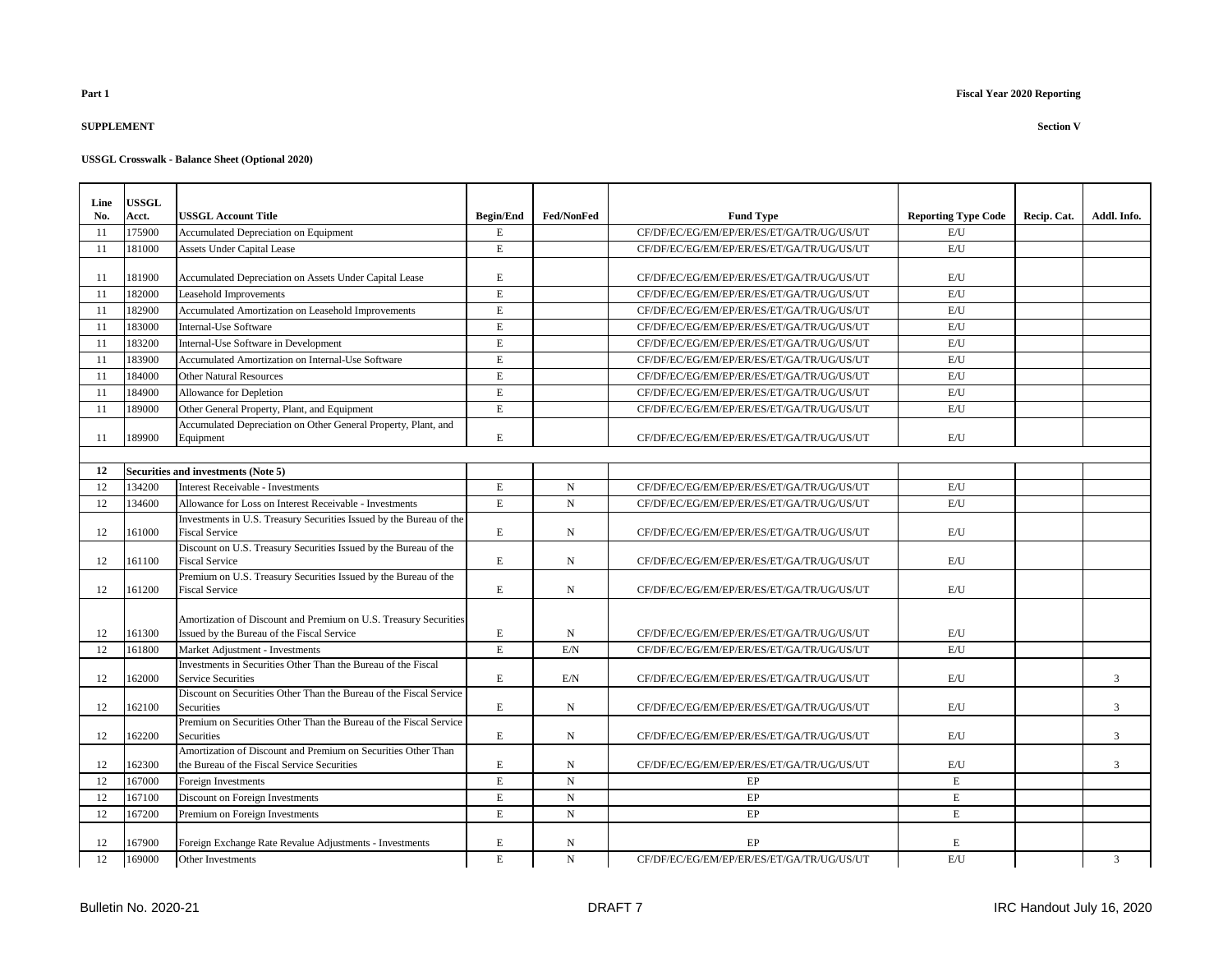| Part 1 | <b>Fiscal Year 2020 Reporting</b> |
|--------|-----------------------------------|
|        |                                   |
|        |                                   |

| Line<br>No. | <b>USSGL</b><br>Acct.        | <b>USSGL Account Title</b>                                                               | <b>Begin/End</b> | Fed/NonFed  | <b>Fund Type</b>                          | <b>Reporting Type Code</b> | Recip. Cat. | Addl. Info.    |
|-------------|------------------------------|------------------------------------------------------------------------------------------|------------------|-------------|-------------------------------------------|----------------------------|-------------|----------------|
|             |                              |                                                                                          |                  |             |                                           |                            |             |                |
| 13          | only)                        | Investments in government-sponsored enterprises (for use by Treasury                     |                  |             |                                           |                            |             |                |
| 13          | 165000                       | Preferred Stock in Federal Government Sponsored Enterprise                               | E                | $_{\rm N}$  | CF/DF/EC/EG/EM/EP/ER/ES/ET/GA/TR/UG/US/UT | E/U                        |             |                |
| 13          | 165100                       | Market Adjustment - Senior Preferred Stock in Federal<br>Government Sponsored Enterprise | E                | N           | CF/DF/EC/EG/EM/EP/ER/ES/ET/GA/TR/UG/US/UT | $\mathrm{E}/\mathrm{U}$    |             |                |
| 13          | 165200                       | Common Stock Warrants in Federal Government Sponsored<br>Enterprise                      | E                | $_{\rm N}$  | CF/DF/EC/EG/EM/EP/ER/ES/ET/GA/TR/UG/US/UT | $\mathrm{E}/\mathrm{U}$    |             |                |
| 13          | 165300                       | Market Adjustment - Common Stock Warrants in Federal<br>Government Sponsored Enterprise  | E                | ${\rm N}$   | CF/DF/EC/EG/EM/EP/ER/ES/ET/GA/TR/UG/US/UT | $\mathrm{E}/\mathrm{U}$    |             |                |
|             |                              |                                                                                          |                  |             |                                           |                            |             |                |
| 14          |                              | Other assets (Note 12)                                                                   |                  |             |                                           |                            |             |                |
| 14          | 141000                       | Advances and Prepayments                                                                 | E                | $\mathbf N$ | CF/DF/EC/EG/EM/EP/ER/ES/ET/GA/TR/UG/US/UT | E/U                        |             |                |
| 14          | 199000                       | <b>Other Assets</b>                                                                      | E                | $_{\rm N}$  | CF/DF/EC/EG/EM/EP/ER/ES/ET/GA/TR/UG/US/UT | E/U                        |             | $\overline{4}$ |
| 14          | 199500                       | General Property, Plant, and Equipment Permanently Removed but<br>Not Yet Disposed       | E                | N           | CF/DF/EC/EG/EM/EP/ER/ES/ET/GA/TR/UG/US/UT | E/U                        |             |                |
|             |                              |                                                                                          |                  |             |                                           |                            |             |                |
| 15          |                              | Total with the public                                                                    |                  |             |                                           |                            |             |                |
|             |                              |                                                                                          |                  |             |                                           |                            |             |                |
|             |                              | This line is calculated. Equals the sum of lines 7 through 14.                           |                  |             |                                           |                            |             |                |
|             |                              |                                                                                          |                  |             |                                           |                            |             |                |
| 16          | <b>Total assets</b>          |                                                                                          |                  |             |                                           |                            |             |                |
|             |                              |                                                                                          |                  |             |                                           |                            |             |                |
|             |                              | This line is calculated. Equals the sum of lines 6 and 15.                               |                  |             |                                           |                            |             |                |
|             |                              |                                                                                          |                  |             |                                           |                            |             |                |
| 17          |                              | <b>Stewardship PP&amp;E</b> (Note 11)                                                    |                  |             |                                           |                            |             |                |
|             | <b>Liabilities (Note 13)</b> |                                                                                          |                  |             |                                           |                            |             |                |
|             |                              |                                                                                          |                  |             |                                           |                            |             |                |
|             | Intra-governmental           |                                                                                          |                  |             |                                           |                            |             |                |
|             |                              |                                                                                          |                  |             |                                           |                            |             |                |
| 18          |                              | <b>Liability for Fund Balance with Treasury</b>                                          |                  |             |                                           |                            | 40          |                |
| 18          | 201000                       | Liability for Fund Balance With Treasury                                                 | E                | $\mathbf F$ | GA                                        | U                          |             |                |
| 18          | 209010                       | Liability for Fund Balance While Awaiting a Warrant                                      | E                | $\mathbf F$ | <b>GA</b>                                 | U                          |             |                |
|             |                              |                                                                                          |                  |             |                                           |                            |             |                |
| 19          | <b>Accounts payable</b>      |                                                                                          |                  |             |                                           |                            |             |                |
|             |                              |                                                                                          |                  |             |                                           |                            |             |                |
| 19.1        |                              | Accounts payable, capital transfers                                                      |                  |             |                                           |                            | 12          |                |
| 19.1        | 292300                       | Contingent Liability for Capital Transfers                                               | E                | $\mathbf F$ | CF/DF/EC/EG/EM/EP/ER/ES/ET/GA/TR/UG/US/UT | $\mathrm{E}/\mathrm{U}$    |             |                |

**SUPPLEMENT Section V**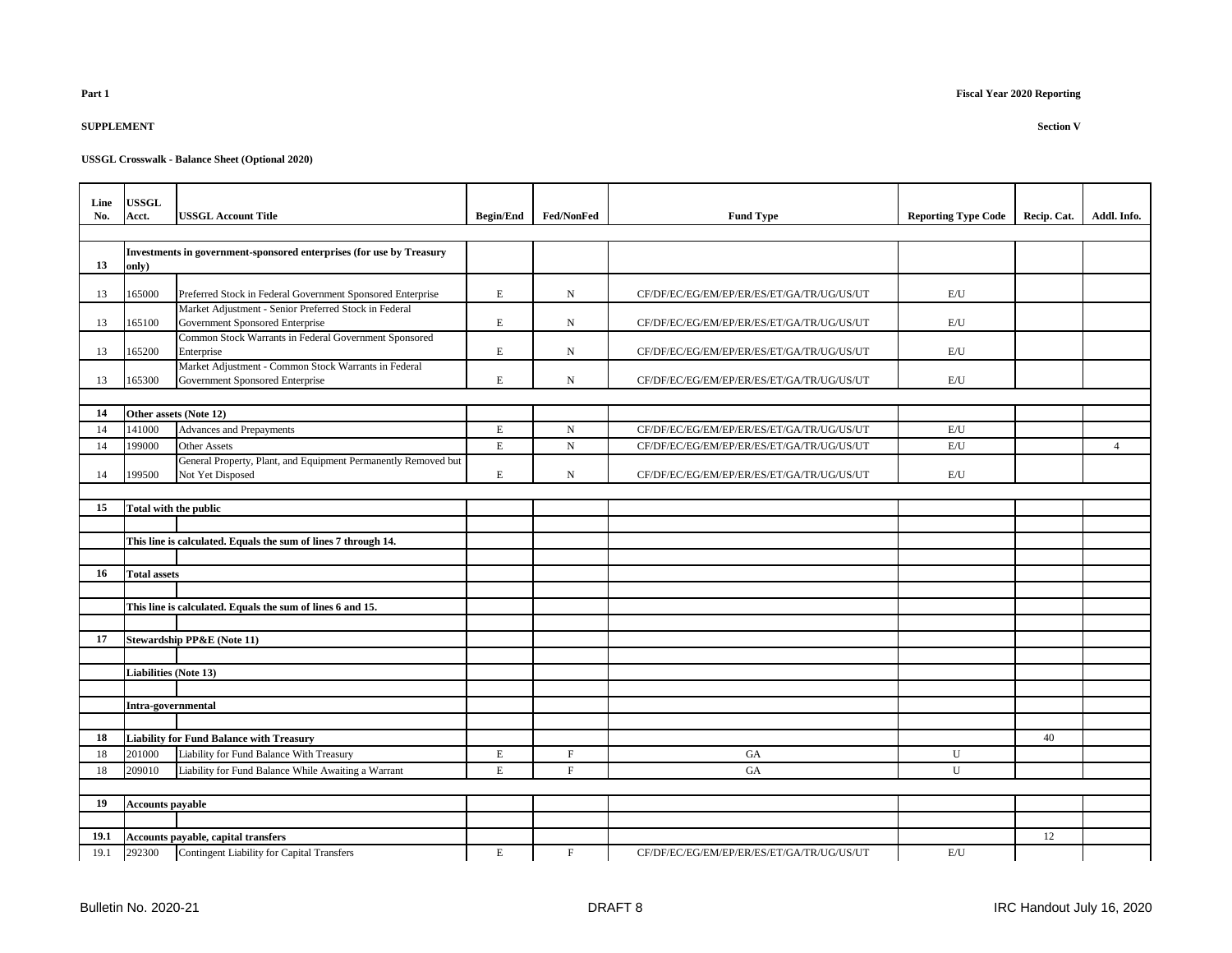## **SUPPLEMENT Section V**

| Line | <b>USSGL</b>             |                                                                                                   |                  |                   |                                              |                            |             |             |
|------|--------------------------|---------------------------------------------------------------------------------------------------|------------------|-------------------|----------------------------------------------|----------------------------|-------------|-------------|
| No.  | Acct.                    | <b>USSGL Account Title</b>                                                                        | <b>Begin/End</b> | <b>Fed/NonFed</b> | <b>Fund Type</b>                             | <b>Reporting Type Code</b> | Recip. Cat. | Addl. Info. |
| 19.1 | 297000                   | <b>Liability for Capital Transfers</b>                                                            | E                | F                 | CF/DF/EC/EG/EM/EP/ER/ES/ET/GA/TR/UG/US/UT    | E/U                        |             |             |
|      |                          |                                                                                                   |                  |                   |                                              |                            |             |             |
| 19.2 |                          | Benefit program contributions payable (Note 15)                                                   |                  |                   |                                              |                            | 21          |             |
| 19.2 | 221300                   | Employer Contributions and Payroll Taxes Payable                                                  | E                | $\mathbf F$       | CF/DF/EC/EG/EM/EP/ER/ES/ET/GA/TR/UG/US/UT    | E/U                        |             |             |
| 19.2 | 221500                   | Other Post Employment Benefits Due and Payable                                                    | E                | $_{\rm F}$        | CF/DF/EC/EG/EM/EP/ER/ES/ET/GA/TR/UG/US/UT    | E/U                        |             |             |
| 19.2 | 222500                   | <b>Unfunded FECA Liability</b>                                                                    | $\mathbf E$      | $\mathbf F$       | CF/DF/EC/EG/EM/EP/ER/ES/ET/GA/TR/UG/US/UT    | $\mathrm{E}/\mathrm{U}$    |             |             |
| 19.2 | 229000                   | Other Unfunded Employment Related Liability                                                       | E                | $\mathbf F$       | CF/DF/EC/EG/EM/EP/ER/ES/ET/GA/TR/UG/US/UT    | E/U                        |             |             |
|      |                          |                                                                                                   |                  |                   |                                              |                            |             |             |
| 19.3 | <b>Accounts payable</b>  |                                                                                                   |                  |                   |                                              |                            | 22          |             |
| 19.3 | 211000                   | <b>Accounts Payable</b>                                                                           | E                | $_{\rm F}$        | CF/DF/EC/EG/EM/EP/ER/ES/ET/GA/MR/TR/UG/US/UT | E/U                        |             |             |
| 19.3 | 212000                   | Disbursements in Transit                                                                          | E                | F                 | CF/DF/EC/EG/EM/EP/ER/ES/ET/GA/TR/UG/US/UT    | E/U                        |             |             |
| 19.3 | 213000                   | <b>Contract Holdbacks</b>                                                                         | E                | $\mathbf F$       | CF/DF/EC/EG/EM/EP/ER/ES/ET/GA/TR/UG/US/UT    | E/U                        |             |             |
| 19.3 | 217000                   | Subsidy Payable to the Financing Account                                                          | E                | $\mathbf F$       | CF/DF/EC/EG/EM/EP/ER/ES/ET/GA/TR/UG/US/UT    | $\mathrm{E}/\mathrm{U}$    |             |             |
| 19.3 | 219000                   | Other Liabilities With Related Budgetary Obligations                                              | E                | $\mathbf F$       | CF/DF/EC/EG/EM/EP/ER/ES/ET/GA/TR/UG/US/UT    | E/U                        |             |             |
| 19.3 | 294000                   | Capital Lease Liability                                                                           | E                | $_{\rm F}$        | CF/DF/EC/EG/EM/EP/ER/ES/ET/GA/TR/UG/US/UT    | E/U                        |             |             |
| 19.3 | 296000                   | Accounts Payable From Canceled Appropriations                                                     | E                | $\rm F$           | EC/EG/EM/EP/ER/ES/ET/GA/TR                   | E/U                        |             |             |
| 19.3 | 299000                   | Other Liabilities Without Related Budgetary Obligations                                           | E                | F                 | CF/DF/EC/EG/EM/EP/ER/ES/ET/MR/TR/UG/US/UT    | E/I                        |             |             |
|      |                          |                                                                                                   |                  |                   |                                              |                            |             |             |
| 19.4 | <b>Transfers pavable</b> |                                                                                                   |                  |                   |                                              |                            | 27          |             |
| 19.4 | 215000                   | Payable for Transfers of Currently Invested Balances                                              | E                | $\mathbf{F}$      | CF/DF/EC/EG/EM/EP/ER/ES/ET/GA/TR/UG/US/UT    | E/U                        |             | $\tau$      |
| 19.4 | 215500                   | <b>Expenditure Transfers Payable</b>                                                              | $\mathbf E$      | $\mathbf F$       | CF/DF/EC/EG/EM/EP/ER/ES/ET/GA/TR/UG/US/UT    | $\mathrm{E}/\mathrm{U}$    |             | $\tau$      |
| 19.4 | 299100                   | Other Liabilities - Reductions                                                                    | $\mathbf E$      | $\mathbf F$       | EC/EG/EM/EP/ER/ES/ET/TR                      | $\mathrm{E}/\mathrm{U}$    |             |             |
| 19.4 | 299200                   | Appropriated Dedicated Collections Liability                                                      | E                | F                 | ES/ET/US/UT                                  | E/U                        |             |             |
|      |                          |                                                                                                   |                  |                   |                                              |                            |             |             |
| 20   |                          | Federal debt and interest payable (Note 14)                                                       |                  |                   |                                              |                            |             |             |
|      |                          |                                                                                                   |                  |                   |                                              |                            |             |             |
| 20.1 | <b>Federal debt</b>      |                                                                                                   |                  |                   |                                              |                            | 01          |             |
|      |                          | Securities Issued by Federal Agencies Under General and Special                                   |                  |                   |                                              |                            |             |             |
| 20.1 | 253000                   | <b>Financing Authority</b>                                                                        | E,               | $\mathbf F$       | CF/DF/EC/EG/EM/EP/ER/ES/ET/GA/TR/UG/US/UT    | E/I                        |             | $\tau$      |
|      |                          | Discount on Securities Issued by Federal Agencies Under General                                   |                  |                   |                                              |                            |             |             |
| 20.1 | 253100                   | and Special Financing Authority                                                                   | E                | F                 | CF/DF/EC/EG/EM/EP/ER/ES/ET/GA/TR/UG/US/UT    | E/U                        |             | $\tau$      |
| 20.1 | 253200                   | Premium on Securities Issued by Federal Agencies Under General<br>and Special Financing Authority | E                | ${\rm F}$         | CF/DF/EC/EG/EM/EP/ER/ES/ET/GA/TR/UG/US/UT    | E/U                        |             | $\tau$      |
|      |                          | Amortization of Discount on Securities Issued by Federal Agencies                                 |                  |                   |                                              |                            |             |             |
| 20.1 | 253300                   | Under General and Special Financing Authority                                                     | E                | $\mathbf F$       | CF/DF/EC/EG/EM/EP/ER/ES/ET/GA/TR/UG/US/UT    | E/U                        |             | $\tau$      |
|      |                          | Amortization of Premium on Securities Issued by Federal Agencies                                  |                  |                   |                                              |                            |             |             |
| 20.1 | 253400                   | Under General and Special Financing Authority                                                     | Е                | $\mathbf F$       | CF/DF/EC/EG/EM/EP/ER/ES/ET/GA/TR/UG/US/UT    | E/U                        |             | $\tau$      |
| 20.1 | 254000                   | <b>Participation Certificates</b>                                                                 | E                | F                 | CF/DF/EC/EG/EM/EP/ER/ES/ET/GA/TR/UG/US/UT    | E/U                        |             | $\tau$      |
|      |                          |                                                                                                   |                  |                   |                                              |                            |             |             |
| 20.2 |                          | Interest payable - debt                                                                           |                  |                   |                                              |                            | 02          |             |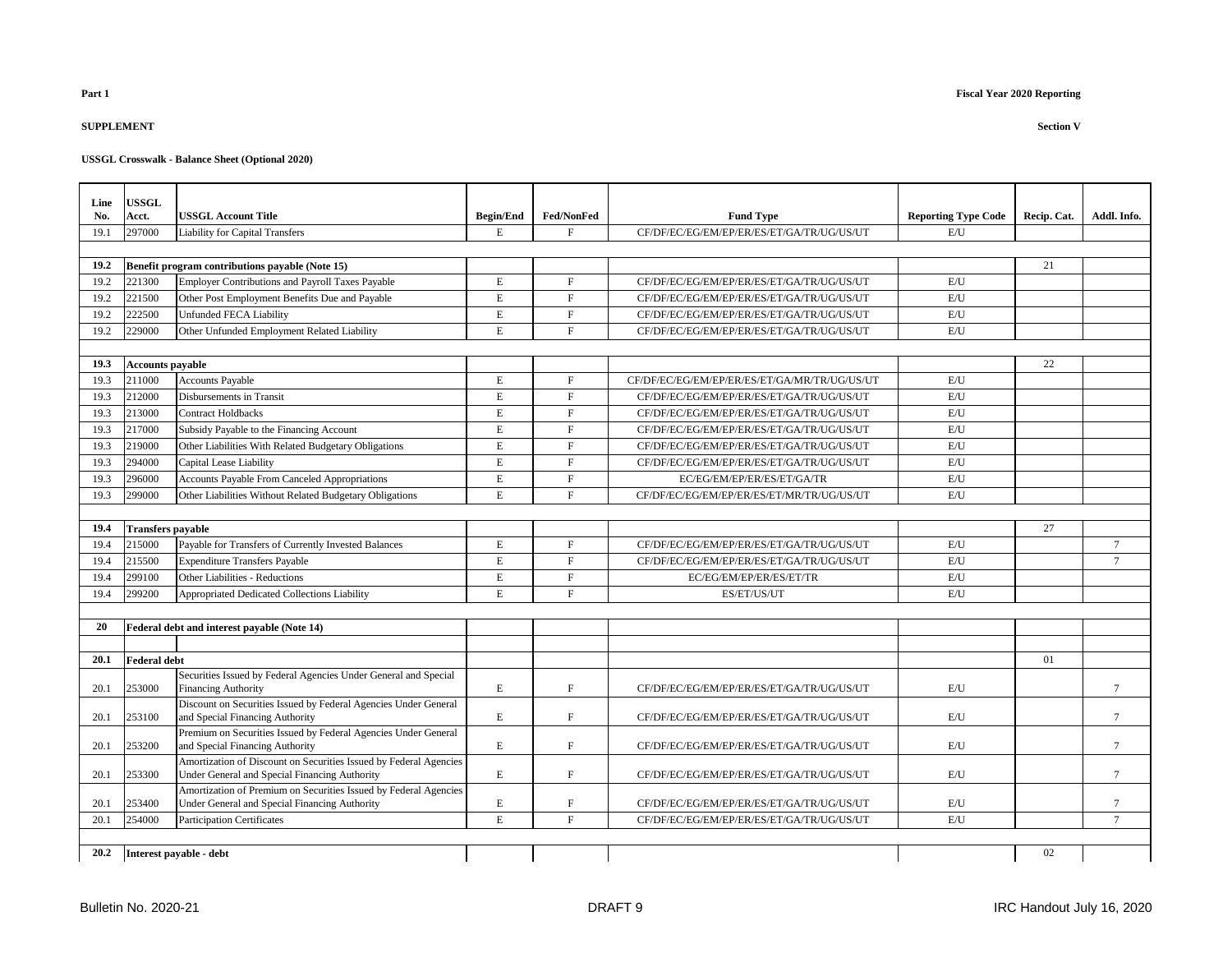## **SUPPLEMENT Section V**

| Line<br>No. | <b>USSGL</b><br>Acct. | <b>USSGL Account Title</b>                                                                                  | <b>Begin/End</b> | Fed/NonFed                                            | <b>Fund Type</b>                             | <b>Reporting Type Code</b> | Recip. Cat. | Addl. Info.     |
|-------------|-----------------------|-------------------------------------------------------------------------------------------------------------|------------------|-------------------------------------------------------|----------------------------------------------|----------------------------|-------------|-----------------|
| 20.2        | 214200                | Accrued Interest Payable - Debt                                                                             | $\mathbf E$      | F                                                     | CF/DF/EC/EG/EM/EP/ER/ES/ET/GA/TR/UG/US/UT    | E/U                        |             | $\tau$          |
|             |                       |                                                                                                             |                  |                                                       |                                              |                            |             |                 |
| 21          |                       | Debt associated with loans (Note 14)                                                                        |                  |                                                       |                                              |                            |             |                 |
|             |                       |                                                                                                             |                  |                                                       |                                              |                            |             |                 |
| 21.1        |                       | Interest payable - loans and not otherwise classified                                                       |                  |                                                       |                                              |                            | 04          |                 |
| 21.1        | 214000                | Accrued Interest Payable - Not Otherwise Classified                                                         | E                | $\mathbf F$                                           | CF/DF/EC/EG/EM/EP/ER/ES/ET/GA/TR/UG/US/UT    | E/U                        |             |                 |
| 21.1        | 214100                | Accrued Interest Payable - Loans                                                                            | $\mathbf E$      | F                                                     | CF/DF/EC/EG/EM/EP/ER/ES/ET/GA/TR/UG/US/UT    | E/U                        |             | $7\overline{ }$ |
|             |                       |                                                                                                             |                  |                                                       |                                              |                            |             |                 |
| 21.2        | Loans payable         |                                                                                                             |                  |                                                       |                                              |                            | 17          |                 |
| 21.2        | 251000                | Principal Payable to the Bureau of the Fiscal Service                                                       | E                | $\mathbf F$                                           | CF/DF/EC/EG/EM/EP/ER/ES/ET/GA/TR/UG/US/UT    | E/U                        |             |                 |
| 21.2        | 251100                | Capitalized Loan Interest Payable - Non-Credit Reform                                                       | $\mathbf E$      | $\mathbf F$                                           | CF/DF/EC/EG/EM/EP/ER/ES/ET/GA/TR/UG/US/UT    | E/U                        |             |                 |
| 21.2        | 252000                | Principal Payable to the Federal Financing Bank                                                             | $\mathbf E$      | F                                                     | CF/DF/EC/EG/EM/EP/ER/ES/ET/GA/TR/UG/US/UT    | E/U                        |             |                 |
| 21.2        | 259000                | Other Debt                                                                                                  | $\mathbf E$      | $\mathbf F$                                           | CF/DF/EC/EG/EM/EP/ER/ES/ET/GA/TR/UG/US/UT    | E/U                        |             |                 |
|             |                       |                                                                                                             |                  |                                                       |                                              |                            |             |                 |
| 22          |                       | Other Liabilities (Notes 15 and 17)                                                                         |                  |                                                       |                                              |                            |             |                 |
|             |                       |                                                                                                             |                  |                                                       |                                              |                            |             |                 |
| 22.1        |                       | Advances from others and deferred credits (Note 17)                                                         |                  |                                                       |                                              |                            | 23          |                 |
| 22.1        | 231000                | Liability for Advances and Prepayments                                                                      | $\mathbf E$      | $\mathbf F$                                           | CF/DF/EC/EG/EM/EP/ER/ES/ET/GA/TR/UG/US/UT    | E/U                        |             | $\tau$          |
| 22.1        | 232000                | <b>Other Deferred Revenue</b>                                                                               | $\mathbf E$      | $\mathbf F$                                           | CF/DF/EC/EG/EM/EP/ER/ES/ET/GA/TR/UG/US/UT    | E/U                        |             |                 |
|             |                       |                                                                                                             |                  |                                                       |                                              |                            |             |                 |
| 22.2        |                       | Other liabilities (without reciprocals) (Note 15)                                                           |                  |                                                       |                                              |                            | 29          |                 |
| 22.2        | 221300                | Employer Contributions and Payroll Taxes Payable                                                            | $\mathbf E$      | Z                                                     | CF/DF/EC/EG/EM/EP/ER/ES/ET/GA/TR/UG/US/UT    | E/U                        |             |                 |
| 22.2        | 222500                | <b>Unfunded FECA Liability</b>                                                                              | $\mathbf E$      | $\mathbf{Z}% ^{T}=\mathbf{Z}^{T}\times\mathbf{Z}^{T}$ | CF/DF/EC/EG/EM/EP/ER/ES/ET/GA/TR/UG/US/UT    | E/U                        |             |                 |
| 22.2        | 229000                | Other Unfunded Employment Related Liability                                                                 | $\mathbf E$      | Z                                                     | CF/DF/EC/EG/EM/EP/ER/ES/ET/GA/TR/UG/US/UT    | E/U                        |             |                 |
|             |                       | Liability for Non-Fiduciary Deposit Funds and Undeposited                                                   |                  |                                                       |                                              |                            |             |                 |
| 22.2        | 240000                | Collections                                                                                                 | $\mathbf E$      | Z                                                     | CF/EC/EG/EM/EP/ER/ES/ET/GA/TR/UG/US/UT       | E/U                        |             |                 |
| 22.2        | 241000                | Liability for Clearing Accounts                                                                             | E                | Z                                                     | CF                                           | E/U                        |             |                 |
| 22.2        | 299000                | Other Liabilities Without Related Budgetary Obligations                                                     | $\mathbf E$      | Z                                                     | CF/DF/EC/EG/EM/EP/ER/ES/ET/GA/MR/TR/UG/US/UT | E/U                        |             |                 |
| 22.3        |                       |                                                                                                             |                  |                                                       |                                              |                            |             |                 |
| 22.3        | 259000                | Other liabilities (Note 17)<br>Other Debt                                                                   | $\mathbf E$      | G                                                     | CF/DF/EC/EG/EM/EP/ER/ES/ET/GA/TR/UG/US/UT    | E/U                        | 30          |                 |
| 22.3        | 299000                | Other Liabilities Without Related Budgetary Obligations                                                     | $\mathbf E$      | $\mathbf F$                                           | <b>GA</b>                                    | E/U                        |             |                 |
| 22.3        | 299000                | Other Liabilities Without Related Budgetary Obligations                                                     | $\mathbf E$      | G                                                     | CF/DF/EC/EG/EM/EP/ER/ES/ET/MR/TR/UG/US/UT    | E/U                        |             |                 |
| 22.3        | 299100                | Other Liabilities - Reductions                                                                              | $\mathbf E$      | $\mathbf F$                                           | <b>GA</b>                                    | E/U                        |             |                 |
| 22.3        | 299100                | <b>Other Liabilities - Reductions</b>                                                                       | $\mathbf E$      | $\mathbf G$                                           | EC/EG/EM/EP/ER/ES/ET/TR                      | E/U                        |             |                 |
|             |                       |                                                                                                             |                  |                                                       |                                              |                            |             |                 |
|             |                       |                                                                                                             |                  |                                                       |                                              |                            |             |                 |
| 22.4        |                       | Liability to the General Fund of the U.S. Government for custodial and<br>other non-entity assets (Note 17) |                  |                                                       |                                              |                            | 46          |                 |
| 22.4        | 298000                | Custodial Liability                                                                                         | $\mathbf E$      | G                                                     | CF/DF/EC/EG/EM/EP/ER/ES/ET/GA/MR/TR/UG/US/UT | E/U                        |             |                 |
|             |                       |                                                                                                             |                  |                                                       |                                              |                            |             |                 |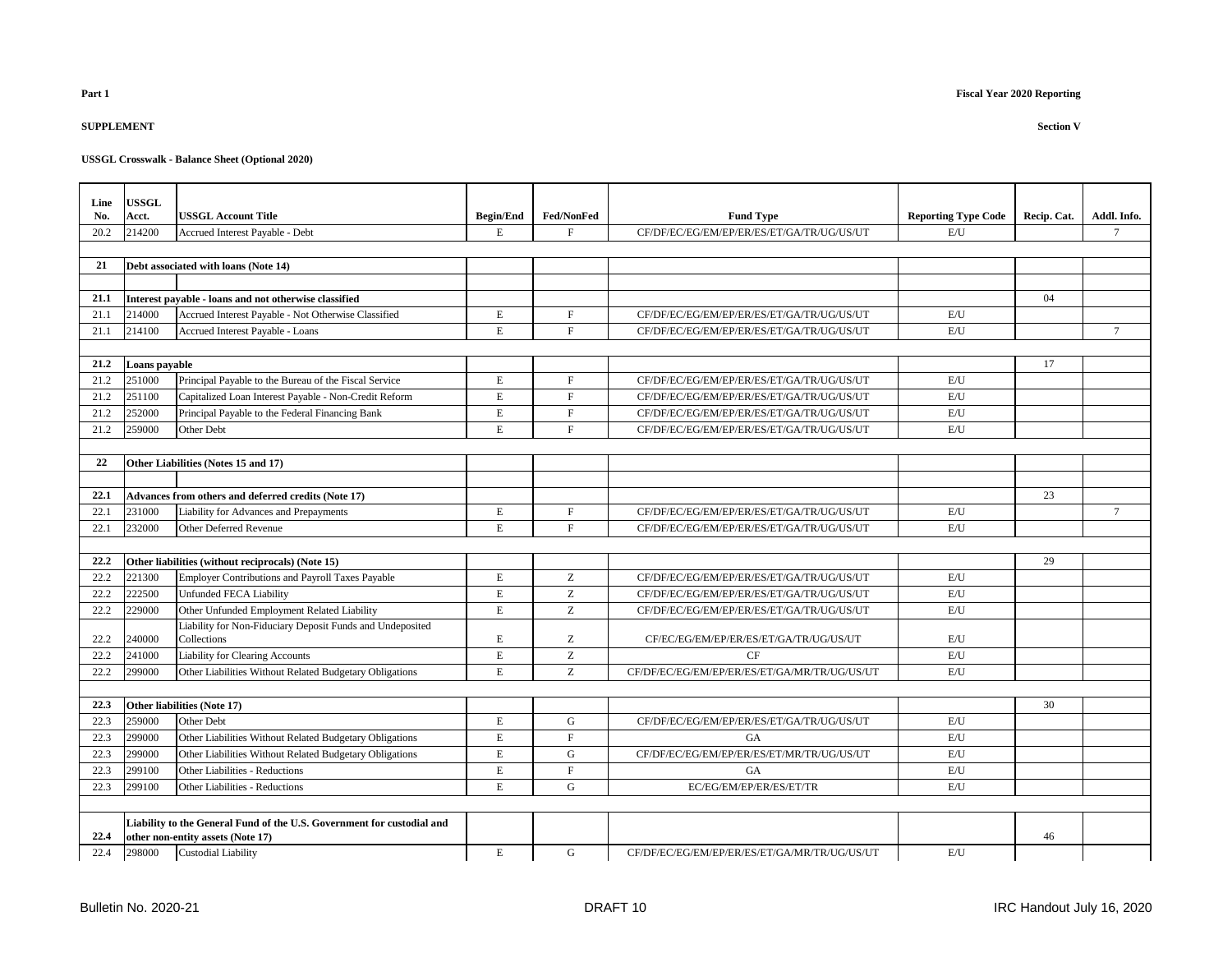## **SUPPLEMENT Section V**

| Line | <b>USSGL</b>            |                                                                                                                     |                  |             |                                              |                            |             |             |
|------|-------------------------|---------------------------------------------------------------------------------------------------------------------|------------------|-------------|----------------------------------------------|----------------------------|-------------|-------------|
| No.  | Acct.                   | <b>USSGL Account Title</b>                                                                                          | <b>Begin/End</b> | Fed/NonFed  | <b>Fund Type</b>                             | <b>Reporting Type Code</b> | Recip. Cat. | Addl. Info. |
|      |                         | Liability for Non-Entity Assets Not Reported on the Statement of                                                    |                  |             |                                              |                            |             |             |
| 22.4 | 298500                  | <b>Custodial Activity</b>                                                                                           | E                | ${\bf G}$   | CF/DF/EC/EG/EM/EP/ER/ES/ET/GA/MR/TR/UG/US/UT | E/U                        |             |             |
|      |                         |                                                                                                                     |                  |             |                                              |                            |             |             |
|      |                         |                                                                                                                     |                  |             |                                              |                            |             |             |
| 22.5 |                         | Liability to agency other than the General Fund of the U.S. Government<br>for custodial and other non-entity assets |                  |             |                                              |                            | 10          |             |
| 22.5 | 298000                  | <b>Custodial Liability</b>                                                                                          | E                | $_{\rm F}$  | CF/DF/EC/EG/EM/EP/ER/ES/ET/GA/MR/TR/UG/US/UT | E/U                        |             |             |
|      |                         | Liability for Non-Entity Assets Not Reported on the Statement of                                                    |                  |             |                                              |                            |             |             |
| 22.5 | 298500                  | <b>Custodial Activity</b>                                                                                           | E                | $\mathbf F$ | CF/DF/EC/EG/EM/EP/ER/ES/ET/GA/MR/TR/UG/US/UT | E/U                        |             |             |
|      |                         |                                                                                                                     |                  |             |                                              |                            |             |             |
| 23   |                         | <b>Total Intra-governmental</b>                                                                                     |                  |             |                                              |                            |             |             |
|      |                         |                                                                                                                     |                  |             |                                              |                            |             |             |
|      |                         | This line is calculated. Equals the sum of lines 18 through 22.                                                     |                  |             |                                              |                            |             |             |
|      |                         |                                                                                                                     |                  |             |                                              |                            |             |             |
|      | With the public         |                                                                                                                     |                  |             |                                              |                            |             |             |
|      |                         |                                                                                                                     |                  |             |                                              |                            |             |             |
| 24   | <b>Accounts payable</b> |                                                                                                                     |                  |             |                                              |                            |             |             |
| 24   | 211000                  | <b>Accounts Payable</b>                                                                                             | E                | N           | CF/DF/EC/EG/EM/EP/ER/ES/ET/GA/MR/TR/UG/US/UT | E/U                        |             |             |
| 24   | 212000                  | Disbursements in Transit                                                                                            | $\mathbf E$      | $_{\rm N}$  | CF/DF/EC/EG/EM/EP/ER/ES/ET/GA/TR/UG/US/UT    | E/U                        |             |             |
| 24   | 214000                  | Accrued Interest Payable - Not Otherwise Classified                                                                 | E                | $\mathbf N$ | CF/DF/EC/EG/EM/EP/ER/ES/ET/GA/TR/UG/US/UT    | E/U                        |             |             |
| 24   | 296000                  | Accounts Payable From Canceled Appropriations                                                                       | $\mathbf E$      | $\mathbf N$ | EC/EG/EM/EP/ER/ES/ET/GA/TR                   | E/U                        |             |             |
|      |                         |                                                                                                                     |                  |             |                                              |                            |             |             |
| 25   |                         | Federal debt and interest payable (Note 14)                                                                         |                  |             |                                              |                            |             |             |
| 25   | 214100                  | Accrued Interest Payable - Loans                                                                                    | E                | N           | CF/DF/EC/EG/EM/EP/ER/ES/ET/GA/TR/UG/US/UT    | E/U                        |             |             |
| 25   | 214200                  | Accrued Interest Payable - Debt                                                                                     | $\mathbf E$      | $\mathbf N$ | CF/DF/EC/EG/EM/EP/ER/ES/ET/GA/TR/UG/US/UT    | E/U                        |             |             |
|      |                         | Securities Issued by Federal Agencies Under General and Special                                                     |                  |             |                                              |                            |             |             |
| 25   | 253000                  | <b>Financing Authority</b>                                                                                          | $\mathbf E$      | N           | CF/DF/EC/EG/EM/EP/ER/ES/ET/GA/TR/UG/US/UT    | E/U                        |             |             |
|      |                         | Discount on Securities Issued by Federal Agencies Under General                                                     |                  |             |                                              |                            |             |             |
| 25   | 253100                  | and Special Financing Authority                                                                                     | $\mathbf E$      | N           | CF/DF/EC/EG/EM/EP/ER/ES/ET/GA/TR/UG/US/UT    | E/U                        |             |             |
|      |                         | Premium on Securities Issued by Federal Agencies Under General                                                      |                  |             |                                              |                            |             |             |
| 25   | 253200                  | and Special Financing Authority                                                                                     | $\mathbf E$      | N           | CF/DF/EC/EG/EM/EP/ER/ES/ET/GA/TR/UG/US/UT    | E/U                        |             |             |
|      |                         | Amortization of Discount on Securities Issued by Federal Agencies                                                   |                  |             |                                              |                            |             |             |
| 25   | 253300                  | Under General and Special Financing Authority                                                                       | $\mathbf E$      | N           | CF/DF/EC/EG/EM/EP/ER/ES/ET/GA/TR/UG/US/UT    | E/U                        |             |             |
|      |                         | Amortization of Premium on Securities Issued by Federal Agencies                                                    |                  |             |                                              |                            |             |             |
| 25   | 253400                  | Under General and Special Financing Authority                                                                       | $\mathbf E$      | N           | CF/DF/EC/EG/EM/EP/ER/ES/ET/GA/TR/UG/US/UT    | E/U                        |             |             |
| 25   | 254000                  | <b>Participation Certificates</b>                                                                                   | $\mathbf E$      | $\mathbf N$ | CF/DF/EC/EG/EM/EP/ER/ES/ET/GA/TR/UG/US/UT    | E/U                        |             |             |
| 25   | 259000                  | Other Debt                                                                                                          | E                | $\mathbf N$ | CF/DF/EC/EG/EM/EP/ER/ES/ET/GA/TR/UG/US/UT    | E/U                        |             |             |
|      |                         |                                                                                                                     |                  |             |                                              |                            |             |             |
| 26   |                         | Federal employee and veteran benefits payable (Note 15)                                                             |                  |             |                                              |                            |             |             |
|      |                         | Liability for Employer Benefits and Claims Incurred but Not                                                         |                  |             |                                              |                            |             |             |
| 26   | 219100                  | Reported                                                                                                            | E                | N           | CF/DF/EC/EG/EM/EP/ER/ES/ET/GA/TR/UG/US/UT    | E/U                        |             |             |
| 26   | 221300                  | <b>Employer Contributions and Payroll Taxes Payable</b>                                                             | $\mathbf E$      | $_{\rm N}$  | CF/DF/EC/EG/EM/EP/ER/ES/ET/GA/TR/UG/US/UT    | E/U                        |             |             |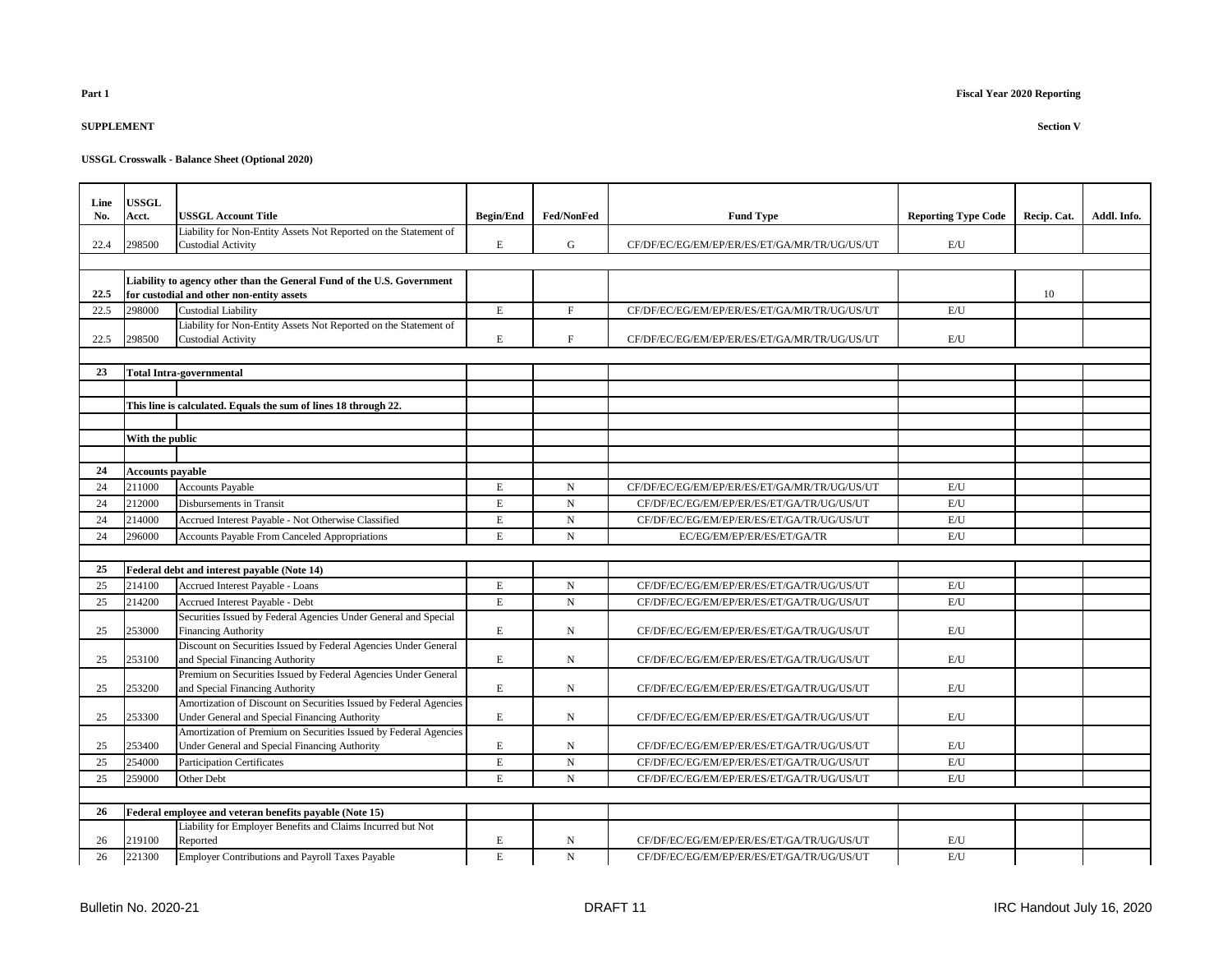### **SUPPLEMENT Section V**

| Line | USSGL  |                                                                      |                  |             |                                           |                            |             |             |
|------|--------|----------------------------------------------------------------------|------------------|-------------|-------------------------------------------|----------------------------|-------------|-------------|
| No.  | Acct.  | <b>USSGL Account Title</b>                                           | <b>Begin/End</b> | Fed/NonFed  | <b>Fund Type</b>                          | <b>Reporting Type Code</b> | Recip. Cat. | Addl. Info. |
| 26   | 221500 | Other Post Employment Benefits Due and Payable                       | E                | $\mathbf N$ | CF/DF/EC/EG/EM/EP/ER/ES/ET/GA/TR/UG/US/UT | E/U                        |             |             |
| 26   | 221600 | Pension Benefits Due and Payable to Beneficiaries                    | $\mathbf E$      | $\mathbf N$ | CF/DF/EC/EG/EM/EP/ER/ES/ET/GA/TR/UG/US/UT | E/U                        |             |             |
| 26   | 221700 | Benefit Premiums Payable to Carriers                                 | E                | N           | CF/DF/EC/EG/EM/EP/ER/ES/ET/GA/TR/UG/US/UT | E/U                        |             |             |
| 26   | 221800 | Life Insurance Benefits Due and Payable to Beneficiaries             | $\mathbf E$      | $\mathbf N$ | CF/DF/EC/EG/EM/EP/ER/ES/ET/GA/TR/UG/US/UT | E/U                        |             |             |
| 26   | 222000 | <b>Unfunded Leave</b>                                                | $\mathbf E$      | $\mathbf N$ | CF/DF/EC/EG/EM/EP/ER/ES/ET/GA/TR/UG/US/UT | $\mathrm{E}/\mathrm{U}$    |             |             |
| 26   | 229000 | Other Unfunded Employment Related Liability                          | $\mathbf E$      | $\mathbf N$ | CF/DF/EC/EG/EM/EP/ER/ES/ET/GA/TR/UG/US/UT | E/U                        |             |             |
| 26   | 261000 | <b>Actuarial Pension Liability</b>                                   | $\mathbf E$      | $\mathbf N$ | CF/DF/EC/EG/EM/EP/ER/ES/ET/GA/TR/UG/US/UT | E/U                        |             |             |
| 26   | 262000 | Actuarial Health Insurance Liability                                 | $\mathbf E$      | $\mathbf N$ | CF/DF/EC/EG/EM/EP/ER/ES/ET/GA/TR/UG/US/UT | E/U                        |             |             |
| 26   | 263000 | Actuarial Life Insurance Liability                                   | E                | $\mathbf N$ | CF/DF/EC/EG/EM/EP/ER/ES/ET/GA/TR/UG/US/UT | E/U                        |             |             |
| 26   | 265000 | <b>Actuarial FECA Liability</b>                                      | E                | $\mathbf N$ | CF/DF/EC/EG/EM/EP/ER/ES/ET/GA/TR/UG/US/UT | E/U                        |             |             |
| 26   | 269000 | Other Actuarial Liabilities                                          | E                | $\mathbf N$ | CF/DF/EC/EG/EM/EP/ER/ES/ET/GA/TR/UG/US/UT | E/U                        |             |             |
|      |        |                                                                      |                  |             |                                           |                            |             |             |
| 27   |        | <b>Environmental and disposal liabilities (Note 16)</b>              |                  |             |                                           |                            |             |             |
| 27   | 299500 | <b>Estimated Cleanup Cost Liability</b>                              | E                | $\mathbf N$ | CF/DF/EC/EG/EM/EP/ER/ES/ET/TR/UG/US/UT    | E/U                        |             |             |
|      |        |                                                                      |                  |             |                                           |                            |             |             |
| 28   |        | <b>Benefits due and payable</b>                                      |                  |             |                                           |                            |             |             |
| 28   | 216000 | Entitlement Benefits Due and Payable                                 | E                | $\mathbf N$ | CF/DF/EC/EG/EM/EP/ER/ES/ET/GA/TR/UG/US/UT | E/U                        |             |             |
|      |        |                                                                      |                  |             |                                           |                            |             |             |
| 29   |        | Loan guarantee liability (Note 8)                                    |                  |             |                                           |                            |             |             |
| 29   | 218000 | Loan Guarantee Liability                                             | E                | $\mathbf N$ | CF/DF/EC/EG/EM/EP/ER/ES/ET/GA/TR/UG/US/UT | E/U                        |             |             |
|      |        |                                                                      |                  |             |                                           |                            |             |             |
|      |        | Liabilities to Government-sponsored enterprises (for use by Treasury |                  |             |                                           |                            |             |             |
| 30   | only)  |                                                                      |                  |             |                                           |                            |             |             |
| 30   | 211200 | Accounts Payable for Federal Government Sponsored Enterprise         | E                | N           | CF/DF/EC/EG/EM/EP/ER/ES/ET/GA/TR/UG/US/UT | E/U                        |             |             |
|      |        |                                                                      |                  |             |                                           |                            |             |             |
| 30   | 292200 | Contingent Liabilities - Federal Government Sponsored Enterprise     | E                | N           | CF/DF/EC/EG/EM/EP/ER/ES/ET/GA/TR/UG/US/UT | E/U                        |             |             |
|      |        |                                                                      |                  |             |                                           |                            |             |             |
| 31   |        | Insurance and guarantee program liabilities                          |                  |             |                                           |                            |             |             |
| 31   | 220000 | Liability for Unpaid Insurance Claims                                | Е                | N           | CF/DF/EC/EG/EM/EP/ER/ES/ET/GA/TR/UG/US/UT | E/U                        |             |             |
| 31   | 220500 | Liability for Unearned Insurance Premiums                            | E                | $\mathbf N$ | CF/DF/EC/EG/EM/EP/ER/ES/ET/GA/TR/UG/US/UT | E/U                        |             |             |
|      |        |                                                                      |                  |             |                                           |                            |             |             |
| 31   | 266000 | Actuarial Liabilities for Federal Insurance and Guarantee Programs   | E                | N           | CF/DF/EC/EG/EM/EP/ER/ES/ET/GA/TR/UG/US/UT | E/U                        |             |             |
|      |        |                                                                      |                  |             |                                           |                            |             |             |
| 32   |        | Other liabilities (Notes 17, 18, and 19)                             |                  |             |                                           |                            |             |             |
| 32   | 201000 | Liability for Fund Balance With Treasury                             | E                | $\mathbf N$ | <b>GA</b>                                 | U                          |             |             |
| 32   | 213000 | <b>Contract Holdbacks</b>                                            | $\mathbf E$      | ${\bf N}$   | CF/DF/EC/EG/EM/EP/ER/ES/ET/GA/TR/UG/US/UT | E/U                        |             |             |
| 32   | 219000 | Other Liabilities With Related Budgetary Obligations                 | E                | $\mathbf N$ | CF/DF/EC/EG/EM/EP/ER/ES/ET/GA/TR/UG/US/UT | E/U                        |             |             |
|      |        | Special Drawing Right (SDR) Certificates Issued to Federal           |                  |             |                                           |                            |             |             |
| 32   | 219200 | <b>Reserve Banks</b>                                                 | E                | N           | EP                                        | E                          |             |             |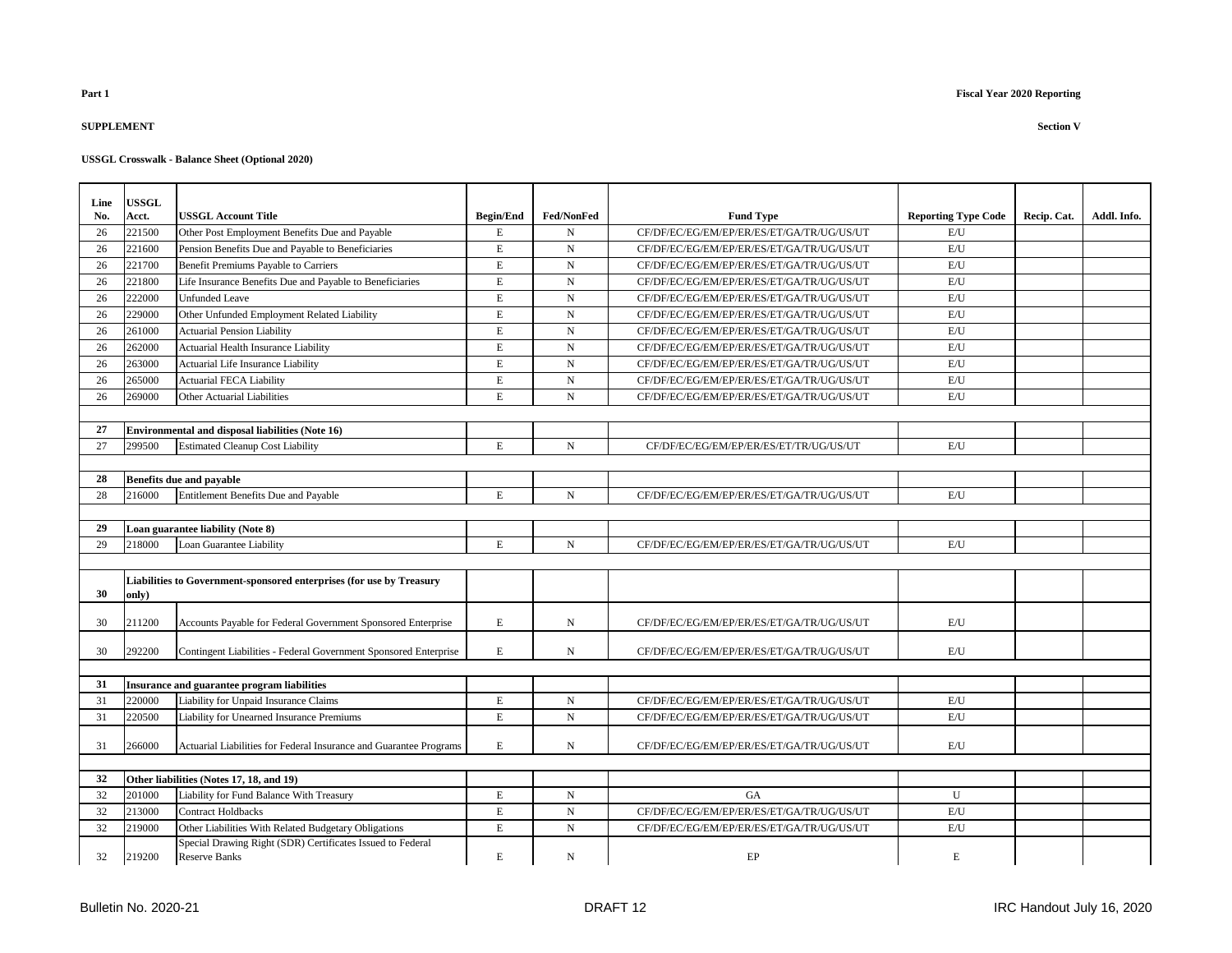### **SUPPLEMENT Section V**

| Line | USSGL                    |                                                                                                                       |                  |                   |                                              |                            |             |             |
|------|--------------------------|-----------------------------------------------------------------------------------------------------------------------|------------------|-------------------|----------------------------------------------|----------------------------|-------------|-------------|
| No.  | Acct.                    | <b>USSGL Account Title</b>                                                                                            | <b>Begin/End</b> | <b>Fed/NonFed</b> | <b>Fund Type</b>                             | <b>Reporting Type Code</b> | Recip. Cat. | Addl. Info. |
| 32   | 219300                   | Allocation of Special Drawing Rights (SDRs)                                                                           | $\mathbf E$      | $_{\rm N}$        | EP                                           | E                          |             |             |
| 32   | 221000                   | Accrued Funded Payroll and Leave                                                                                      | E                | N                 | CF/DF/EC/EG/EM/EP/ER/ES/ET/GA/TR/UG/US/UT    | $\mathrm{E}/\mathrm{U}$    |             |             |
| 32   | 221100                   | Withholdings Payable                                                                                                  | $\mathbf E$      | $_{\rm N}$        | CF/DF/EC/EG/EM/EP/ER/ES/ET/GA/TR/UG/US/UT    | E/U                        |             |             |
| 32   | 231000                   | Liability for Advances and Prepayments                                                                                | $\mathbf E$      | $_{\rm N}$        | CF/DF/EC/EG/EM/EP/ER/ES/ET/GA/TR/UG/US/UT    | $\mathrm{E}/\mathrm{U}$    |             |             |
| 32   | 232000                   | Other Deferred Revenue                                                                                                | $\mathbf E$      | N                 | CF/DF/EC/EG/EM/EP/ER/ES/ET/GA/TR/UG/US/UT    | E/U                        |             |             |
|      |                          | Liability for Non-Fiduciary Deposit Funds and Undeposited                                                             |                  |                   |                                              |                            |             |             |
| 32   | 240000                   | Collections                                                                                                           | E                | N                 | CF/DF/EC/EG/EM/EP/ER/ES/ET/GA/TR/UG/US/UT    | E/U                        |             |             |
| 32   | 241000                   | <b>Liability for Clearing Accounts</b>                                                                                | $\mathbf E$      | $\mathbf N$       | CF                                           | E/U                        |             |             |
| 32   | 267000                   | Actuarial Liabilities for Treasury-Managed Benefit Programs                                                           | $\mathbf E$      | $_{\rm N}$        | CF/DF/EC/EG/EM/EP/ER/ES/ET/GA/TR/UG/US/UT    | E/U                        |             |             |
| 32   | 291000                   | Prior Liens Outstanding on Acquired Collateral                                                                        | $\mathbf E$      | ${\bf N}$         | CF/DF/EC/EG/EM/EP/ER/ES/ET/GA/TR/UG/US/UT    | E/U                        |             |             |
| 32   | 292000                   | <b>Contingent Liabilities</b>                                                                                         | $\mathbf E$      | ${\rm N}$         | CF/DF/EC/EG/EM/EP/ER/ES/ET/GA/TR/UG/US/UT    | E/U                        |             |             |
| 32   | 294000                   | Capital Lease Liability                                                                                               | $\mathbf E$      | N                 | CF/DF/EC/EG/EM/EP/ER/ES/ET/GA/TR/UG/US/UT    | E/U                        |             |             |
| 32   | 298000                   | <b>Custodial Liability</b>                                                                                            | $\mathbf E$      | $_{\rm N}$        | CF/DF/EC/EG/EM/EP/ER/ES/ET/GA/MR/TR/UG/US/UT | E/U                        |             | 2           |
| 32   | 299000                   | Other Liabilities Without Related Budgetary Obligations                                                               | $\mathbf E$      | $_{\rm N}$        | CF/DF/EC/EG/EM/EP/ER/ES/ET/GA/MR/TR/UG/US/UT | $\mathrm{E}/\mathrm{U}$    |             |             |
|      |                          |                                                                                                                       |                  |                   |                                              |                            |             |             |
| 33   | Total with the public    |                                                                                                                       |                  |                   |                                              |                            |             |             |
|      |                          |                                                                                                                       |                  |                   |                                              |                            |             |             |
|      |                          | This line is calculated. Equals sum of lines 24 through 32.                                                           |                  |                   |                                              |                            |             |             |
|      |                          |                                                                                                                       |                  |                   |                                              |                            |             |             |
| 34   | <b>Total liabilities</b> |                                                                                                                       |                  |                   |                                              |                            |             |             |
|      |                          |                                                                                                                       |                  |                   |                                              |                            |             |             |
|      |                          | This line is calculated. Equals the sum of lines 23 and 33.                                                           |                  |                   |                                              |                            |             |             |
|      |                          |                                                                                                                       |                  |                   |                                              |                            |             |             |
| 35   |                          | <b>Commitments and Contingencies (Note 19)</b>                                                                        |                  |                   |                                              |                            |             |             |
|      |                          |                                                                                                                       |                  |                   |                                              |                            |             |             |
|      | Net position             |                                                                                                                       |                  |                   |                                              |                            |             |             |
|      |                          |                                                                                                                       |                  |                   |                                              |                            |             |             |
|      |                          | Total net position - Funds from Dedicated Collections (Note 20)                                                       |                  |                   |                                              |                            |             |             |
| 36   |                          | (Combined or Consolidated)                                                                                            |                  |                   |                                              |                            |             |             |
|      |                          |                                                                                                                       |                  |                   |                                              |                            |             |             |
| 36.1 |                          | <b>Unexpended appropriations - Funds from Dedicated Collections</b>                                                   |                  |                   |                                              |                            |             |             |
| 36.1 | 309000                   | Unexpended Appropriations While Awaiting a Warrant                                                                    | E                | G                 | CF/DF/EC/EG/EM/EP/ER/ES/ET/GA/MR/TR/UG/US/UT | E                          |             |             |
| 36.1 | 310000                   | <b>Unexpended Appropriations - Cumulative</b>                                                                         | $\, {\bf B}$     |                   | EC/EG/EM/EP/ER/ES/ET/TR                      | $\mathbf E$                |             |             |
| 36.1 | 310100                   | Unexpended Appropriations - Appropriations Received                                                                   | $\mathbf E$      | G                 | EC/EG/EM/EP/ER/ES/ET/TR                      | $\mathbf E$                |             |             |
| 36.1 | 310200                   | Unexpended Appropriations - Transfers-In                                                                              | $\mathbf E$      | $\mathbf F$       | EC/EG/EM/EP/ER/ES/ET/TR                      | $\mathbf E$                |             |             |
| 36.1 | 310300                   | <b>Unexpended Appropriations - Transfers-Out</b>                                                                      | $\mathbf E$      | $\mathbf F$       | EC/EG/EM/EP/ER/ES/ET/TR                      | $\mathbf E$                |             |             |
| 36.1 | 310500                   | Unexpended Appropriations - Prior-Period Adjustments Due to<br>Corrections of Errors - Years Preceding the Prior-Year | E                | G                 | EC/EG/EM/EP/ER/ES/ET/TR                      | E                          |             |             |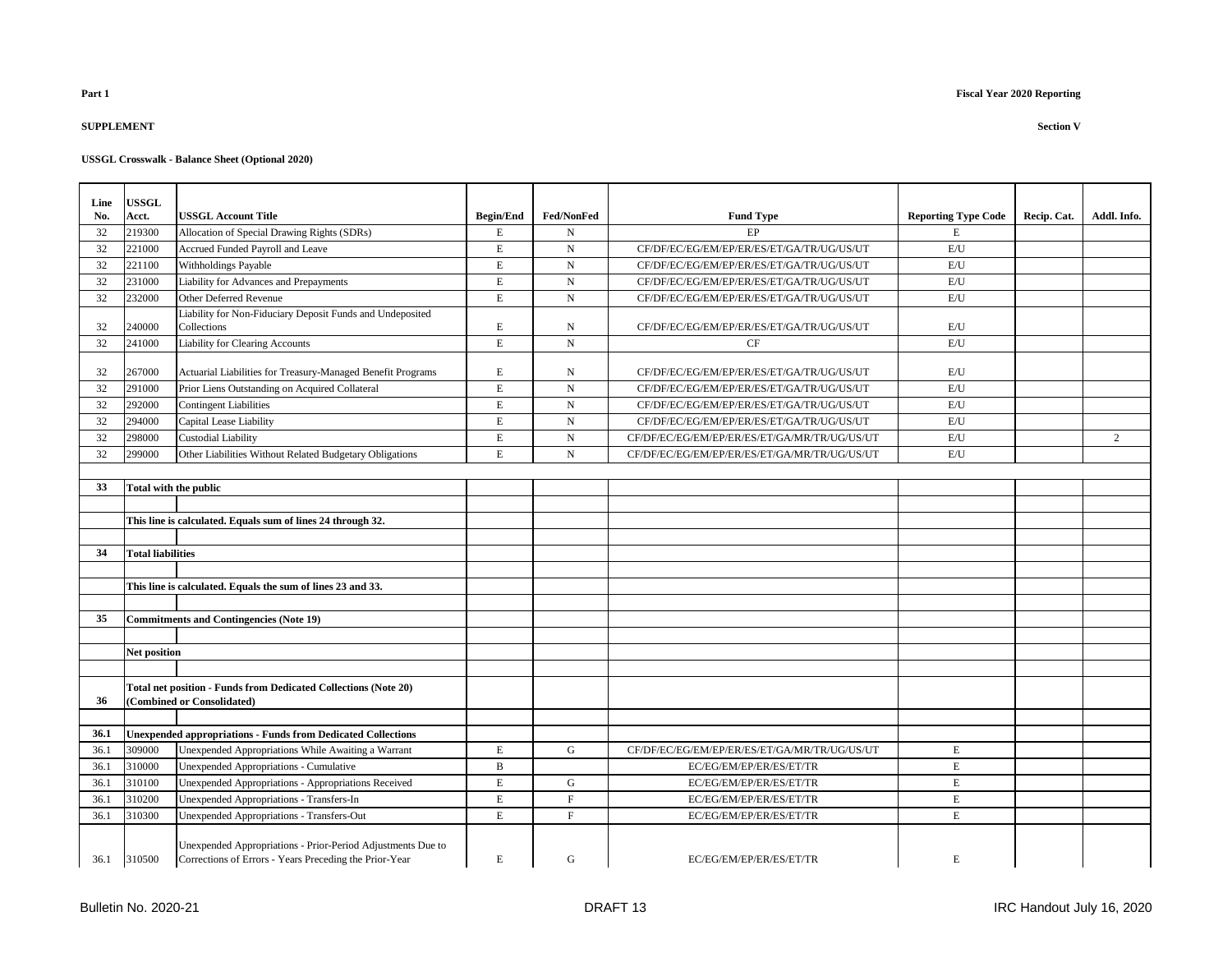## **SUPPLEMENT Section V**

| Line         | <b>USSGL</b>     |                                                                                        |                            |                   |                                              |                            |             |             |
|--------------|------------------|----------------------------------------------------------------------------------------|----------------------------|-------------------|----------------------------------------------|----------------------------|-------------|-------------|
| No.          | Acct.            | <b>USSGL Account Title</b>                                                             | <b>Begin/End</b>           | <b>Fed/NonFed</b> | <b>Fund Type</b>                             | <b>Reporting Type Code</b> | Recip. Cat. | Addl. Info. |
| 36.1         | 310600           | Unexpended Appropriations - Adjustments                                                | E                          | G                 | EC/EG/EM/EP/ER/ES/ET/TR                      | E                          |             |             |
| 36.1         | 310700           | Unexpended Appropriations - Used                                                       | $\mathbf E$                | $\mathbf G$       | EC/EG/EM/EP/ER/ES/ET/TR                      | E                          |             |             |
|              |                  | Unexpended Appropriations - Prior-Period Adjustments Due to                            |                            |                   |                                              |                            |             |             |
| 36.1         | 310800           | Corrections of Errors                                                                  | $\mathbf E$                | ${\bf G}$         | EC/EG/EM/EP/ER/ES/ET/TR                      | E                          |             |             |
|              |                  | Unexpended Appropriations - Prior-Period Adjustments Due to                            |                            |                   |                                              |                            |             |             |
| 36.1         | 310900           | Changes in Accounting Principles                                                       | $\mathbf E$                | G                 | EC/EG/EM/EP/ER/ES/ET/TR                      | E                          |             |             |
|              |                  |                                                                                        |                            |                   |                                              |                            |             |             |
| 36.2<br>36.2 | 331000           | <b>Cumulative results of operations - Funds from Dedicated Collections</b>             | $\mathbf B$                |                   |                                              | E                          |             |             |
|              |                  | <b>Cumulative Results of Operations</b>                                                |                            |                   | CF/DF/EC/EG/EM/EP/ER/ES/ET/GA/TR/UG/US/UT    |                            |             |             |
| 36.2         | 510000<br>510900 | Revenue From Goods Sold                                                                | $\mathbf E$<br>$\mathbf E$ | F/N               | CF/DF/EC/EG/EM/EP/ER/ES/ET/GA/TR/UG/US/UT    | E<br>E                     |             |             |
| 36.2         |                  | Contra Revenue for Goods Sold                                                          |                            | F/N               | CF/DF/EC/EG/EM/EP/ER/ES/ET/GA/TR/UG/US/UT    |                            |             |             |
| 36.2         | 520000           | Revenue From Services Provided                                                         | $\mathbf E$                | F/N               | CF/DF/EC/EG/EM/EP/ER/ES/ET/GA/TR/UG/US/UT    | E                          |             |             |
| 36.2         | 520900           | Contra Revenue for Services Provided                                                   | $\mathbf E$                | F/N               | CF/DF/EC/EG/EM/EP/ER/ES/ET/GA/TR/UG/US/UT    | E                          |             |             |
| 36.2         | 531000           | Interest Revenue - Other                                                               | E                          | F/N               | CF/DF/EC/EG/EM/EP/ER/ES/ET/GA/MR/TR/UG/US/UT | E                          |             |             |
| 36.2         | 531100           | <b>Interest Revenue - Investments</b>                                                  | $\mathbf E$                | F/N               | CF/DF/EC/EG/EM/EP/ER/ES/ET/GA/TR/UG/US/UT    | E                          |             |             |
| 36.2         | 531200           | Interest Revenue - Loans Receivable/Uninvested Funds                                   | $\mathbf E$                | F/N               | CF/DF/EC/EG/EM/EP/ER/ES/ET/GA/TR/UG/US/UT    | E                          |             |             |
| 36.2         | 531300           | <b>Interest Revenue - Subsidy Amortization</b>                                         | $\mathbf E$                | $\mathbf N$       | CF/DF/EC/EG/EM/EP/ER/ES/ET/GA/TR/UG/US/UT    | $\mathbf E$                |             |             |
|              | 531400           | Dividend Income Accounted for Under the Provisions of the<br>Federal Credit Reform Act | E                          | N                 | CF/DF/EC/EG/EM/EP/ER/ES/ET/GA/TR/UG/US/UT    | E                          |             |             |
| 36.2         |                  | Contra Revenue for Dividend Income Accounted for Under the                             |                            |                   |                                              |                            |             |             |
| 36.2         | 531500           | Provisions of the Federal Credit Reform Act                                            | $\mathbf E$                | N                 | CF/DF/EC/EG/EM/EP/ER/ES/ET/GA/TR/UG/US/UT    | E                          |             |             |
| 36.2         | 531700           | Contra Revenue for Interest Revenue - Loans Receivable                                 | $\mathbf E$                | F/N               | CF/DF/EC/EG/EM/EP/ER/ES/ET/GA/TR/UG/US/UT    | E                          |             |             |
| 36.2         | 531800           | Contra Revenue for Interest Revenue - Investments                                      | E                          | F/N               | CF/DF/EC/EG/EM/EP/ER/ES/ET/GA/TR/UG/US/UT    | E                          |             |             |
| 36.2         | 531900           | Contra Revenue for Interest Revenue - Other                                            | $\mathbf E$                | F/N               | CF/DF/EC/EG/EM/EP/ER/ES/ET/GA/TR/UG/US/UT    | E                          |             |             |
| 36.2         | 532000           | Penalties and Fines Revenue                                                            | E                          | $\mathbf N$       | CF/DF/EC/EG/EM/EP/ER/ES/ET/GA/TR/UG/US/UT    | E                          |             |             |
| 36.2         | 532400           | Contra Revenue for Penalties and Fines                                                 | $\mathbf E$                | ${\bf N}$         | CF/DF/EC/EG/EM/EP/ER/ES/ET/GA/TR/UG/US/UT    | E                          |             |             |
| 36.2         | 532500           | <b>Administrative Fees Revenue</b>                                                     | $\mathbf E$                | $\rm F/N$         | CF/DF/EC/EG/EM/EP/ER/ES/ET/GA/TR/UG/US/UT    | E                          |             |             |
| 36.2         | 532900           | Contra Revenue for Administrative Fees                                                 | E                          | F/N               | CF/DF/EC/EG/EM/EP/ER/ES/ET/GA/TR/UG/US/UT    | E                          |             |             |
| 36.2         | 540000           | Funded Benefit Program Revenue                                                         | $\mathbf E$                | F/N               | CF/DF/EC/EG/EM/EP/ER/ES/ET/GA/TR/UG/US/UT    | $\mathbf E$                |             |             |
| 36.2         | 540900           | Contra Revenue for Funded Benefit Program Revenue                                      | E                          | F/N               | CF/DF/EC/EG/EM/EP/ER/ES/ET/GA/TR/UG/US/UT    | E                          |             |             |
| 36.2         | 550000           | Insurance and Guarantee Premium Revenue                                                | $\mathbf E$                | $\mathbf N$       | CF/DF/EC/EG/EM/EP/ER/ES/ET/GA/TR/UG/US/UT    | $\mathbf E$                |             |             |
|              |                  |                                                                                        |                            |                   |                                              |                            |             |             |
| 36.2         | 550900           | Contra Revenue for Insurance and Guarantee Premium Revenue                             | $\mathbf E$                | N                 | CF/DF/EC/EG/EM/EP/ER/ES/ET/GA/TR/UG/US/UT    | Е                          |             |             |
| 36.2         | 560000           | Donated Revenue - Financial Resources                                                  | $\mathbf E$                | $\mathbf N$       | CF/DF/EC/EG/EM/EP/ER/ES/ET/GA/TR/UG/US/UT    | E                          |             |             |
| 36.2         | 560900           | Contra Revenue for Donations - Financial Resources                                     | $\mathbf E$                | ${\rm N}$         | CF/DF/EC/EG/EM/EP/ER/ES/ET/GA/TR/UG/US/UT    | E                          |             |             |
| 36.2         | 561000           | Donated Revenue - Non-Financial Resources                                              | $\mathbf E$                | ${\bf N}$         | CF/DF/EC/EG/EM/EP/ER/ES/ET/GA/TR/UG/US/UT    | E                          |             |             |
| 36.2         | 561900           | Contra Donated Revenue - Nonfinancial Resources                                        | E                          | N                 | CF/DF/EC/EG/EM/EP/ER/ES/ET/GA/TR/UG/US/UT    | E                          |             |             |
| 36.2         | 564000           | Forfeiture Revenue - Cash and Cash Equivalents                                         | $\mathbf E$                | $\mathbf N$       | CF/DF/EC/EG/EM/EP/ER/ES/ET/GA/TR/UG/US/UT    | E                          |             |             |
| 36.2         | 564900           | Contra Forfeiture Revenue - Cash and Cash Equivalents                                  | E                          | N                 | CF/DF/EC/EG/EM/EP/ER/ES/ET/GA/TR/UG/US/UT    | E                          |             |             |
| 36.2         | 565000           | Forfeiture Revenue - Forfeitures of Property                                           | E                          | $\mathbf N$       | CF/DF/EC/EG/EM/EP/ER/ES/ET/GA/TR/UG/US/UT    | E                          |             |             |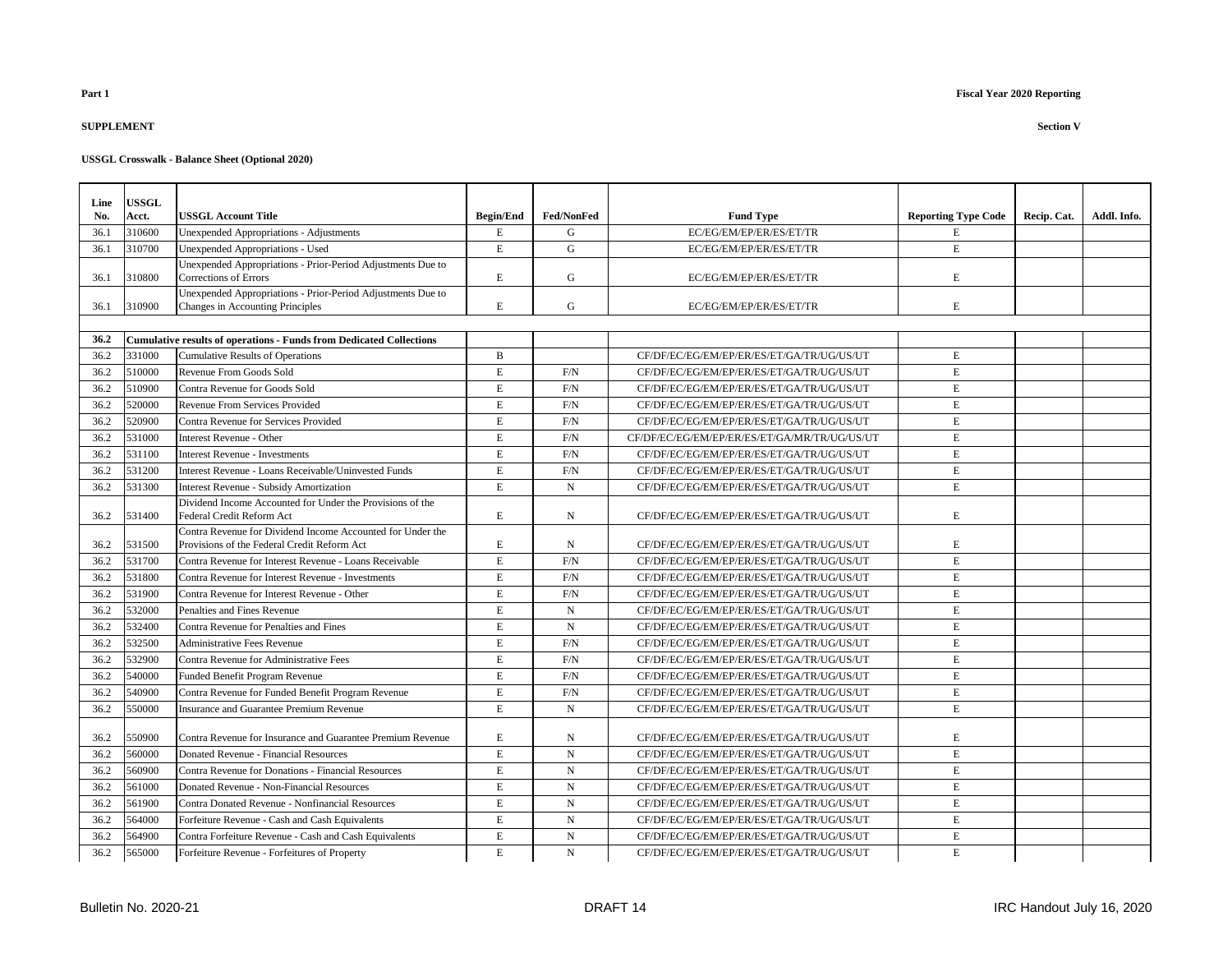### **SUPPLEMENT Section V**

| Line | <b>USSGL</b> |                                                                                                                     |                  |                  |                                              |                            |             |             |
|------|--------------|---------------------------------------------------------------------------------------------------------------------|------------------|------------------|----------------------------------------------|----------------------------|-------------|-------------|
| No.  | Acct.        | <b>USSGL Account Title</b>                                                                                          | <b>Begin/End</b> | Fed/NonFed       | <b>Fund Type</b>                             | <b>Reporting Type Code</b> | Recip. Cat. | Addl. Info. |
| 36.2 | 565900       | Contra Forfeiture Revenue - Forfeitures of Property                                                                 | E                | N                | CF/DF/EC/EG/EM/EP/ER/ES/ET/GA/TR/UG/US/UT    | E                          |             |             |
| 36.2 | 570000       | <b>Expended Appropriations</b>                                                                                      | $\mathbf E$      | ${\bf G}$        | CF/EC/EG/EM/EP/ER/ES/ET/TR/UG/US/UT          | $\mathbf E$                |             |             |
|      |              |                                                                                                                     |                  |                  |                                              |                            |             |             |
|      |              | Expended Appropriations - Prior-Period Adjustments Due to                                                           |                  |                  |                                              |                            |             |             |
| 36.2 | 570500       | Corrections of Errors - Years Preceding the Prior-Year<br>Expended Appropriations - Prior-Period Adjustments Due to | E                | $\mathbf G$      | CF/EC/EG/EM/EP/ER/ES/ET/TR/UG/US/UT          | E                          |             |             |
| 36.2 | 570800       | Corrections of Errors                                                                                               | E                | G                | CF/DF/EC/EG/EM/EP/ER/ES/ET/TR/UG/US/UT       | E                          |             |             |
|      |              | Expended Appropriations - Prior-Period Adjustments Due to                                                           |                  |                  |                                              |                            |             |             |
| 36.2 | 570900       | Changes in Accounting Principles                                                                                    | $\mathbf E$      | ${\bf G}$        | CF/DF/EC/EG/EM/EP/ER/ES/ET/TR/UG/US/UT       | $\mathbf E$                |             |             |
|      |              | Accrual of Amounts Receivable from Custodian or Non-Entity                                                          |                  |                  |                                              |                            |             |             |
| 36.2 | 571300       | Assets Receivable from a Federal Agency - Other Than the General<br>Fund of the U.S. Government                     | $\mathbf E$      | $\mathbf{F}$     | CF/DF/EC/EG/EM/EP/ER/ES/ET/GA/MR/TR/UG/US    | E                          |             |             |
|      |              |                                                                                                                     |                  |                  |                                              |                            |             |             |
| 36.2 | 572000       | Financing Sources Transferred In Without Reimbursement                                                              | E                | $\mathbf F$      | CF/DF/EC/EG/EM/EP/ER/ES/ET/GA/TR/UG/US/UT    | $\mathbf E$                |             |             |
|      |              |                                                                                                                     |                  |                  |                                              |                            |             |             |
| 36.2 | 573000       | Financing Sources Transferred Out Without Reimbursement                                                             | E                | F/Z              | CF/DF/EC/EG/EM/EP/ER/ES/ET/GA/TR/UG/US/UT    | E                          |             |             |
| 36.2 | 573500       | Appropriated Dedicated Collections to be Transferred In                                                             | E                | F                | ES/ET/US/UT                                  | $\mathbf E$                |             |             |
|      |              |                                                                                                                     |                  |                  |                                              |                            |             |             |
| 36.2 | 573600       | Appropriated Dedicated Collections to be Transferred Out                                                            | $\mathbf E$      | $\mathbf F$      | ES/ET/US/UT                                  | $\mathbf E$                |             |             |
| 36.2 | 574000       | Appropriated Dedicated Collections Transferred In                                                                   | E                | $\mathbf F$      | CF/DF/EC/EG/EM/EP/ER/ES/ET/GA/TR/UG/US/UT    | E                          |             |             |
| 36.2 | 574500       | Appropriated Dedicated Collections Transferred Out                                                                  | E                | $\mathbf F$      | CF/DF/EC/EG/EM/EP/ER/ES/ET/GA/TR/UG/US/UT    | E                          |             |             |
| 36.2 | 575000       | Expenditure Financing Sources - Transfers-In                                                                        | E                | F                | CF/DF/EC/EG/EM/EP/ER/ES/ET/GA/TR/UG/US/UT    | E                          |             |             |
| 36.2 | 575500       | Non-Expenditure Financing Sources - Transfers-In - Other                                                            | $\mathbf E$      | $\mathbf{F}$     | CF/DF/EC/EG/EM/EP/ER/ES/ET/GA/TR/UG/US/UT    | $\mathbf E$                |             |             |
|      |              | Non-Expenditure Financing Sources - Transfers-In - Capital                                                          |                  |                  |                                              |                            |             |             |
| 36.2 | 575600       | Transfers                                                                                                           | $\mathbf E$      | F<br>$\mathbf F$ | CF/DF/EC/EG/EM/EP/ER/ES/ET/GA/TR/UG/US/UT    | $\mathbf E$<br>$\mathbf E$ |             |             |
| 36.2 | 576000       | <b>Expenditure Financing Sources - Transfers-Out</b>                                                                | $\mathbf E$      |                  | CF/DF/EC/EG/EM/EP/ER/ES/ET/GA/TR/UG/US/UT    |                            |             |             |
| 36.2 | 576500       | Non-Expenditure Financing Sources - Transfers-Out - Other                                                           | E                | F                | CF/DF/EC/EG/EM/EP/ER/ES/ET/GA/TR/UG/US/UT    | E                          |             |             |
|      |              | Non-Expenditure Financing Sources - Transfers-Out - Capital                                                         |                  |                  |                                              |                            |             |             |
| 36.2 | 576600       | <b>Transfers</b>                                                                                                    | $\mathbf E$      | $\mathbf{F}$     | CF/DF/EC/EG/EM/EP/ER/ES/ET/GA/TR/UG/US/UT    | $\mathbf E$                |             |             |
| 36.2 | 577500       | Non-Budgetary Financing Sources Transferred In                                                                      | E                | F                | CF/DF/EC/EG/EM/EP/ER/ES/ET/GA/MR/TR/UG/US/UT | E                          |             |             |
| 36.2 | 577600       | Non-Budgetary Financing Sources Transferred Out                                                                     | E                | F                | CF/DF/EC/EG/EM/EP/ER/ES/ET/GA/TR/UG/US/UT    | E                          |             |             |
| 36.2 | 578000       | <b>Imputed Financing Sources</b>                                                                                    | E                | $\mathbf{F}$     | CF/DF/EC/EG/EM/EP/ER/ES/ET/GA/TR/UG/US/UT    | E                          |             |             |
| 36.2 | 579000       | <b>Other Financing Sources</b>                                                                                      | E                | Z                | CF/DF/EC/EG/EM/EP/ER/ES/ET/GA/MR/TR/UG/US/UT | E                          |             |             |
| 36.2 | 579100       | Adjustment to Financing Sources - Credit Reform                                                                     | E                | $\mathbf F$      | CF/DF/EC/EG/EM/EP/ER/ES/ET/GA/TR/UG/US/UT    | E                          |             |             |
|      |              |                                                                                                                     |                  |                  |                                              |                            |             |             |
| 36.2 | 579200       | Financing Sources To Be Transferred Out - Contingent Liability                                                      | $\mathbf E$      | $\mathbf F$      | CF/DF/EC/EG/EM/EP/ER/ES/ET/GA/TR/UG/US/UT    | $\mathbf E$                |             |             |
| 36.2 | 579500       | Seigniorage                                                                                                         | E                | $\mathbf N$      | CF/DF/EC/EG/EM/EP/ER/ES/ET/GA/TR/UG/US/UT    | $\mathbf E$                |             |             |
| 36.2 | 580000       | Tax Revenue Collected - Not Otherwise Classified                                                                    | $\mathbf E$      | G/N              | CF/DF/EC/EG/EM/EP/ER/ES/ET/GA/TR/UG/US/UT    | $\mathbf E$                |             |             |
| 36.2 | 580100       | Tax Revenue Collected - Individual                                                                                  | E                | G/N              | CF/DF/EC/EG/EM/EP/ER/ES/ET/GA/TR/UG/US/UT    | E                          |             |             |
| 36.2 | 580200       | Tax Revenue Collected - Corporate                                                                                   | E                | G/N              | CF/DF/EC/EG/EM/EP/ER/ES/ET/GA/TR/UG/US/UT    | E                          |             |             |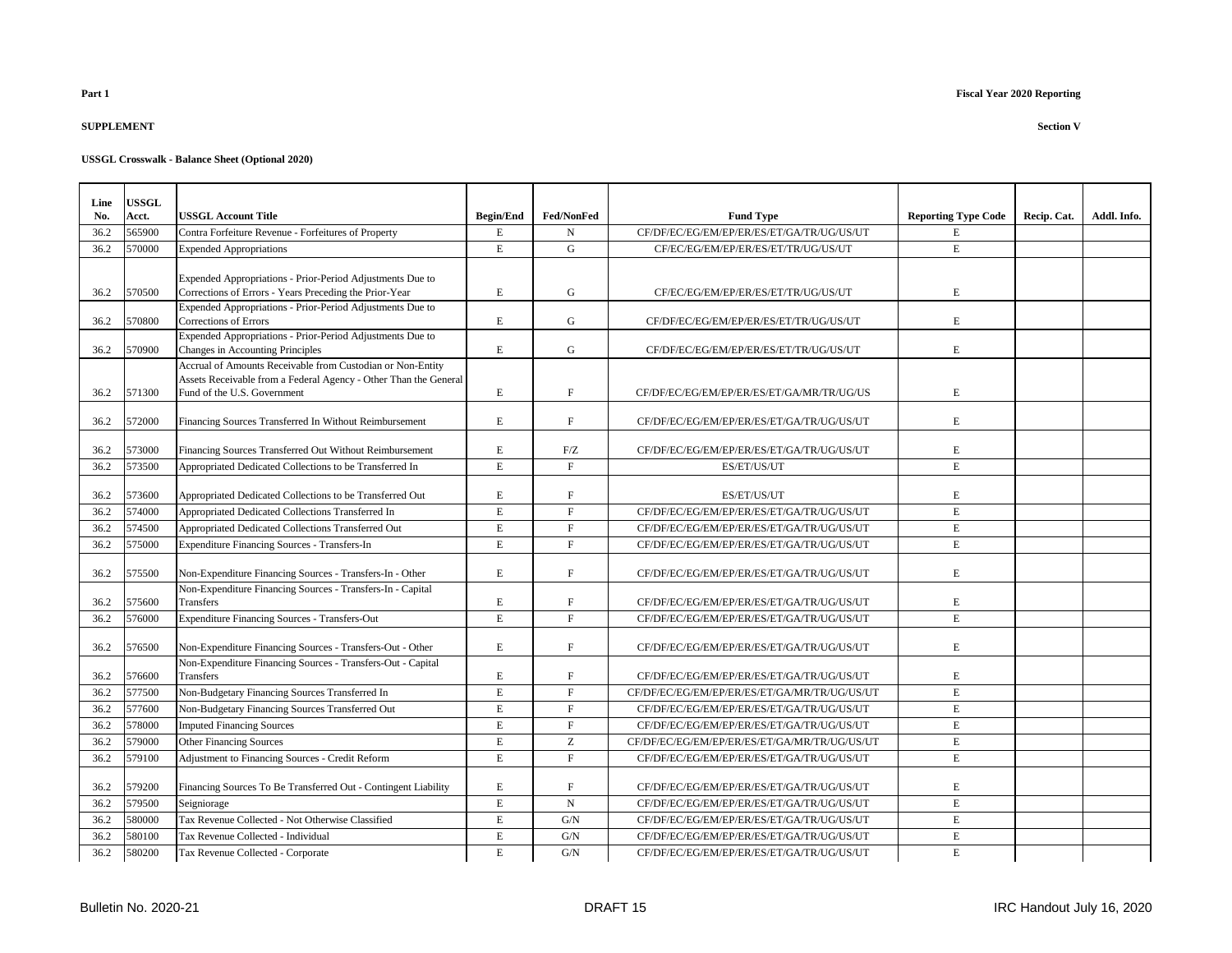### **SUPPLEMENT Section V**

| Line | USSGL  |                                                                                |                  |                   |                                              |                            |             |                |
|------|--------|--------------------------------------------------------------------------------|------------------|-------------------|----------------------------------------------|----------------------------|-------------|----------------|
| No.  | Acct.  | <b>USSGL Account Title</b>                                                     | <b>Begin/End</b> | <b>Fed/NonFed</b> | <b>Fund Type</b>                             | <b>Reporting Type Code</b> | Recip. Cat. | Addl. Info.    |
| 36.2 | 580300 | Tax Revenue Collected - Unemployment                                           | $\mathbf E$      | G/N               | CF/DF/EC/EG/EM/EP/ER/ES/ET/GA/TR/UG/US/UT    | E                          |             |                |
| 36.2 | 580400 | Tax Revenue Collected - Excise                                                 | $\mathbf E$      | G/N               | CF/DF/EC/EG/EM/EP/ER/ES/ET/GA/TR/UG/US/UT    | $\mathbf E$                |             |                |
| 36.2 | 580500 | Tax Revenue Collected - Estate and Gift                                        | $\mathbf E$      | G/N               | CF/DF/EC/EG/EM/EP/ER/ES/ET/GA/TR/UG/US/UT    | E                          |             |                |
| 36.2 | 580600 | Tax Revenue Collected - Customs                                                | $\mathbf E$      | G/N               | CF/DF/EC/EG/EM/EP/ER/ES/ET/GA/TR/UG/US/UT    | E                          |             |                |
| 36.2 | 582000 | Tax Revenue Accrual Adjustment - Not Otherwise Classified                      | E                | G/N               | CF/DF/EC/EG/EM/EP/ER/ES/ET/GA/TR/UG/US/UT    | E                          |             |                |
| 36.2 | 582100 | Tax Revenue Accrual Adjustment - Individual                                    | $\mathbf E$      | G/N               | CF/DF/EC/EG/EM/EP/ER/ES/ET/GA/TR/UG/US/UT    | E                          |             |                |
| 36.2 | 582200 | Tax Revenue Accrual Adjustment - Corporate                                     | $\mathbf E$      | G/N               | CF/DF/EC/EG/EM/EP/ER/ES/ET/GA/TR/UG/US/UT    | $\mathbf E$                |             |                |
| 36.2 | 582300 | Tax Revenue Accrual Adjustment - Unemployment                                  | $\mathbf E$      | ${\rm G/N}$       | CF/DF/EC/EG/EM/EP/ER/ES/ET/GA/TR/UG/US/UT    | E                          |             |                |
| 36.2 | 582400 | Tax Revenue Accrual Adjustment - Excise                                        | E                | G/N               | CF/DF/EC/EG/EM/EP/ER/ES/ET/GA/TR/UG/US/UT    | E                          |             |                |
| 36.2 | 582500 | Tax Revenue Accrual Adjustment - Estate and Gift                               | $\mathbf E$      | G/N               | CF/DF/EC/EG/EM/EP/ER/ES/ET/GA/TR/UG/US/UT    | E                          |             |                |
| 36.2 | 582600 | Tax Revenue Accrual Adjustment - Customs                                       | $\mathbf E$      | G/N               | CF/DF/EC/EG/EM/EP/ER/ES/ET/GA/TR/UG/US/UT    | E                          |             |                |
| 36.2 | 583000 | Contra Revenue for Taxes - Not Otherwise Classified                            | $\mathbf E$      | ${\rm G/N}$       | CF/DF/EC/EG/EM/EP/ER/ES/ET/GA/TR/UG/US/UT    | $\mathbf E$                |             |                |
| 36.2 | 583100 | Contra Revenue for Taxes - Individual                                          | $\mathbf E$      | ${\rm G/N}$       | CF/DF/EC/EG/EM/EP/ER/ES/ET/GA/TR/UG/US/UT    | E                          |             |                |
| 36.2 | 583200 | Contra Revenue for Taxes - Corporate                                           | $\mathbf E$      | G/N               | CF/DF/EC/EG/EM/EP/ER/ES/ET/GA/TR/UG/US/UT    | E                          |             |                |
| 36.2 | 583300 | Contra Revenue for Taxes - Unemployment                                        | $\mathbf E$      | G/N               | CF/DF/EC/EG/EM/EP/ER/ES/ET/GA/TR/UG/US/UT    | E                          |             |                |
| 36.2 | 583400 | Contra Revenue for Taxes - Excise                                              | $\mathbf E$      | G/N               | CF/DF/EC/EG/EM/EP/ER/ES/ET/GA/TR/UG/US/UT    | E                          |             |                |
| 36.2 | 583500 | Contra Revenue for Taxes - Estate and Gift                                     | E                | G/N               | CF/DF/EC/EG/EM/EP/ER/ES/ET/GA/TR/UG/US/UT    | E                          |             |                |
| 36.2 | 583600 | Contra Revenue for Taxes - Customs                                             | $\mathbf E$      | ${\rm G/N}$       | CF/DF/EC/EG/EM/EP/ER/ES/ET/GA/TR/UG/US/UT    | $\mathbf E$                |             |                |
| 36.2 | 589000 | Tax Revenue Refunds - Not Otherwise Classified                                 | $\mathbf E$      | ${\rm G/N}$       | CF/DF/EC/EG/EM/EP/ER/ES/ET/GA/TR/UG/US/UT    | $\mathbf E$                |             |                |
| 36.2 | 589100 | Tax Revenue Refunds - Individual                                               | $\mathbf E$      | ${\rm G/N}$       | CF/DF/EC/EG/EM/EP/ER/ES/ET/GA/TR/UG/US/UT    | E                          |             |                |
| 36.2 | 589200 | Tax Revenue Refunds - Corporate                                                | $\mathbf E$      | G/N               | CF/DF/EC/EG/EM/EP/ER/ES/ET/GA/TR/UG/US/UT    | E                          |             |                |
| 36.2 | 589300 | Tax Revenue Refunds - Unemployment                                             | $\mathbf E$      | G/N               | CF/DF/EC/EG/EM/EP/ER/ES/ET/GA/TR/UG/US/UT    | E                          |             |                |
| 36.2 | 589400 | Tax Revenue Refunds - Excise                                                   | $\mathbf E$      | G/N               | CF/DF/EC/EG/EM/EP/ER/ES/ET/GA/TR/UG/US/UT    | E                          |             |                |
| 36.2 | 589500 | Tax Revenue Refunds - Estate and Gift                                          | $\mathbf E$      | G/N               | CF/DF/EC/EG/EM/EP/ER/ES/ET/GA/TR/UG/US/UT    | E                          |             |                |
| 36.2 | 589600 | Tax Revenue Refunds - Customs                                                  | $\mathbf E$      | ${\rm G/N}$       | CF/DF/EC/EG/EM/EP/ER/ES/ET/GA/TR/UG/US/UT    | E                          |             |                |
| 36.2 | 590000 | <b>Other Revenue</b>                                                           | $\mathbf E$      | F/N/Z             | CF/DF/EC/EG/EM/EP/ER/ES/ET/GA/MR/TR/UG/US/UT | E                          |             | 2              |
| 36.2 | 590900 | Contra Revenue for Other Revenue                                               | $\mathbf E$      | F/N/Z             | CF/DF/EC/EG/EM/EP/ER/ES/ET/GA/TR/UG/US/UT    | E                          |             | $\overline{2}$ |
| 36.2 | 591900 | Revenue and Other Financing Sources - Cancellations                            | E                | G                 | EC/EG/EM/EP/ER/ES/ET/TR/US/UT                | E                          |             |                |
| 36.2 | 592100 | Valuation Change in Investments - Exchange Stabilization Fund<br>(ESF)         | E                | $_{\rm N}$        | ER                                           | E                          |             |                |
| 36.2 | 592200 | Valuation Change in Investments for Federal Government<br>Sponsored Enterprise | E                | N                 | UG                                           | E                          |             |                |
| 36.2 | 592300 | Valuation Change in Investments - Beneficial Interest in Trust                 | E                | N                 | UG                                           | E                          |             |                |
| 36.2 | 599000 | Collections for Others - Statement of Custodial Activity                       | $\mathbf E$      | F/G/N             | CF/DF/EC/EG/EM/EP/ER/ES/ET/GA/MR/TR/UG/US/UT | E                          |             |                |
| 36.2 | 599100 | Accrued Collections for Others - Statement of Custodial Activity               | E                | F/G/N             | CF/DF/EC/EG/EM/EP/ER/ES/ET/GA/TR/UG/US/UT    | E                          |             |                |
| 36.2 | 599300 | Offset to Non-Entity Collections - Statement of Changes in Net<br>Position     | E                | F/G               | CF/DF/EC/EG/EM/EP/ER/ES/ET/GA/TR/UG/US/UT    | $\mathbf E$                |             |                |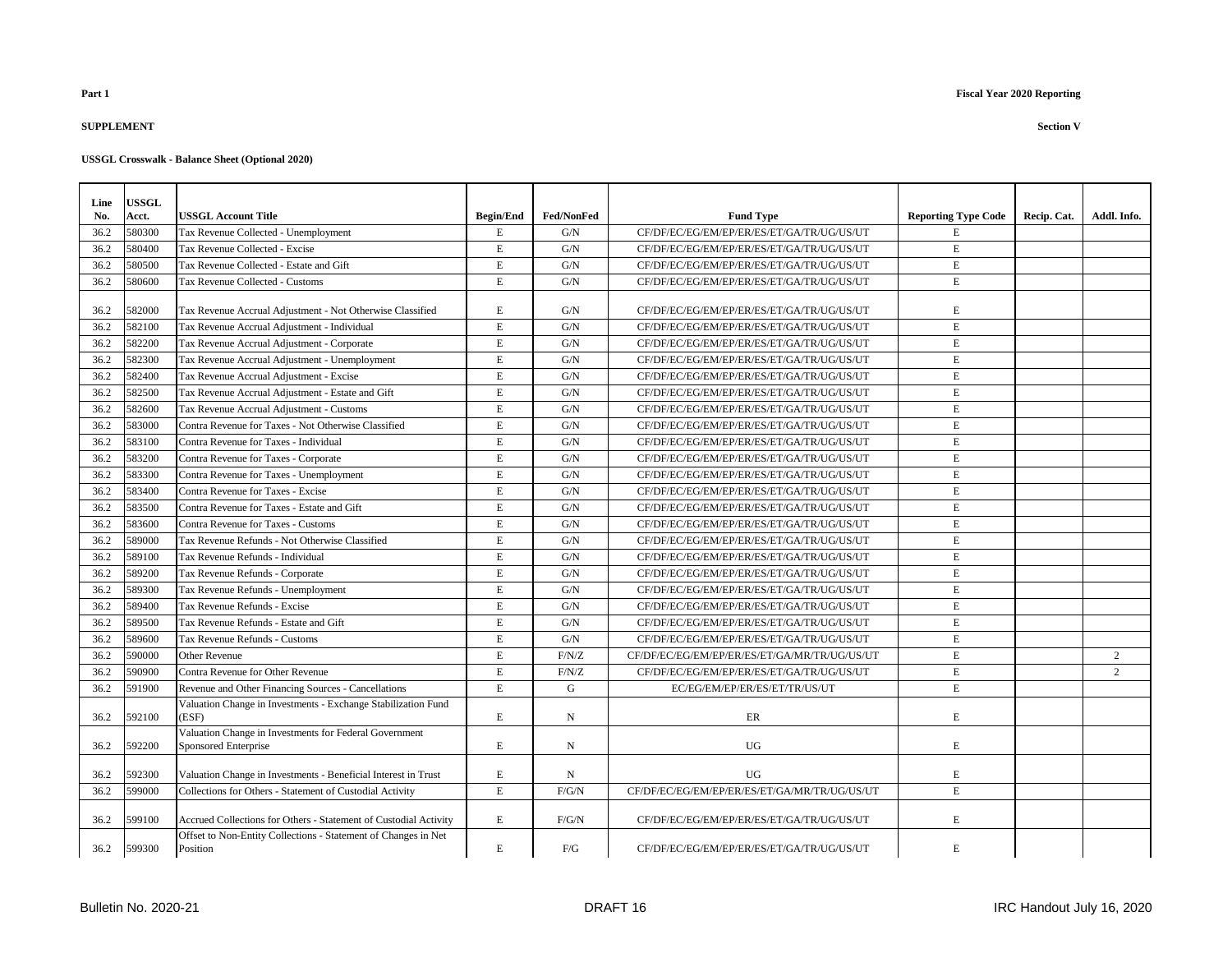# **SUPPLEMENT Section V**

| Line<br>No.  | <b>USSGL</b><br>Acct. | <b>USSGL Account Title</b>                                                                                               | <b>Begin/End</b> | Fed/NonFed   |                                              |                            |             | Addl. Info. |
|--------------|-----------------------|--------------------------------------------------------------------------------------------------------------------------|------------------|--------------|----------------------------------------------|----------------------------|-------------|-------------|
|              |                       | Offset to Non-Entity Accrued Collections - Statement of Changes                                                          |                  |              | <b>Fund Type</b>                             | <b>Reporting Type Code</b> | Recip. Cat. |             |
| 36.2         | 599400                | in Net Position                                                                                                          | E                | ${\rm F/G}$  | CF/DF/EC/EG/EM/EP/ER/ES/ET/GA/TR/UG/US/UT    | Е                          |             |             |
|              |                       | Financing Sources Transferred In From Custodial Statement                                                                |                  |              |                                              |                            |             |             |
| 36.2         | 599700                | Collections                                                                                                              | E                | F            | CF/DF/EC/EG/EM/EP/ER/ES/ET/GA/TR/UG/US/UT    | E                          |             |             |
|              |                       |                                                                                                                          |                  |              |                                              |                            |             |             |
| 36.2         | 599800                | Custodial Collections Transferred Out to a Treasury Account<br>Symbol Other Than the General Fund of the U.S. Government | E                | $\mathbf F$  | CF/DF/EC/EG/EM/EP/ER/ES/ET/GA/TR/UG/US/UT    | E                          |             |             |
| 36.2         | 610000                | <b>Operating Expenses/Program Costs</b>                                                                                  | $\mathbf E$      | F/N          | CF/DF/EC/EG/EM/EP/ER/ES/ET/GA/TR/UG/US/UT    | E                          |             |             |
| 36.2         | 615000                | <b>Expensed Asset</b>                                                                                                    | $\mathbf E$      |              | CF/DF/EC/EG/EM/EP/ER/ES/ET/GA/TR/UG/US/UT    | E                          |             |             |
| 36.2         | 619000                | Contra Bad Debt Expense - Incurred for Others                                                                            | $\mathbf E$      | F/N          | CF/DF/EC/EG/EM/EP/ER/ES/ET/GA/TR/UG/US/UT    | E                          |             |             |
| 36.2         | 619900                | Adjustment to Subsidy Expense                                                                                            | $\mathbf E$      | $\mathbf N$  | CF/DF/EC/EG/EM/EP/ER/ES/ET/GA/TR/UG/US/UT    | E                          |             |             |
|              |                       | Interest Expenses on Borrowing From the Bureau of the Fiscal                                                             |                  |              |                                              |                            |             |             |
| 36.2         | 631000                | Service and/or the Federal Financing Bank                                                                                | Е                | $\mathbf F$  | CF/DF/EC/EG/EM/EP/ER/ES/ET/GA/TR/UG/US/UT    | Е                          |             |             |
| 36.2         | 632000                | <b>Interest Expenses on Securities</b>                                                                                   | $\mathbf E$      | F/N          | CF/DF/EC/EG/EM/EP/ER/ES/ET/GA/TR/UG/US/UT    | $\mathbf E$                |             |             |
| 36.2         | 633000                | Other Interest Expenses                                                                                                  | $\mathbf E$      | F/N          | CF/DF/EC/EG/EM/EP/ER/ES/ET/GA/TR/UG/US/UT    | $\mathbf E$                |             |             |
| 36.2         | 633800                | <b>Remuneration Interest</b>                                                                                             | E                | F/N          | EP                                           | E                          |             |             |
|              |                       |                                                                                                                          |                  |              |                                              |                            |             |             |
| 36.2         | 634000                | Interest Expense Accrued on the Liability for Loan Guarantees                                                            | E                | N            | CF/DF/EC/EG/EM/EP/ER/ES/ET/GA/TR/UG/US/UT    | E                          |             |             |
| 36.2         | 640000                | <b>Benefit Expense</b>                                                                                                   | $\mathbf E$      | F/N/Z        | CF/DF/EC/EG/EM/EP/ER/ES/ET/GA/TR/UG/US/UT    | E                          |             |             |
| 36.2         | 650000                | Cost of Goods Sold                                                                                                       | $\mathbf E$      | F/N          | CF/DF/EC/EG/EM/EP/ER/ES/ET/GA/TR/UG/US/UT    | E                          |             |             |
| 36.2         | 660000                | Applied Overhead                                                                                                         | $\mathbf E$      | ${\bf N}$    | CF/DF/EC/EG/EM/EP/ER/ES/ET/GA/TR/UG/US/UT    | $\mathbf E$                |             |             |
| 36.2         | 661000                | <b>Cost Capitalization Offset</b>                                                                                        | $\mathbf E$      | $\mathbf N$  | CF/DF/EC/EG/EM/EP/ER/ES/ET/GA/TR/UG/US/UT    | E                          |             |             |
| 36.2         | 671000                | Depreciation, Amortization, and Depletion                                                                                | E                | ${\bf N}$    | CF/DF/EC/EG/EM/EP/ER/ES/ET/GA/TR/UG/US/UT    | $\mathbf E$                |             |             |
| 36.2         | 672000                | <b>Bad Debt Expense</b>                                                                                                  | $\mathbf E$      | F/N          | CF/DF/EC/EG/EM/EP/ER/ES/ET/GA/TR/UG/US/UT    | E                          |             |             |
| 36.2         | 673000                | <b>Imputed Costs</b>                                                                                                     | E                | $\mathbf{F}$ | CF/DF/EC/EG/EM/EP/ER/ES/ET/GA/TR/UG/US/UT    | E                          |             |             |
| 36.2         | 679000                | Other Expenses Not Requiring Budgetary Resources                                                                         | $\mathbf E$      | F/N          | CF/DF/EC/EG/EM/EP/ER/ES/ET/GA/TR/UG/US/UT    | E                          |             |             |
|              | 679500                | Contra Expense-Non-Fiduciary Deposit Fund Intra-governmental<br><b>Administrative Fees</b>                               | E                |              | DF                                           |                            |             |             |
| 36.2<br>36.2 | 680000                | <b>Future Funded Expenses</b>                                                                                            | $\mathbf E$      | N<br>F/N/Z   | CF/DF/EC/EG/EM/EP/ER/ES/ET/GA/TR/UG/US/UT    | Е<br>E                     |             |             |
|              |                       |                                                                                                                          |                  |              |                                              |                            |             |             |
|              |                       | Employer Contributions to Employee Benefit Programs Not                                                                  |                  |              |                                              |                            |             |             |
| 36.2         | 685000                | Requiring Current-Year Budget Authority (Unobligated)                                                                    | E                | $\mathbf F$  | CF/DF/EC/EG/EM/EP/ER/ES/ET/GA/TR/UG/US/UT    | Е                          |             |             |
| 36.2         | 690000                | <b>Non-Production Costs</b>                                                                                              | $\mathbf E$      | F/N/Z        | CF/DF/EC/EG/EM/EP/ER/ES/ET/GA/TR/UG/US/UT    | $\overline{E}$             |             |             |
| 36.2         | 711000                | Gains on Disposition of Assets - Other                                                                                   | E                | $\mathbf N$  | CF/DF/EC/EG/EM/EP/ER/ES/ET/GA/TR/UG/US/UT    | E                          |             |             |
| 36.2         | 711100                | Gains on Disposition of Investments                                                                                      | $\mathbf E$      | F/N          | CF/DF/EC/EG/EM/EP/ER/ES/ET/GA/TR/UG/US/UT    | E                          |             |             |
| 36.2         | 711200                | Gains on Disposition of Borrowings                                                                                       | $\mathbf E$      | $\mathbf F$  | CF/DF/EC/EG/EM/EP/ER/ES/ET/GA/TR/UG/US/UT    | E                          |             |             |
| 36.2         | 717100                | Gains on Changes in Long-Term Assumptions - From Experience                                                              | E                | N            | CF/DF/EC/EG/EM/EP/ER/ES/ET/GA/TR/UG/US/UT    | E                          |             |             |
| 36.2         | 717200                | Losses on Changes in Long-Term Assumptions - From Experience                                                             | Е                | N            | CF/DF/EC/EG/EM/EP/ER/ES/ET/GA/TR/UG/US/UT    | Е                          |             |             |
| 36.2         | 718000                | <b>Unrealized Gains</b>                                                                                                  | $\mathbf E$      | F/N          | CF/DF/EC/EG/EM/EP/ER/ES/ET/GA/MR/TR/UG/US/UT | E                          |             |             |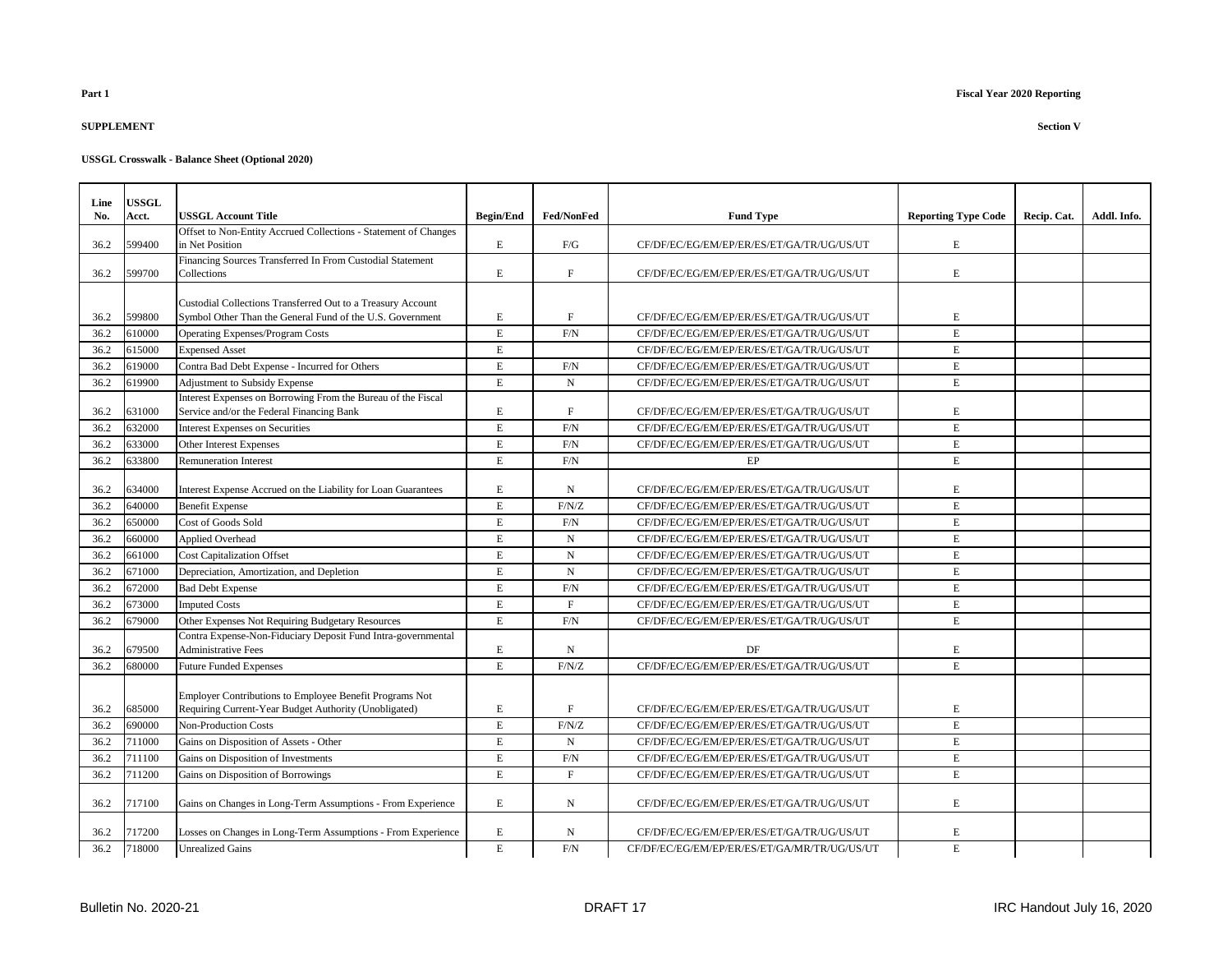### **SUPPLEMENT Section V**

| Line | USSGL              |                                                                                          |                  |             |                                              |                            |             |             |
|------|--------------------|------------------------------------------------------------------------------------------|------------------|-------------|----------------------------------------------|----------------------------|-------------|-------------|
| No.  | Acct.              | <b>USSGL Account Title</b>                                                               | <b>Begin/End</b> | Fed/NonFed  | <b>Fund Type</b>                             | <b>Reporting Type Code</b> | Recip. Cat. | Addl. Info. |
| 36.2 | 718100             | Unrealized Gain - Exchange Stabilization Fund (ESF)                                      | $\mathbf E$      | N           | EP                                           | E                          |             |             |
| 36.2 | 719000             | Other Gains                                                                              | $\mathbf E$      | F/N         | CF/DF/EC/EG/EM/EP/ER/ES/ET/GA/TR/UG/US/UT    | E                          |             |             |
|      |                    | Gains for Exchange Stabilization Fund (ESF) Accrued Interest and                         |                  |             |                                              |                            |             |             |
| 36.2 | 719100             | Charges                                                                                  | E                | N           | EP                                           | E                          |             |             |
| 36.2 | 721000             | Losses on Disposition of Assets - Other                                                  | $\mathbf E$      | ${\bf N}$   | CF/DF/EC/EG/EM/EP/ER/ES/ET/GA/TR/UG/US/UT    | E                          |             |             |
| 36.2 | 721100             | Losses on Disposition of Investments                                                     | $\mathbf E$      | F/N         | CF/DF/EC/EG/EM/EP/ER/ES/ET/GA/TR/UG/US/UT    | E                          |             |             |
| 36.2 | 721200             | Losses on Disposition of Borrowings                                                      | $\mathbf E$      | F           | CF/DF/EC/EG/EM/EP/ER/ES/ET/GA/TR/UG/US/UT    | E                          |             |             |
| 36.2 | 727100             | Gains on Changes in Long-Term Assumptions                                                | $\mathbf E$      | $_{\rm N}$  | CF/DF/EC/EG/EM/EP/ER/ES/ET/GA/TR/UG/US/UT    | $\mathbf E$                |             |             |
| 36.2 | 727200             | Losses on Changes in Long-Term Assumptions                                               | $\mathbf E$      | $\mathbf N$ | CF/DF/EC/EG/EM/EP/ER/ES/ET/GA/TR/UG/US/UT    | $\mathbf E$                |             |             |
| 36.2 | 728000             | <b>Unrealized Losses</b>                                                                 | $\mathbf E$      | F/N         | CF/DF/EC/EG/EM/EP/ER/ES/ET/GA/MR/TR/UG/US/UT | E                          |             |             |
| 36.2 | 728100             | Unrealized Losses - Exchange Stabilization Fund (ESF)                                    | $\mathbf E$      | N           | <b>EP</b>                                    | E                          |             |             |
| 36.2 | 729000             | <b>Other Losses</b>                                                                      | $\mathbf E$      | $\rm{F/N}$  | CF/DF/EC/EG/EM/EP/ER/ES/ET/GA/TR/UG/US/UT    | E                          |             |             |
|      |                    | Losses for Exchange Stabilization Fund (ESF) Accrued Interest                            |                  |             |                                              |                            |             |             |
| 36.2 | 729100             | and Charges                                                                              | $\mathbf E$      | N           | $\rm EP$                                     | $\mathbf E$                |             |             |
| 36.2 | 729200             | Other Losses From Impairment of Assets                                                   | $\mathbf E$      | $_{\rm N}$  | CF/DF/EC/EG/EM/EP/ER/ES/ET/GA/TR/UG/US/UT    | E                          |             |             |
| 36.2 | 730000             | <b>Extraordinary Items</b>                                                               | $\mathbf E$      | N           | CF/DF/EC/EG/EM/EP/ER/ES/ET/GA/TR/UG/US/UT    | E                          |             |             |
| 36.2 | 740000             | Prior-Period Adjustments Due to Corrections of Errors                                    | $\mathbf E$      | N/Z         | CF/DF/EC/EG/EM/EP/ER/ES/ET/GA/TR/UG/US/UT    | $\mathbf E$                |             |             |
| 36.2 | 740100             | Prior-Period Adjustments Due to Changes in Accounting Principles                         | E                | N/Z         | CF/DF/EC/EG/EM/EP/ER/ES/ET/GA/TR/UG/US/UT    | E                          |             |             |
| 36.2 | 740500             | Prior-Period Adjustments Due to Corrections of Errors -Years<br>Preceding the Prior-Year | E                | N/Z         | CF/DF/EC/EG/EM/EP/ER/ES/ET/GA/TR/UG/US/UT    | E                          |             |             |
| 36.2 | 750000             | Distribution of Income - Dividend                                                        | $\mathbf E$      | N/Z         | CF/DF/EC/EG/EM/EP/ER/ES/ET/GA/TR/UG/US/UT    | E                          |             |             |
| 36.2 | 760000             | Changes in Actuarial Liability                                                           | $\mathbf E$      | N           | CF/DF/EC/EG/EM/EP/ER/ES/ET/GA/TR/UG/US/UT    | $\mathbf E$                |             |             |
| 36.2 | 880100             | Offset for Purchases of Assets                                                           | $\mathbf E$      | $\mathbf F$ | CF/DF/EC/EG/EM/EP/ER/ES/ET/GA/TR/UG/US/UT    | $\mathbf E$                |             |             |
| 36.2 | 880200             | Purchases of Property, Plant, and Equipment                                              | $\mathbf E$      | $\mathbf F$ | CF/DF/EC/EG/EM/EP/ER/ES/ET/GA/TR/UG/US/UT    | $\mathbf E$                |             |             |
| 36.2 | 880300             | Purchases of Inventory and Related Property                                              | $\mathbf E$      | F           | CF/DF/EC/EG/EM/EP/ER/ES/ET/GA/TR/UG/US/UT    | E                          |             |             |
| 36.2 | 880400             | Purchases of Assets - Other                                                              | $\mathbf E$      | F           | CF/DF/EC/EG/EM/EP/ER/ES/ET/GA/TR/UG/US/UT    | E                          |             |             |
|      |                    |                                                                                          |                  |             |                                              |                            |             |             |
|      |                    | <b>Total net position - Funds other than those from Dedicated Collections</b>            |                  |             |                                              |                            |             |             |
| 37   |                    | (Combined or Consolidated)                                                               |                  |             |                                              |                            |             |             |
|      |                    |                                                                                          |                  |             |                                              |                            |             |             |
| 37.1 | <b>Collections</b> | Unexpended appropriations - Funds other than those from Dedicated                        |                  |             |                                              |                            |             |             |
| 37.1 | 309000             | Unexpended Appropriations While Awaiting a Warrant                                       | E                | G           | CF/DF/EC/EG/EM/EP/ER/ES/ET/GA/MR/TR/UG/US/UT | U                          |             |             |
| 37.1 | 309010             | Appropriations Outstanding - Warrants to be Issued                                       | $\mathbf E$      | F           | <b>GA</b>                                    | U                          |             |             |
| 37.1 | 310000             | <b>Unexpended Appropriations - Cumulative</b>                                            | $\mathbf B$      |             | EC/EG/EM/EP/ER/ES/ET/TR                      | U                          |             |             |
| 37.1 | 310100             | Unexpended Appropriations - Appropriations Received                                      | $\mathbf E$      | G           | EC/EG/EM/EP/ER/ES/ET/TR                      | U                          |             |             |
| 37.1 | 310200             | Unexpended Appropriations - Transfers-In                                                 | $\mathbf E$      | F           | EC/EG/EM/EP/ER/ES/ET/TR                      | U                          |             |             |
| 37.1 | 310300             | Unexpended Appropriations - Transfers-Out                                                | $\mathbf E$      | $\mathbf F$ | EC/EG/EM/EP/ER/ES/ET/TR                      | U                          |             |             |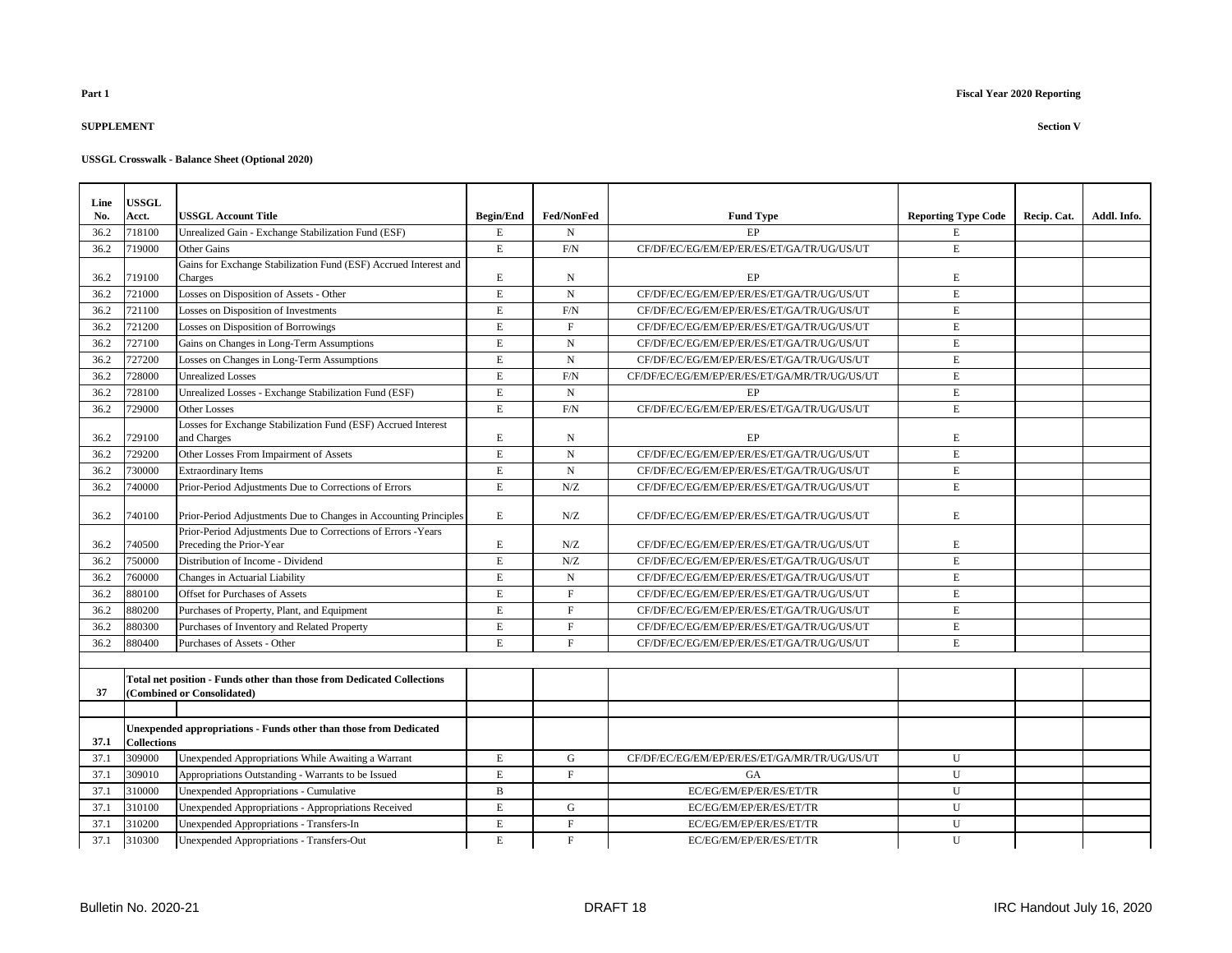## **SUPPLEMENT Section V**

| Line<br>No. | <b>USSGL</b><br>Acct. | <b>USSGL Account Title</b>                                                                                            | <b>Begin/End</b> | Fed/NonFed   | <b>Fund Type</b>                             | <b>Reporting Type Code</b> | Recip. Cat. | Addl. Info. |
|-------------|-----------------------|-----------------------------------------------------------------------------------------------------------------------|------------------|--------------|----------------------------------------------|----------------------------|-------------|-------------|
|             |                       |                                                                                                                       |                  |              |                                              |                            |             |             |
| 37.1        | 310500                | Unexpended Appropriations - Prior-Period Adjustments Due to<br>Corrections of Errors - Years Preceding the Prior-Year | $\mathbf E$      | $\mathbf G$  | EC/EG/EM/EP/ER/ES/ET/TR                      | U                          |             |             |
| 37.1        | 310600                | Unexpended Appropriations - Adjustments                                                                               | $\mathbf E$      | $\mathbf G$  | EC/EG/EM/EP/ER/ES/ET/TR                      | U                          |             |             |
| 37.1        | 310700                | Unexpended Appropriations - Used                                                                                      | $\mathbf E$      | $\mathbf G$  | EC/EG/EM/EP/ER/ES/ET/TR                      | U                          |             |             |
| 37.1        | 310800                | Unexpended Appropriations - Prior-Period Adjustments Due to<br>Corrections of Errors                                  | $\mathbf E$      | $\mathbf G$  | EC/EG/EM/EP/ER/ES/ET/TR                      | U                          |             |             |
| 37.1        | 310900                | Unexpended Appropriations - Prior-Period Adjustments Due to<br>Changes in Accounting Principles                       | E                | G            | EC/EG/EM/EP/ER/ES/ET/TR                      | $\mathbf{U}$               |             |             |
| 37.1        | 320000                | Appropriations Outstanding - Cumulative                                                                               | $\, {\bf B}$     |              | GA                                           | U                          |             |             |
| 37.1        | 320100                | Appropriations Outstanding - Warrants Issued                                                                          | $\mathbf E$      | $\mathbf F$  | GA                                           | U                          |             |             |
| 37.1        | 320110                | Appropriations Outstanding - Transfers                                                                                | $\mathbf E$      | $\mathbf F$  | <b>GA</b>                                    | U                          |             |             |
| 37.1        | 320600                | Appropriations Outstanding - Adjustments                                                                              | $\mathbf E$      | $\mathbf{F}$ | <b>GA</b>                                    | U                          |             |             |
| 37.1        | 320700                | Appropriations Outstanding - Used                                                                                     | $\mathbf E$      | $\mathbf F$  | <b>GA</b>                                    | U                          |             |             |
| 37.1        | 320800                | Appropriations Outstanding - Prior-Period Adjustments                                                                 | $\mathbf E$      | $\mathbf F$  | GA                                           | U                          |             |             |
|             |                       |                                                                                                                       |                  |              |                                              |                            |             |             |
| 37.2        | <b>Collections</b>    | Cumulative results of operations - Funds other than those from Dedicated                                              |                  |              |                                              |                            |             |             |
| 37.2        | 331000                | <b>Cumulative Results of Operations</b>                                                                               | $\, {\bf B}$     |              | CF/DF/EC/EG/EM/EP/ER/ES/ET/GA/TR/UG/US/UT    | U                          |             |             |
| 37.2        | 510000                | Revenue From Goods Sold                                                                                               | $\mathbf E$      | F/N          | CF/DF/EC/EG/EM/EP/ER/ES/ET/GA/TR/UG/US/UT    | U                          |             |             |
| 37.2        | 510900                | Contra Revenue for Goods Sold                                                                                         | $\mathbf E$      | F/N          | CF/DF/EC/EG/EM/EP/ER/ES/ET/GA/TR/UG/US/UT    | U                          |             |             |
| 37.2        | 520000                | Revenue From Services Provided                                                                                        | $\mathbf E$      | F/N          | CF/DF/EC/EG/EM/EP/ER/ES/ET/GA/TR/UG/US/UT    | $\mathbf{U}$               |             |             |
| 37.2        | 520900                | Contra Revenue for Services Provided                                                                                  | $\mathbf E$      | F/N          | CF/DF/EC/EG/EM/EP/ER/ES/ET/GA/TR/UG/US/UT    | U                          |             |             |
| 37.2        | 531000                | Interest Revenue - Other                                                                                              | $\mathbf E$      | F/N          | CF/DF/EC/EG/EM/EP/ER/ES/ET/GA/MR/TR/UG/US/UT | U                          |             |             |
| 37.2        | 531100                | <b>Interest Revenue - Investments</b>                                                                                 | $\mathbf E$      | F/N          | CF/DF/EC/EG/EM/EP/ER/ES/ET/GA/TR/UG/US/UT    | U                          |             |             |
| 37.2        | 531200                | Interest Revenue - Loans Receivable/Uninvested Funds                                                                  | $\mathbf E$      | F/N          | CF/DF/EC/EG/EM/EP/ER/ES/ET/GA/TR/UG/US/UT    | U                          |             |             |
| 37.2        | 531300                | <b>Interest Revenue - Subsidy Amortization</b>                                                                        | E                | $\mathbf N$  | CF/DF/EC/EG/EM/EP/ER/ES/ET/GA/TR/UG/US/UT    | $\mathbf{U}$               |             |             |
| 37.2        | 531400                | Dividend Income Accounted for Under the Provisions of the<br>Federal Credit Reform Act                                | E                | $\mathbf N$  | CF/DF/EC/EG/EM/EP/ER/ES/ET/GA/TR/UG/US/UT    | U                          |             |             |
| 37.2        | 531500                | Contra Revenue for Dividend Income Accounted for Under the<br>Provisions of the Federal Credit Reform Act             | E                | N            | CF/DF/EC/EG/EM/EP/ER/ES/ET/GA/TR/UG/US/UT    | U                          |             |             |
| 37.2        | 531700                | Contra Revenue for Interest Revenue - Loans Receivable                                                                | $\mathbf E$      | F/N          | CF/DF/EC/EG/EM/EP/ER/ES/ET/GA/TR/UG/US/UT    | U                          |             |             |
| 37.2        | 531800                | Contra Revenue for Interest Revenue - Investments                                                                     | $\mathbf E$      | F/N          | CF/DF/EC/EG/EM/EP/ER/ES/ET/GA/TR/UG/US/UT    | U                          |             |             |
| 37.2        | 531900                | Contra Revenue for Interest Revenue - Other                                                                           | $\mathbf E$      | F/N          | CF/DF/EC/EG/EM/EP/ER/ES/ET/GA/TR/UG/US/UT    | U                          |             |             |
| 37.2        | 532000                | Penalties and Fines Revenue                                                                                           | E                | $\mathbf N$  | CF/DF/EC/EG/EM/EP/ER/ES/ET/GA/TR/UG/US/UT    | U                          |             |             |
| 37.2        | 532400                | Contra Revenue for Penalties and Fines                                                                                | $\mathbf E$      | $\mathbf N$  | CF/DF/EC/EG/EM/EP/ER/ES/ET/GA/TR/UG/US/UT    | U                          |             |             |
| 37.2        | 532500                | <b>Administrative Fees Revenue</b>                                                                                    | E                | F/N          | CF/DF/EC/EG/EM/EP/ER/ES/ET/GA/TR/UG/US/UT    | U                          |             |             |
| 37.2        | 532900                | Contra Revenue for Administrative Fees                                                                                | $\mathbf E$      | F/N          | CF/DF/EC/EG/EM/EP/ER/ES/ET/GA/TR/UG/US/UT    | $\mathbf{U}$               |             |             |
| 37.2        | 540000                | Funded Benefit Program Revenue                                                                                        | $\mathbf E$      | F/N          | CF/DF/EC/EG/EM/EP/ER/ES/ET/GA/TR/UG/US/UT    | U                          |             |             |
| 37.2        | 540500                | <b>Unfunded FECA Benefit Revenue</b>                                                                                  | E                | F/N          | EG                                           | U                          |             |             |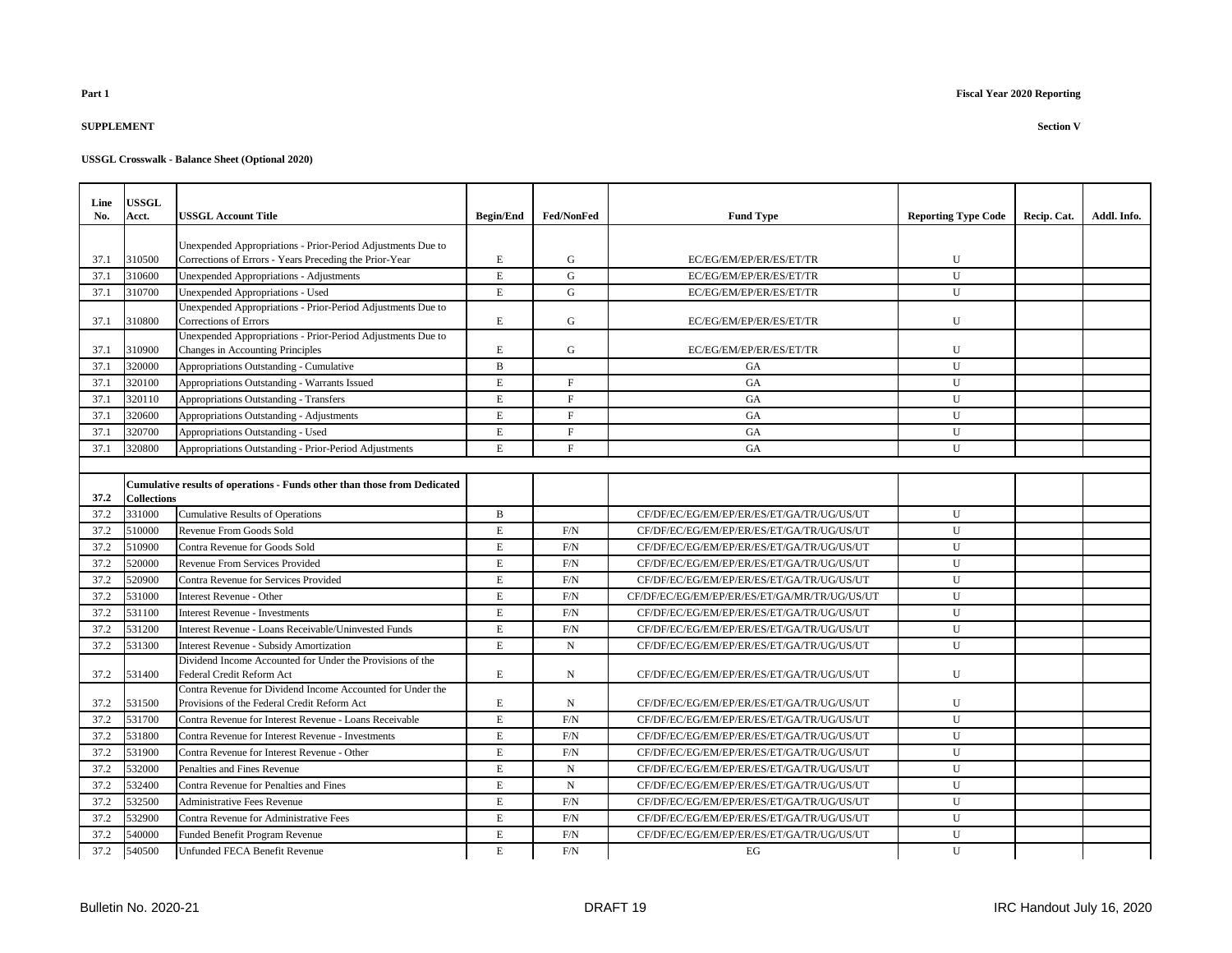### **SUPPLEMENT Section V**

|  | <b>USSGL Crosswalk - Balance Sheet (Optional 2020)</b> |  |  |  |  |
|--|--------------------------------------------------------|--|--|--|--|
|--|--------------------------------------------------------|--|--|--|--|

| Line | <b>USSGL</b> |                                                                                                                                                               |                  |              |                                           |                            |             |             |
|------|--------------|---------------------------------------------------------------------------------------------------------------------------------------------------------------|------------------|--------------|-------------------------------------------|----------------------------|-------------|-------------|
| No.  | Acct.        | <b>USSGL Account Title</b>                                                                                                                                    | <b>Begin/End</b> | Fed/NonFed   | <b>Fund Type</b>                          | <b>Reporting Type Code</b> | Recip. Cat. | Addl. Info. |
| 37.2 | 540600       | Contra Revenue for Unfunded FECA Benefit Revenue                                                                                                              | E                | F/N          | EG                                        | U                          |             |             |
| 37.2 | 540900       | Contra Revenue for Funded Benefit Program Revenue                                                                                                             | $\mathbf E$      | $\rm F/N$    | CF/DF/EC/EG/EM/EP/ER/ES/ET/GA/TR/UG/US/UT | U                          |             |             |
| 37.2 | 550000       | <b>Insurance and Guarantee Premium Revenue</b>                                                                                                                | E                | $\mathbf N$  | CF/DF/EC/EG/EM/EP/ER/ES/ET/GA/TR/UG/US/UT | U                          |             |             |
| 37.2 | 550900       | Contra Revenue for Insurance and Guarantee Premium Revenue                                                                                                    | $\mathbf E$      | N            | CF/DF/EC/EG/EM/EP/ER/ES/ET/GA/TR/UG/US/UT | U                          |             |             |
| 37.2 | 560000       | Donated Revenue - Financial Resources                                                                                                                         | $\mathbf E$      | ${\bf N}$    | CF/DF/EC/EG/EM/EP/ER/ES/ET/GA/TR/UG/US/UT | ${\bf U}$                  |             |             |
| 37.2 | 560900       | Contra Revenue for Donations - Financial Resources                                                                                                            | $\mathbf E$      | N            | CF/DF/EC/EG/EM/EP/ER/ES/ET/GA/TR/UG/US/UT | U                          |             |             |
| 37.2 | 561000       | Donated Revenue - Non-Financial Resources                                                                                                                     | $\mathbf E$      | $\mathbf N$  | CF/DF/EC/EG/EM/EP/ER/ES/ET/GA/TR/UG/US/UT | U                          |             |             |
| 37.2 | 561900       | Contra Donated Revenue - Nonfinancial Resources                                                                                                               | $\mathbf E$      | $\mathbf N$  | CF/DF/EC/EG/EM/EP/ER/ES/ET/GA/TR/UG/US/UT | U                          |             |             |
| 37.2 | 564000       | Forfeiture Revenue - Cash and Cash Equivalents                                                                                                                | $\mathbf E$      | $\mathbf N$  | CF/DF/EC/EG/EM/EP/ER/ES/ET/GA/TR/UG/US/UT | U                          |             |             |
| 37.2 | 564900       | Contra Forfeiture Revenue - Cash and Cash Equivalents                                                                                                         | $\mathbf E$      | ${\bf N}$    | CF/DF/EC/EG/EM/EP/ER/ES/ET/GA/TR/UG/US/UT | $\mathbf U$                |             |             |
| 37.2 | 565000       | Forfeiture Revenue - Forfeitures of Property                                                                                                                  | $\mathbf E$      | $\mathbf N$  | CF/DF/EC/EG/EM/EP/ER/ES/ET/GA/TR/UG/US/UT | U                          |             |             |
| 37.2 | 565900       | Contra Forfeiture Revenue - Forfeitures of Property                                                                                                           | $\mathbf E$      | $\mathbf N$  | CF/DF/EC/EG/EM/EP/ER/ES/ET/GA/TR/UG/US/UT | U                          |             |             |
| 37.2 | 570000       | <b>Expended Appropriations</b>                                                                                                                                | E                | G            | CF/EC/EG/EM/EP/ER/ES/ET/TR/UG/US/UT       | U                          |             |             |
| 37.2 | 570005       | Appropriations - Expended                                                                                                                                     | $\mathbf E$      | $\mathbf F$  | GA                                        | U                          |             |             |
| 37.2 | 570500       | Expended Appropriations - Prior-Period Adjustments Due to<br>Corrections of Errors - Years Preceding the Prior-Year                                           | $\mathbf E$      | G            | CF/EC/EG/EM/EP/ER/ES/ET/TR/UG/US/UT       | U                          |             |             |
| 37.2 | 570800       | Expended Appropriations - Prior-Period Adjustments Due to<br>Corrections of Errors                                                                            | $\mathbf E$      | G            | CF/DF/EC/EG/EM/EP/ER/ES/ET/TR/UG/US/UT    | U                          |             |             |
| 37.2 | 570810       | Appropriations - Expended - Prior-Period Adjustments                                                                                                          | $\mathbf E$      | $_{\rm F}$   | GA                                        | ${\bf U}$                  |             |             |
| 37.2 | 570900       | Expended Appropriations - Prior-Period Adjustments Due to<br>Changes in Accounting Principles                                                                 | $\mathbf E$      | G            | CF/DF/EC/EG/EM/EP/ER/ES/ET/TR/UG/US/UT    | U                          |             |             |
| 37.2 | 571000       | Transfer in of Agency Unavailable Custodial and Non-Entity<br>Collections                                                                                     | $\mathbf E$      | F            | GA                                        | U                          |             |             |
| 37.2 | 571200       | Accrual of Agency Amount To Be Collected - Custodial and Non-<br>Entity - General Fund of the U.S. Government                                                 | $\mathbf E$      | $\mathbf F$  | GA                                        | U                          |             |             |
| 37.2 | 571300       | Accrual of Amounts Receivable from Custodian or Non-Entity<br>Assets Receivable from a Federal Agency - Other Than the General<br>Fund of the U.S. Government | $\mathbf E$      | $\mathbf F$  | CF/DF/EC/EG/EM/EP/ER/ES/ET/GA/MR/TR/UG/US | U                          |             |             |
| 37.2 | 572000       | Financing Sources Transferred In Without Reimbursement                                                                                                        | $\mathbf E$      | $\mathbf{F}$ | CF/DF/EC/EG/EM/EP/ER/ES/ET/GA/TR/UG/US/UT | U                          |             |             |
| 37.2 | 573000       | Financing Sources Transferred Out Without Reimbursement                                                                                                       | $\mathbf E$      | F/Z          | CF/DF/EC/EG/EM/EP/ER/ES/ET/GA/TR/UG/US/UT | U                          |             |             |
| 37.2 | 573500       | Appropriated Dedicated Collections to be Transferred In                                                                                                       | E                | F            | ES/ET/US/UT                               | U                          |             |             |
| 37.2 | 573600       | Appropriated Dedicated Collections to be Transferred Out                                                                                                      | E                | $\, {\rm F}$ | ES/ET/US/UT                               | U                          |             |             |
| 37.2 | 574000       | Appropriated Dedicated Collections Transferred In                                                                                                             | $\mathbf E$      | $\mathbf F$  | CF/DF/EC/EG/EM/EP/ER/ES/ET/GA/TR/UG/US/UT | ${\bf U}$                  |             |             |
| 37.2 | 574500       | Appropriated Dedicated Collections Transferred Out                                                                                                            | $\mathbf E$      | $\mathbf F$  | CF/DF/EC/EG/EM/EP/ER/ES/ET/GA/TR/UG/US/UT | U                          |             |             |
| 37.2 | 575000       | <b>Expenditure Financing Sources - Transfers-In</b>                                                                                                           | E                | $_{\rm F}$   | CF/DF/EC/EG/EM/EP/ER/ES/ET/GA/TR/UG/US/UT | U                          |             |             |
| 37.2 | 575500       | Non-Expenditure Financing Sources - Transfers-In - Other                                                                                                      | $\mathbf E$      | $\mathbf F$  | CF/DF/EC/EG/EM/EP/ER/ES/ET/GA/TR/UG/US/UT | U                          |             |             |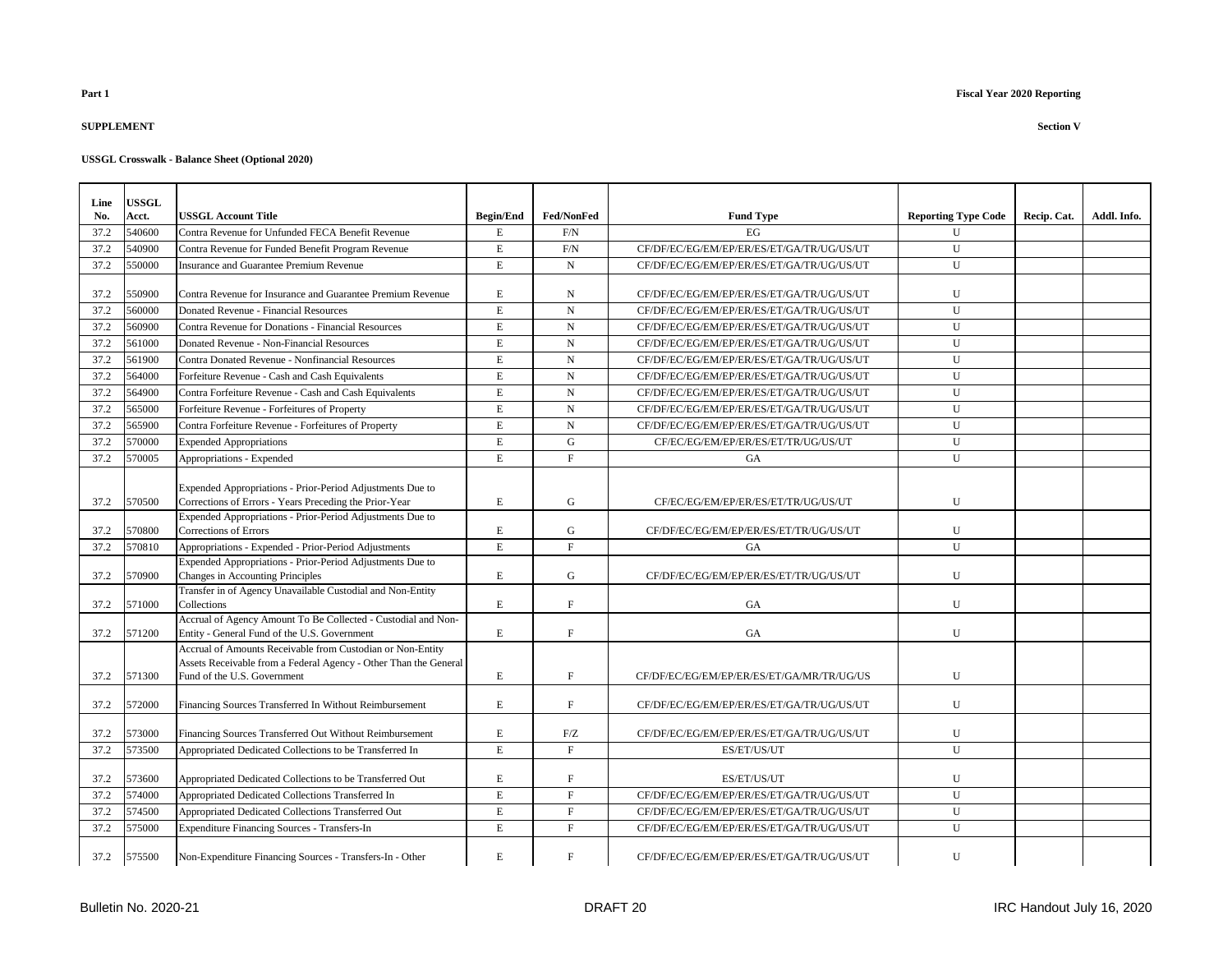# **SUPPLEMENT Section V**

| Line | <b>USSGL</b> |                                                                         |                  |                           |                                              |                            |             |             |
|------|--------------|-------------------------------------------------------------------------|------------------|---------------------------|----------------------------------------------|----------------------------|-------------|-------------|
| No.  | Acct.        | <b>USSGL Account Title</b>                                              | <b>Begin/End</b> | Fed/NonFed                | <b>Fund Type</b>                             | <b>Reporting Type Code</b> | Recip. Cat. | Addl. Info. |
| 37.2 | 575600       | Non-Expenditure Financing Sources - Transfers-In - Capital<br>Transfers | $\mathbf E$      | $\boldsymbol{\mathrm{F}}$ | CF/DF/EC/EG/EM/EP/ER/ES/ET/GA/TR/UG/US/UT    | U                          |             |             |
| 37.2 | 576000       | Expenditure Financing Sources - Transfers-Out                           | $\mathbf E$      | $\mathbf F$               | CF/DF/EC/EG/EM/EP/ER/ES/ET/GA/TR/UG/US/UT    | U                          |             |             |
|      |              |                                                                         |                  |                           |                                              |                            |             |             |
| 37.2 | 576500       | Non-Expenditure Financing Sources - Transfers-Out - Other               | E.               | F                         | CF/DF/EC/EG/EM/EP/ER/ES/ET/GA/TR/UG/US/UT    | $\mathbf{U}$               |             |             |
|      |              | Non-Expenditure Financing Sources - Transfers-Out - Capital             |                  |                           |                                              |                            |             |             |
| 37.2 | 576600       | <b>Transfers</b>                                                        | E                | F                         | CF/DF/EC/EG/EM/EP/ER/ES/ET/GA/TR/UG/US/UT    | U                          |             |             |
| 37.2 | 577500       | Non-Budgetary Financing Sources Transferred In                          | E.               | F                         | CF/DF/EC/EG/EM/EP/ER/ES/ET/GA/MR/TR/UG/US/UT | U                          |             |             |
| 37.2 | 577600       | Non-Budgetary Financing Sources Transferred Out                         | $\mathbf E$      | $\mathbf F$               | CF/DF/EC/EG/EM/EP/ER/ES/ET/GA/TR/UG/US/UT    | $\mathbf U$                |             |             |
| 37.2 | 578000       | <b>Imputed Financing Sources</b>                                        | $\mathbf E$      | $\mathbf F$               | CF/DF/EC/EG/EM/EP/ER/ES/ET/GA/TR/UG/US/UT    | $\mathbf U$                |             |             |
| 37.2 | 579000       | <b>Other Financing Sources</b>                                          | E                | Z                         | CF/DF/EC/EG/EM/EP/ER/ES/ET/GA/MR/TR/UG/US/UT | U                          |             |             |
|      |              | Other Non-Budgetary Financing Sources for Debt                          |                  |                           |                                              |                            |             |             |
| 37.2 | 579001       | Accruals/Amortization                                                   | E                | $\mathbf G$               | EG                                           | U                          |             |             |
| 37.2 | 579010       | Other General Fund Financing Sources                                    | E                | F/Z                       | <b>GA</b>                                    | U                          |             |             |
| 37.2 | 579100       | Adjustment to Financing Sources - Credit Reform                         | E                | $\mathbf F$               | CF/DF/EC/EG/EM/EP/ER/ES/ET/GA/TR/UG/US/UT    | U                          |             |             |
| 37.2 | 579200       | Financing Sources To Be Transferred Out - Contingent Liability          | E                | F                         | CF/DF/EC/EG/EM/EP/ER/ES/ET/GA/TR/UG/US/UT    | U                          |             |             |
| 37.2 | 579500       | Seigniorage                                                             | E                | N                         | CF/DF/EC/EG/EM/EP/ER/ES/ET/GA/TR/UG/US/UT    | U                          |             |             |
| 37.2 | 580000       | Tax Revenue Collected - Not Otherwise Classified                        | E                | G/N                       | CF/DF/EC/EG/EM/EP/ER/ES/ET/GA/TR/UG/US/UT    | U                          |             |             |
| 37.2 | 580100       | Tax Revenue Collected - Individual                                      | E                | G/N                       | CF/DF/EC/EG/EM/EP/ER/ES/ET/GA/TR/UG/US/UT    | $\mathbf{U}$               |             |             |
| 37.2 | 580200       | Tax Revenue Collected - Corporate                                       | E                | G/N                       | CF/DF/EC/EG/EM/EP/ER/ES/ET/GA/TR/UG/US/UT    | U                          |             |             |
| 37.2 | 580300       | Tax Revenue Collected - Unemployment                                    | $\mathbf E$      | G/N                       | CF/DF/EC/EG/EM/EP/ER/ES/ET/GA/TR/UG/US/UT    | U                          |             |             |
| 37.2 | 580400       | Tax Revenue Collected - Excise                                          | E                | G/N                       | CF/DF/EC/EG/EM/EP/ER/ES/ET/GA/TR/UG/US/UT    | U                          |             |             |
| 37.2 | 580500       | Tax Revenue Collected - Estate and Gift                                 | E                | G/N                       | CF/DF/EC/EG/EM/EP/ER/ES/ET/GA/TR/UG/US/UT    | U                          |             |             |
| 37.2 | 580600       | Tax Revenue Collected - Customs                                         | E                | G/N                       | CF/DF/EC/EG/EM/EP/ER/ES/ET/GA/TR/UG/US/UT    | U                          |             |             |
|      |              |                                                                         |                  |                           |                                              |                            |             |             |
| 37.2 | 582000       | Tax Revenue Accrual Adjustment - Not Otherwise Classified               | E                | G/N                       | CF/DF/EC/EG/EM/EP/ER/ES/ET/GA/TR/UG/US/UT    | $\mathbf{U}$               |             |             |
| 37.2 | 582100       | Tax Revenue Accrual Adjustment - Individual                             | $\mathbf E$      | G/N                       | CF/DF/EC/EG/EM/EP/ER/ES/ET/GA/TR/UG/US/UT    | U                          |             |             |
| 37.2 | 582200       | Tax Revenue Accrual Adjustment - Corporate                              | $\mathbf E$      | G/N                       | CF/DF/EC/EG/EM/EP/ER/ES/ET/GA/TR/UG/US/UT    | U                          |             |             |
| 37.2 | 582300       | Tax Revenue Accrual Adjustment - Unemployment                           | E                | G/N                       | CF/DF/EC/EG/EM/EP/ER/ES/ET/GA/TR/UG/US/UT    | U                          |             |             |
| 37.2 | 582400       | Tax Revenue Accrual Adiustment - Excise                                 | E                | G/N                       | CF/DF/EC/EG/EM/EP/ER/ES/ET/GA/TR/UG/US/UT    | U                          |             |             |
| 37.2 | 582500       | Tax Revenue Accrual Adjustment - Estate and Gift                        | E                | G/N                       | CF/DF/EC/EG/EM/EP/ER/ES/ET/GA/TR/UG/US/UT    | U                          |             |             |
| 37.2 | 582600       | Tax Revenue Accrual Adjustment - Customs                                | $\mathbf E$      | ${\rm G/N}$               | CF/DF/EC/EG/EM/EP/ER/ES/ET/GA/TR/UG/US/UT    | $\mathbf{U}$               |             |             |
| 37.2 | 583000       | Contra Revenue for Taxes - Not Otherwise Classified                     | E                | G/N                       | CF/DF/EC/EG/EM/EP/ER/ES/ET/GA/TR/UG/US/UT    | U                          |             |             |
| 37.2 | 583100       | Contra Revenue for Taxes - Individual                                   | $\mathbf E$      | G/N                       | CF/DF/EC/EG/EM/EP/ER/ES/ET/GA/TR/UG/US/UT    | U                          |             |             |
| 37.2 | 583200       | Contra Revenue for Taxes - Corporate                                    | E                | G/N                       | CF/DF/EC/EG/EM/EP/ER/ES/ET/GA/TR/UG/US/UT    | U                          |             |             |
| 37.2 | 583300       | Contra Revenue for Taxes - Unemployment                                 | E                | G/N                       | CF/DF/EC/EG/EM/EP/ER/ES/ET/GA/TR/UG/US/UT    | U                          |             |             |
| 37.2 | 583400       | Contra Revenue for Taxes - Excise                                       | E                | G/N                       | CF/DF/EC/EG/EM/EP/ER/ES/ET/GA/TR/UG/US/UT    | $\mathbf{U}$               |             |             |
| 37.2 | 583500       | Contra Revenue for Taxes - Estate and Gift                              | $\mathbf E$      | G/N                       | CF/DF/EC/EG/EM/EP/ER/ES/ET/GA/TR/UG/US/UT    | ${\bf U}$                  |             |             |
| 37.2 | 583600       | Contra Revenue for Taxes - Customs                                      | E                | G/N                       | CF/DF/EC/EG/EM/EP/ER/ES/ET/GA/TR/UG/US/UT    | U                          |             |             |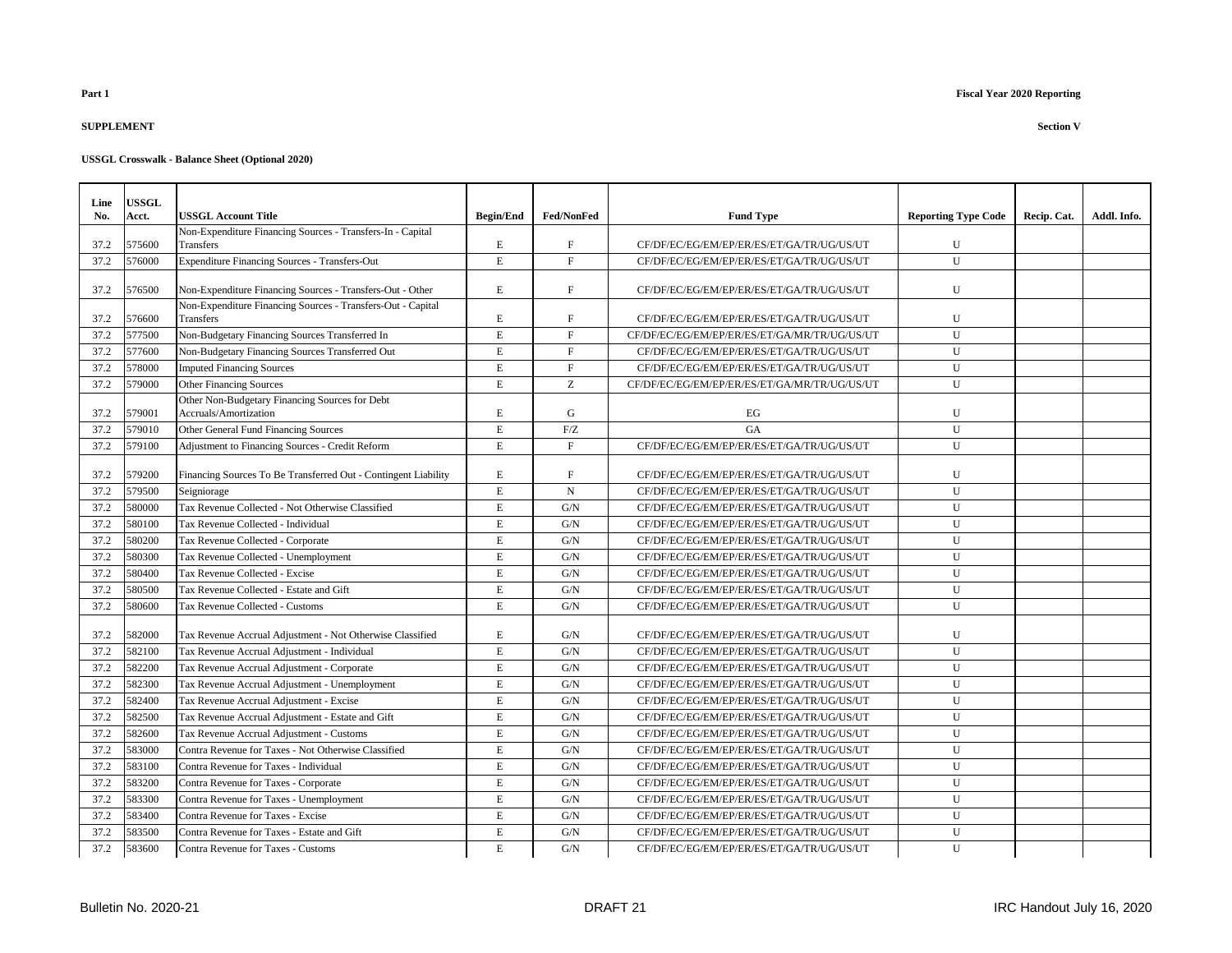### **SUPPLEMENT Section V**

| Line | <b>USSGL</b> |                                                                                                                          |                  |                   |                                              |                            |             |             |
|------|--------------|--------------------------------------------------------------------------------------------------------------------------|------------------|-------------------|----------------------------------------------|----------------------------|-------------|-------------|
| No.  | Acct.        | <b>USSGL Account Title</b>                                                                                               | <b>Begin/End</b> | <b>Fed/NonFed</b> | <b>Fund Type</b>                             | <b>Reporting Type Code</b> | Recip. Cat. | Addl. Info. |
| 37.2 | 589000       | Tax Revenue Refunds - Not Otherwise Classified                                                                           | E                | G/N               | CF/DF/EC/EG/EM/EP/ER/ES/ET/GA/TR/UG/US/UT    | $\mathbf{U}$               |             |             |
| 37.2 | 589100       | Tax Revenue Refunds - Individual                                                                                         | $\mathbf E$      | G/N               | CF/DF/EC/EG/EM/EP/ER/ES/ET/GA/TR/UG/US/UT    | U                          |             |             |
| 37.2 | 589200       | Tax Revenue Refunds - Corporate                                                                                          | $\mathbf E$      | G/N               | CF/DF/EC/EG/EM/EP/ER/ES/ET/GA/TR/UG/US/UT    | U                          |             |             |
| 37.2 | 589300       | Tax Revenue Refunds - Unemployment                                                                                       | $\mathbf E$      | G/N               | CF/DF/EC/EG/EM/EP/ER/ES/ET/GA/TR/UG/US/UT    | U                          |             |             |
| 37.2 | 589400       | Tax Revenue Refunds - Excise                                                                                             | E                | G/N               | CF/DF/EC/EG/EM/EP/ER/ES/ET/GA/TR/UG/US/UT    | U                          |             |             |
| 37.2 | 589500       | Tax Revenue Refunds - Estate and Gift                                                                                    | E                | G/N               | CF/DF/EC/EG/EM/EP/ER/ES/ET/GA/TR/UG/US/UT    | $\mathbf{U}$               |             |             |
| 37.2 | 589600       | Tax Revenue Refunds - Customs                                                                                            | $\mathbf E$      | G/N               | CF/DF/EC/EG/EM/EP/ER/ES/ET/GA/TR/UG/US/UT    | U                          |             |             |
| 37.2 | 590000       | Other Revenue                                                                                                            | $\mathbf E$      | F/N/Z             | CF/DF/EC/EG/EM/EP/ER/ES/ET/GA/MR/TR/UG/US/UT | ${\bf U}$                  |             |             |
| 37.2 | 590900       | Contra Revenue for Other Revenue                                                                                         | $\mathbf E$      | F/N/Z             | CF/DF/EC/EG/EM/EP/ER/ES/ET/GA/TR/UG/US/UT    | $\mathbf U$                |             |             |
| 37.2 | 591900       | Revenue and Other Financing Sources - Cancellations                                                                      | $\mathbf E$      | ${\bf G}$         | EC/EG/EM/EP/ER/ES/ET/TR/US/UT                | U                          |             |             |
|      |              | Cancellations of Revenue and Other Financing Sources - The                                                               |                  |                   |                                              |                            |             |             |
| 37.2 | 591910       | General Fund of the U.S. Government                                                                                      | $\mathbf E$      | $\mathbf F$       | <b>GA</b>                                    | U                          |             |             |
| 37.2 | 592100       | Valuation Change in Investments - Exchange Stabilization Fund<br>(ESF)                                                   | E                | N                 | ER                                           | U                          |             |             |
|      |              | Valuation Change in Investments for Federal Government                                                                   |                  |                   |                                              |                            |             |             |
| 37.2 | 592200       | Sponsored Enterprise                                                                                                     | E                | N                 | <b>UG</b>                                    | U                          |             |             |
| 37.2 | 592300       | Valuation Change in Investments - Beneficial Interest in Trust                                                           | $\mathbf E$      | $_{\rm N}$        | <b>UG</b>                                    | U                          |             |             |
| 37.2 | 599000       | Collections for Others - Statement of Custodial Activity                                                                 | $\mathbf E$      | F/G/N             | CF/DF/EC/EG/EM/EP/ER/ES/ET/GA/MR/TR/UG/US/UT | $\mathbf U$                |             |             |
| 37.2 | 599100       | Accrued Collections for Others - Statement of Custodial Activity                                                         | $\mathbf E$      | F/G/N             | CF/DF/EC/EG/EM/EP/ER/ES/ET/GA/TR/UG/US/UT    | U                          |             |             |
| 37.2 | 599300       | Offset to Non-Entity Collections - Statement of Changes in Net<br>Position                                               | $\mathbf E$      | F/G               | CF/DF/EC/EG/EM/EP/ER/ES/ET/GA/TR/UG/US/UT    | U                          |             |             |
| 37.2 | 599400       | Offset to Non-Entity Accrued Collections - Statement of Changes<br>in Net Position                                       | E                | ${\rm F/G}$       | CF/DF/EC/EG/EM/EP/ER/ES/ET/GA/TR/UG/US/UT    | U                          |             |             |
| 37.2 | 599700       | Financing Sources Transferred In From Custodial Statement<br>Collections                                                 | E                | F                 | CF/DF/EC/EG/EM/EP/ER/ES/ET/GA/TR/UG/US/UT    | U                          |             |             |
| 37.2 | 599800       | Custodial Collections Transferred Out to a Treasury Account<br>Symbol Other Than the General Fund of the U.S. Government | $\mathbf E$      | $\mathbf F$       | CF/DF/EC/EG/EM/EP/ER/ES/ET/GA/TR/UG/US/UT    | U                          |             |             |
| 37.2 | 610000       | <b>Operating Expenses/Program Costs</b>                                                                                  | $\mathbf E$      | F/N               | CF/DF/EC/EG/EM/EP/ER/ES/ET/GA/TR/UG/US/UT    | U                          |             |             |
| 37.2 | 615000       | <b>Expensed Asset</b>                                                                                                    | $\mathbf E$      |                   | CF/DF/EC/EG/EM/EP/ER/ES/ET/GA/TR/UG/US/UT    | $\mathbf{U}$               |             |             |
| 37.2 | 619000       | Contra Bad Debt Expense - Incurred for Others                                                                            | $\mathbf E$      | $\rm F/N$         | CF/DF/EC/EG/EM/EP/ER/ES/ET/GA/TR/UG/US/UT    | U                          |             |             |
| 37.2 | 619900       | Adjustment to Subsidy Expense                                                                                            | $\mathbf E$      | $\mathbf N$       | CF/DF/EC/EG/EM/EP/ER/ES/ET/GA/TR/UG/US/UT    | U                          |             |             |
|      |              | Interest Expenses on Borrowing From the Bureau of the Fiscal                                                             |                  |                   |                                              |                            |             |             |
| 37.2 | 631000       | Service and/or the Federal Financing Bank                                                                                | E                | $\mathbf{F}$      | CF/DF/EC/EG/EM/EP/ER/ES/ET/GA/TR/UG/US/UT    | U                          |             |             |
| 37.2 | 632000       | <b>Interest Expenses on Securities</b>                                                                                   | $\mathbf E$      | $\rm F/N$         | CF/DF/EC/EG/EM/EP/ER/ES/ET/GA/TR/UG/US/UT    | U                          |             |             |
| 37.2 | 633000       | Other Interest Expenses                                                                                                  | $\mathbf E$      | F/N               | CF/DF/EC/EG/EM/EP/ER/ES/ET/GA/TR/UG/US/UT    | $\mathbf{U}$               |             |             |
| 37.2 | 634000       | Interest Expense Accrued on the Liability for Loan Guarantees                                                            | $\mathbf E$      | N                 | CF/DF/EC/EG/EM/EP/ER/ES/ET/GA/TR/UG/US/UT    | U                          |             |             |
| 37.2 | 640000       | <b>Benefit Expense</b>                                                                                                   | $\mathbf E$      | F/N/Z             | CF/DF/EC/EG/EM/EP/ER/ES/ET/GA/TR/UG/US/UT    | U                          |             |             |
| 37.2 | 650000       | Cost of Goods Sold                                                                                                       | $\mathbf E$      | F/N               | CF/DF/EC/EG/EM/EP/ER/ES/ET/GA/TR/UG/US/UT    | U                          |             |             |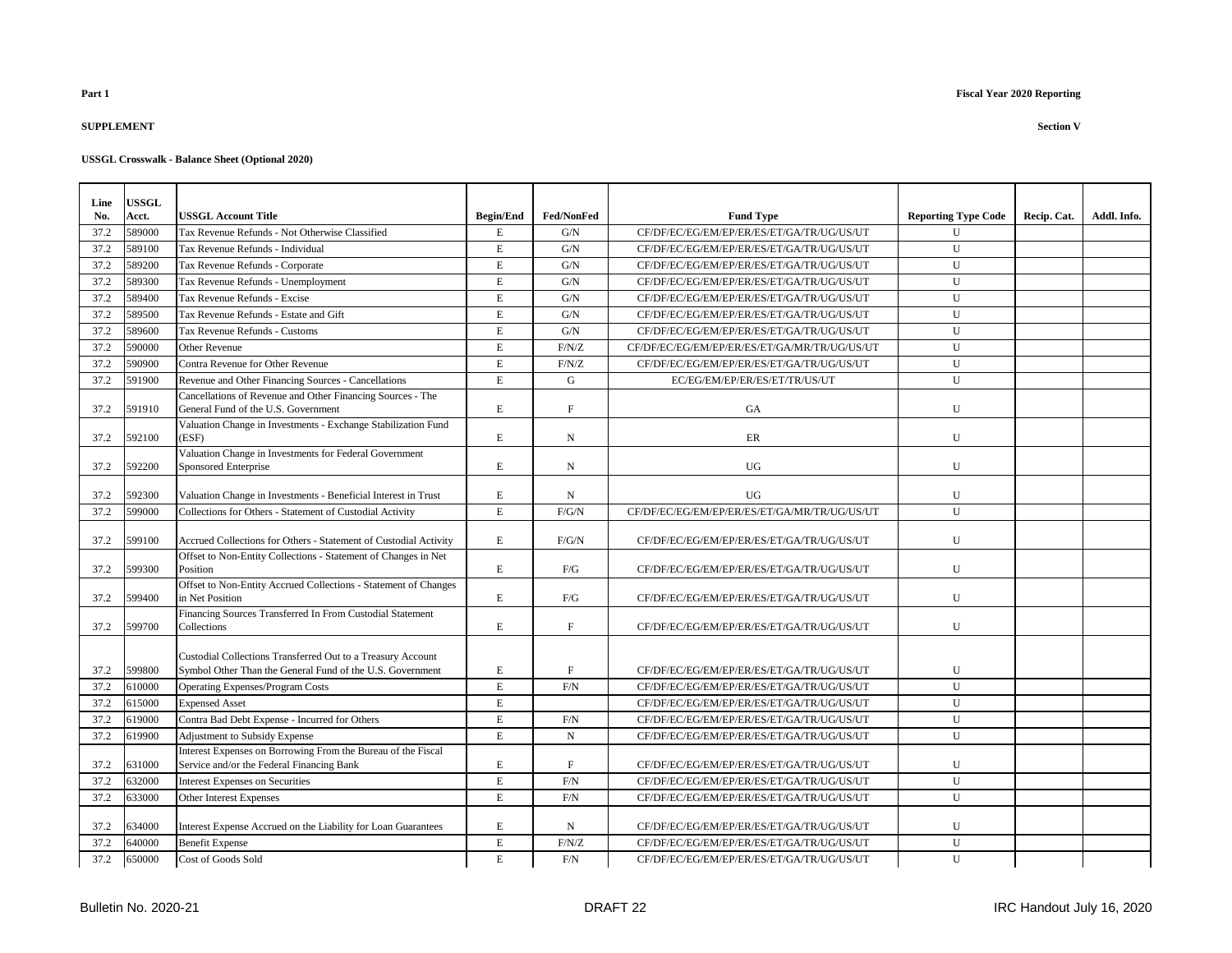### **SUPPLEMENT Section V**

| Line | <b>USSGL</b> |                                                                                                                  |                  |                   |                                              |                            |             |             |
|------|--------------|------------------------------------------------------------------------------------------------------------------|------------------|-------------------|----------------------------------------------|----------------------------|-------------|-------------|
| No.  | Acct.        | <b>USSGL Account Title</b>                                                                                       | <b>Begin/End</b> | <b>Fed/NonFed</b> | <b>Fund Type</b>                             | <b>Reporting Type Code</b> | Recip. Cat. | Addl. Info. |
| 37.2 | 660000       | <b>Applied Overhead</b>                                                                                          | $\mathbf E$      | N                 | CF/DF/EC/EG/EM/EP/ER/ES/ET/GA/TR/UG/US/UT    | $\mathbf{U}$               |             |             |
| 37.2 | 661000       | <b>Cost Capitalization Offset</b>                                                                                | $\mathbf E$      | $_{\rm N}$        | CF/DF/EC/EG/EM/EP/ER/ES/ET/GA/TR/UG/US/UT    | U                          |             |             |
| 37.2 | 671000       | Depreciation, Amortization, and Depletion                                                                        | E                | N                 | CF/DF/EC/EG/EM/EP/ER/ES/ET/GA/TR/UG/US/UT    | U                          |             |             |
| 37.2 | 672000       | <b>Bad Debt Expense</b>                                                                                          | $\mathbf E$      | F/N               | CF/DF/EC/EG/EM/EP/ER/ES/ET/GA/TR/UG/US/UT    | U                          |             |             |
| 37.2 | 673000       | <b>Imputed Costs</b>                                                                                             | $\mathbf E$      | F                 | CF/DF/EC/EG/EM/EP/ER/ES/ET/GA/TR/UG/US/UT    | $\mathbf{U}$               |             |             |
| 37.2 | 679000       | Other Expenses Not Requiring Budgetary Resources                                                                 | $\mathbf E$      | F/N               | CF/DF/EC/EG/EM/EP/ER/ES/ET/GA/TR/UG/US/UT    | $\mathbf{U}$               |             |             |
|      |              | Contra Expense-Non-Fiduciary Deposit Fund Intra-governmental                                                     |                  |                   |                                              |                            |             |             |
| 37.2 | 679500       | <b>Administrative Fees</b>                                                                                       | $\mathbf E$      | N                 | DF                                           | U                          |             |             |
| 37.2 | 680000       | <b>Future Funded Expenses</b>                                                                                    | $\mathbf E$      | F/N/Z             | CF/DF/EC/EG/EM/EP/ER/ES/ET/GA/TR/UG/US/UT    | $\mathbf U$                |             |             |
|      |              |                                                                                                                  |                  |                   |                                              |                            |             |             |
| 37.2 | 685000       | Employer Contributions to Employee Benefit Programs Not<br>Requiring Current-Year Budget Authority (Unobligated) | E                | F                 | CF/DF/EC/EG/EM/EP/ER/ES/ET/GA/TR/UG/US/UT    | U                          |             |             |
| 37.2 | 690000       | <b>Non-Production Costs</b>                                                                                      | E                | F/N/Z             | CF/DF/EC/EG/EM/EP/ER/ES/ET/GA/TR/UG/US/UT    | U                          |             |             |
| 37.2 | 711000       | Gains on Disposition of Assets - Other                                                                           | $\mathbf E$      | $\mathbf N$       | CF/DF/EC/EG/EM/EP/ER/ES/ET/GA/TR/UG/US/UT    | U                          |             |             |
| 37.2 | 711100       | Gains on Disposition of Investments                                                                              | $\mathbf E$      | $\rm{F/N}$        | CF/DF/EC/EG/EM/EP/ER/ES/ET/GA/TR/UG/US/UT    | U                          |             |             |
| 37.2 | 711200       | Gains on Disposition of Borrowings                                                                               | $\mathbf E$      | F                 | CF/DF/EC/EG/EM/EP/ER/ES/ET/GA/TR/UG/US/UT    | $\mathbf{U}$               |             |             |
|      |              |                                                                                                                  |                  |                   |                                              |                            |             |             |
| 37.2 | 717100       | Gains on Changes in Long-Term Assumptions - From Experience                                                      | E                | N                 | CF/DF/EC/EG/EM/EP/ER/ES/ET/GA/TR/UG/US/UT    | U                          |             |             |
|      |              |                                                                                                                  |                  |                   |                                              |                            |             |             |
| 37.2 | 717200       | Losses on Changes in Long-Term Assumptions - From Experience                                                     | $\mathbf E$      | N                 | CF/DF/EC/EG/EM/EP/ER/ES/ET/GA/TR/UG/US/UT    | U                          |             |             |
| 37.2 | 718000       | <b>Unrealized Gains</b>                                                                                          | $\mathbf E$      | $\rm F/N$         | CF/DF/EC/EG/EM/EP/ER/ES/ET/GA/MR/TR/UG/US/UT | U                          |             |             |
| 37.2 | 719000       | Other Gains                                                                                                      | $\mathbf E$      | F/N               | CF/DF/EC/EG/EM/EP/ER/ES/ET/GA/TR/UG/US/UT    | U                          |             |             |
| 37.2 | 719090       | Gains on International Monetary Fund Assets                                                                      | $\mathbf E$      |                   | EG                                           | U                          |             |             |
| 37.2 | 721000       | Losses on Disposition of Assets - Other                                                                          | $\mathbf E$      | $_{\rm N}$        | CF/DF/EC/EG/EM/EP/ER/ES/ET/GA/TR/UG/US/UT    | U                          |             |             |
| 37.2 | 721100       | Losses on Disposition of Investments                                                                             | E                | F/N               | CF/DF/EC/EG/EM/EP/ER/ES/ET/GA/TR/UG/US/UT    | U                          |             |             |
| 37.2 | 721200       | Losses on Disposition of Borrowings                                                                              | $\mathbf E$      | F                 | CF/DF/EC/EG/EM/EP/ER/ES/ET/GA/TR/UG/US/UT    | U                          |             |             |
| 37.2 | 727100       | Gains on Changes in Long-Term Assumptions                                                                        | $\mathbf E$      | $_{\rm N}$        | CF/DF/EC/EG/EM/EP/ER/ES/ET/GA/TR/UG/US/UT    | U                          |             |             |
| 37.2 | 727200       | Losses on Changes in Long-Term Assumptions                                                                       | $\mathbf E$      | $\mathbf N$       | CF/DF/EC/EG/EM/EP/ER/ES/ET/GA/TR/UG/US/UT    | U                          |             |             |
| 37.2 | 728000       | <b>Unrealized Losses</b>                                                                                         | E                | F/N               | CF/DF/EC/EG/EM/EP/ER/ES/ET/GA/MR/TR/UG/US/UT | $\mathbf{U}$               |             |             |
| 37.2 | 729000       | <b>Other Losses</b>                                                                                              | $\mathbf E$      | F/N               | CF/DF/EC/EG/EM/EP/ER/ES/ET/GA/TR/UG/US/UT    | U                          |             |             |
| 37.2 | 729090       | Losses on International Monetary Fund Assets                                                                     | $\mathbf E$      |                   | EG                                           | U                          |             |             |
| 37.2 | 729200       | Other Losses From Impairment of Assets                                                                           | $\mathbf E$      | N                 | CF/DF/EC/EG/EM/EP/ER/ES/ET/GA/TR/UG/US/UT    | U                          |             |             |
| 37.2 | 730000       | <b>Extraordinary Items</b>                                                                                       | $\mathbf E$      | N                 | CF/DF/EC/EG/EM/EP/ER/ES/ET/GA/TR/UG/US/UT    | $\mathbf{U}$               |             |             |
| 37.2 | 740000       | Prior-Period Adjustments Due to Corrections of Errors                                                            | $\mathbf E$      | N/Z               | CF/DF/EC/EG/EM/EP/ER/ES/ET/GA/TR/UG/US/UT    | U                          |             |             |
| 37.2 | 740100       | Prior-Period Adjustments Due to Changes in Accounting Principles                                                 | $\mathbf E$      | N/Z               | CF/DF/EC/EG/EM/EP/ER/ES/ET/GA/TR/UG/US/UT    | U                          |             |             |
|      |              | Prior-Period Adjustments Due to Corrections of Errors -Years                                                     |                  |                   |                                              |                            |             |             |
| 37.2 | 740500       | Preceding the Prior-Year                                                                                         | $\mathbf E$      | N/Z               | CF/DF/EC/EG/EM/EP/ER/ES/ET/GA/TR/UG/US/UT    | U                          |             |             |
| 37.2 | 750000       | Distribution of Income - Dividend                                                                                | $\mathbf E$      | N/Z               | CF/DF/EC/EG/EM/EP/ER/ES/ET/GA/TR/UG/US/UT    | U                          |             |             |
| 37.2 | 760000       | Changes in Actuarial Liability                                                                                   | $\mathbf E$      | N                 | CF/DF/EC/EG/EM/EP/ER/ES/ET/GA/TR/UG/US/UT    | U                          |             |             |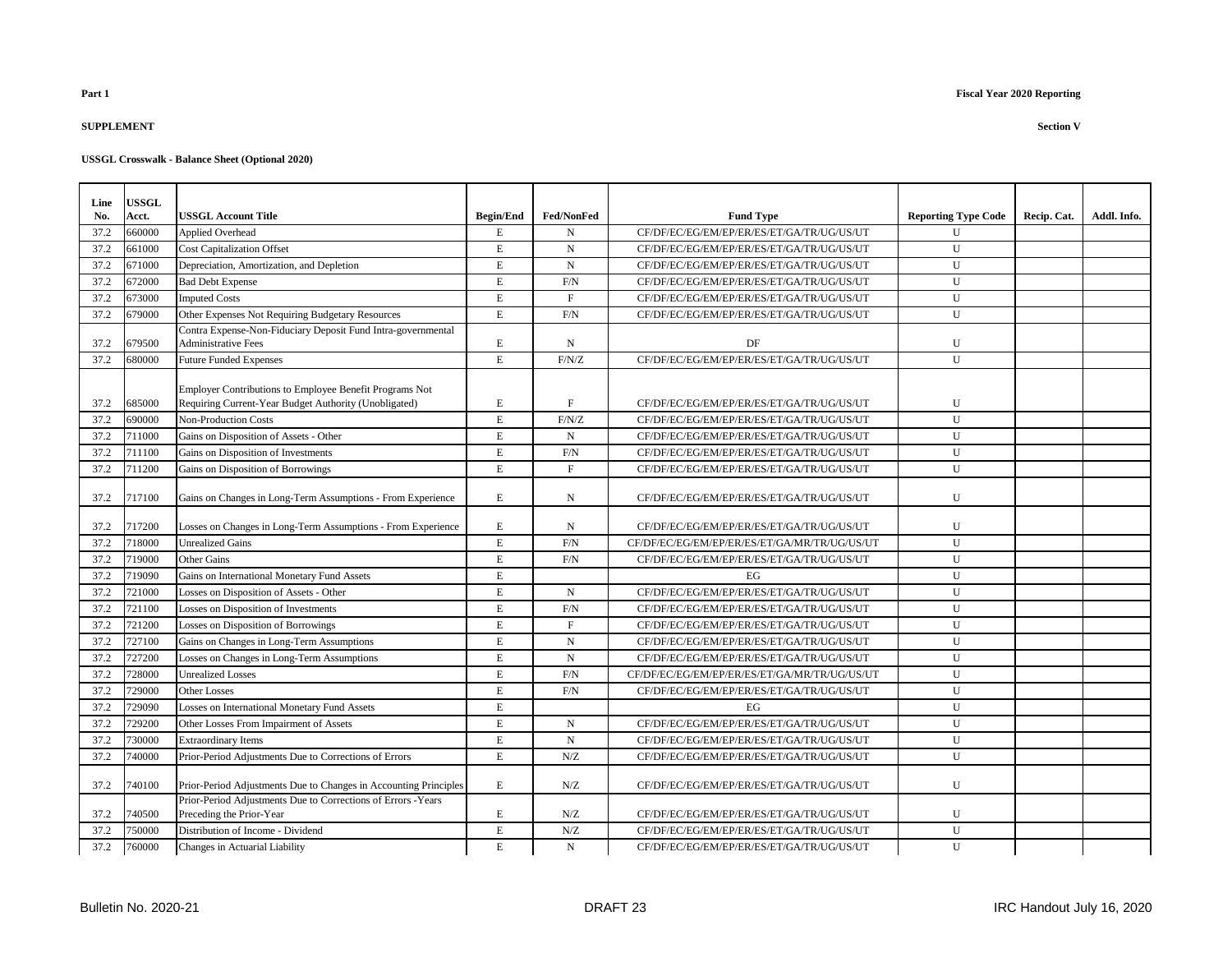# **SUPPLEMENT Section V**

| Line<br>No. | <b>USSGL</b><br>Acct.                                       | <b>USSGL Account Title</b>                                    | <b>Begin/End</b> | <b>Fed/NonFed</b> | <b>Fund Type</b>                          | <b>Reporting Type Code</b> | Recip. Cat. | Addl. Info. |
|-------------|-------------------------------------------------------------|---------------------------------------------------------------|------------------|-------------------|-------------------------------------------|----------------------------|-------------|-------------|
|             |                                                             |                                                               |                  |                   |                                           |                            |             |             |
| 37.2        | 771000                                                      | Trust Fund Warrant Journal Vouchers Issued Net of Adjustments | E                | F                 | <b>GA</b>                                 | $\mathbf{U}$               |             |             |
| 37.2        | 880100                                                      | Offset for Purchases of Assets                                | E                | F                 | CF/DF/EC/EG/EM/EP/ER/ES/ET/GA/TR/UG/US/UT |                            |             |             |
| 37.2        | 880200                                                      | Purchases of Property, Plant, and Equipment                   | E                | E                 | CF/DF/EC/EG/EM/EP/ER/ES/ET/GA/TR/UG/US/UT |                            |             |             |
| 37.2        | 880300                                                      | Purchases of Inventory and Related Property                   | E                | E                 | CF/DF/EC/EG/EM/EP/ER/ES/ET/GA/TR/UG/US/UT | $\mathbf{U}$               |             |             |
| 37.2        | 880400                                                      | Purchases of Assets - Other                                   | E                | F                 | CF/DF/EC/EG/EM/EP/ER/ES/ET/GA/TR/UG/US/UT | U                          |             |             |
|             |                                                             |                                                               |                  |                   |                                           |                            |             |             |
| 38          | <b>Total net position</b>                                   |                                                               |                  |                   |                                           |                            |             |             |
|             |                                                             |                                                               |                  |                   |                                           |                            |             |             |
|             | This line is calculated. Equals the sum of lines 36 and 37. |                                                               |                  |                   |                                           |                            |             |             |
|             |                                                             |                                                               |                  |                   |                                           |                            |             |             |
| 39          | <b>Total liabilities and net position</b>                   |                                                               |                  |                   |                                           |                            |             |             |
|             |                                                             |                                                               |                  |                   |                                           |                            |             |             |
|             | This line is calculated. Equals the sum of lines 34 and 38. |                                                               |                  |                   |                                           |                            |             |             |
|             |                                                             |                                                               |                  |                   |                                           |                            |             |             |